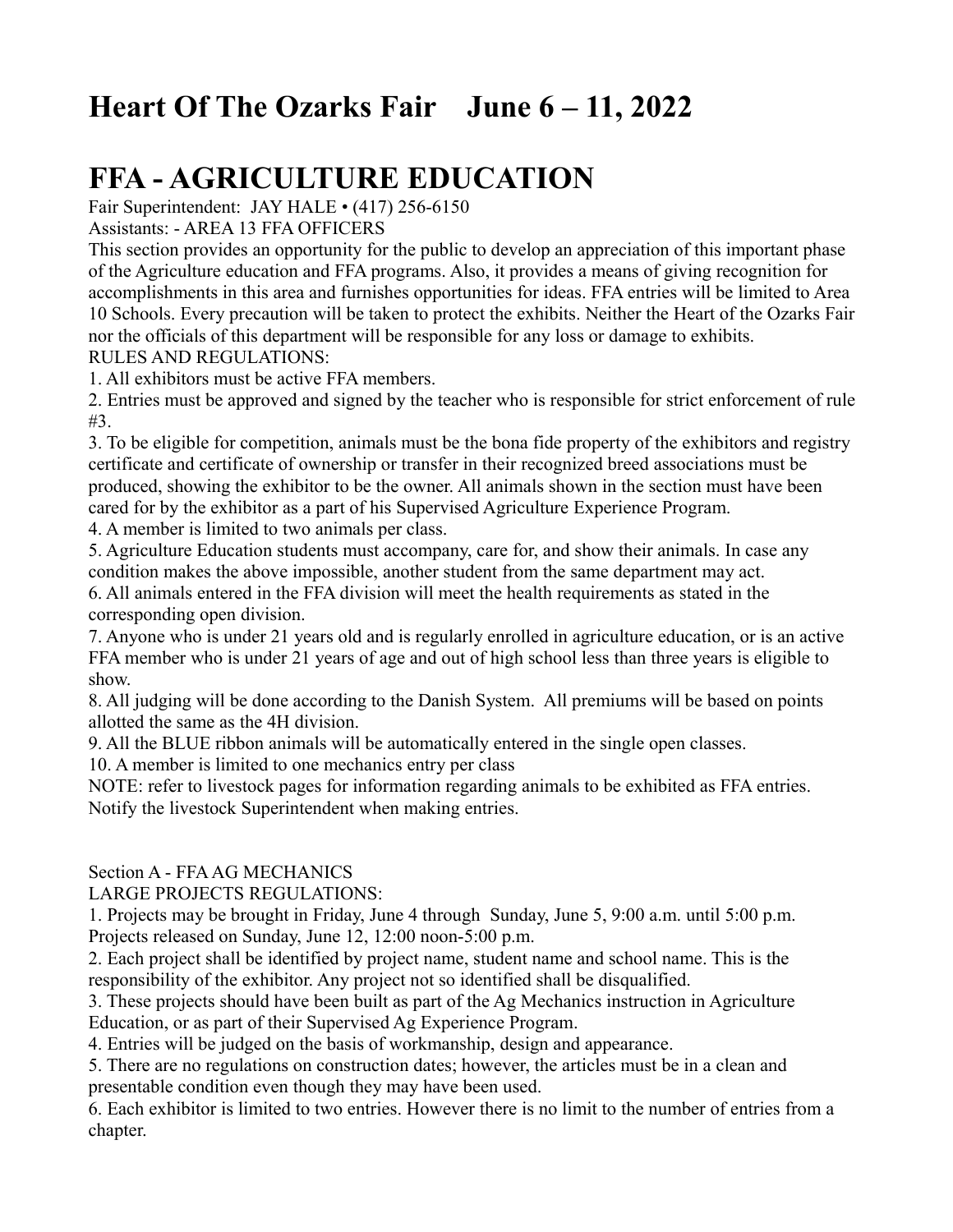7. The amount paid will depend upon the number of projects exhibited: The points assigned to projects are based on the amount, difficulty, cost of moving and the cost of materials. The points given below are for average projects of the kinds listed.

8. A committee consisting of the Ag Mechanics Superintendent and 2 instructors appointed by him from schools exhibiting in the show, will meet before day of judging to adjust the points up or down when a project appears necessary in order to keep the points in balance.

| <b>CLASS</b>                                           | <b>BLUE RED</b> |    | <b>WHITE</b>   |    |
|--------------------------------------------------------|-----------------|----|----------------|----|
| 312. 4-wheeler Ramps                                   |                 | 12 | 8              | 6  |
| 313. Adjustable Stand                                  | 8               | 6  | $\overline{4}$ |    |
| 314. Bale Spike                                        | 20              | 15 | 10             |    |
| 315. Box Carriers                                      | 20              | 15 | 10             |    |
| 316. Car Ramp (Pair)                                   | 12              | 8  | 6              |    |
| 317. Carry All                                         |                 | 20 | 15             | 10 |
| 318. Cattle Squeeze (Metal)                            | 60              | 36 | 24             |    |
| 319. Creep Feeder                                      | 28              | 21 | 14             |    |
| 320. Dog Houses                                        | 8               | 6  | $\overline{4}$ |    |
| 321. Farm Gate                                         | 15              | 10 | 6              |    |
| 322. Feed Bunk (Cattle, Wood)                          | 12              | 9  | 6              |    |
| 323. Feed Bunk with Roof                               | 20              | 15 | 10             |    |
| 324. Feed Rag Truck                                    | 4               | 3  | 2              |    |
| 325. Grand Champion Metal Ribbon Only                  |                 |    |                |    |
| 326. Grand Champion Wood Ribbon Only                   |                 |    |                |    |
| 327. Hay Feeder (Cattle, Metal)                        | 16              | 12 | 10             |    |
| 328. Head Squeeze (Metal)                              | 24              | 18 | 12             |    |
| 329. Head Squeeze (Wood)                               | 8               | 6  | 4              |    |
| 330. Ladder                                            | 8               | 6  | 4              |    |
| 331. Ladder Deer Stand                                 | 15              | 10 | 6              |    |
| 332. Loading Chute                                     | 12              | 9  | 4              |    |
| 333. Loading Chute w/Wheelers                          | 40              | 30 | 20             |    |
| 334. Mail Box Post                                     | 8               | 6  | 4              |    |
| 335. Other projects: Points comparable to those above. |                 |    |                |    |
| 336. Oxyacetylene Welding Truck                        | 4               | 3  | 2              |    |
| 337. Picnic Table (Metal)                              | 20              | 15 | 10             |    |
| 338. Picnic Table (Wood)                               | 20              | 15 | 10             |    |
| 339. Portable Deer Stand                               | 15              | 10 | 6              |    |
| 340. Portable Swing Set                                | 20              | 15 | 6              |    |
| 341. Post Driver (Metal)                               | 4               | 3  | 2              |    |
| 342. Post Puller                                       | 8               | 6  | $\overline{4}$ |    |
| 343. Round Bale Carrier                                | 30              | 15 | 10             |    |
| 345. Round Bale Feeder                                 | 12              | 9  | 6              |    |
| 346. Salt and Mineral Feeder                           | 5               | 3  | $\overline{c}$ |    |
| 347. Sawhorses (pair)                                  | 8               | 6  | $\overline{4}$ |    |
| 348. Self Feeder (large, swine)                        |                 | 16 | 12             | 8  |
| 349. Self Feeder (litter size)                         | 16              | 12 | 8              |    |
| 350. Stock Rack for Pickup                             | 20              | 15 | 10             |    |
| 351. Teeter-Totter                                     | 8               | 6  | $\overline{4}$ |    |
| 352. Tractor Blade                                     | 30              | 20 | 10             |    |
| 353. Tractor Boom or Lift                              | 20              | 15 | 10             |    |
| 354. Metal Dog Box                                     | 20              | 15 | 10             |    |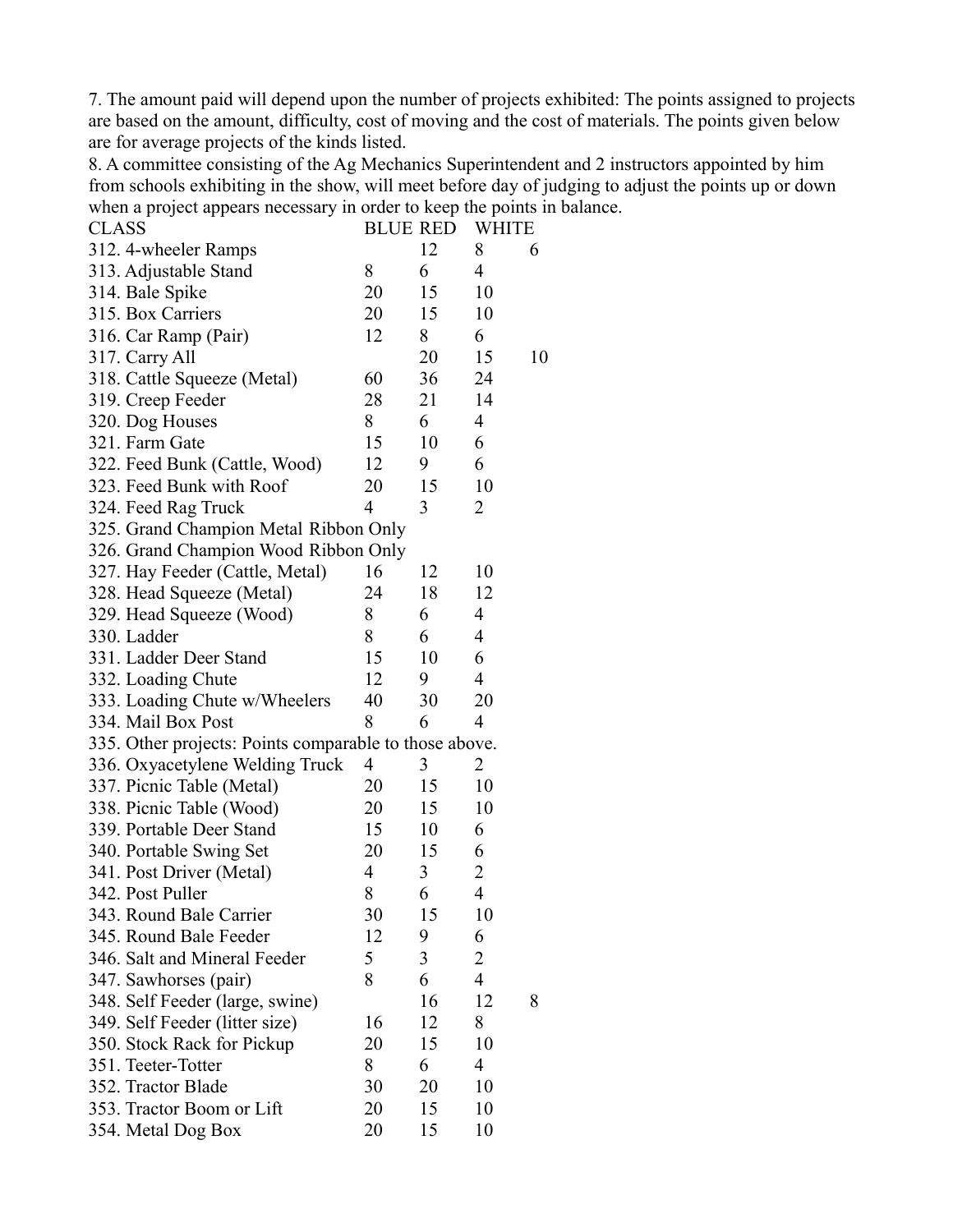| 355. Trailer (Tandem) | 60 | 40        | -20      |
|-----------------------|----|-----------|----------|
| 356. Welded Feeders   | 15 | $\Box$ 10 | $\sim$ 6 |
| 357. Welding Table    |    | 3 2       |          |

# **4H CLUB EXHIBITS**

Fair Superintendent: Sally Watkins 417-256-2198

Co-Superintendent: EXTENSION OFFICE • (417) 256-2391

Entry Day: Check with the Extension Office for Achievement Entry Information

Pick Up Day: Sunday, June 12, 12 Noon - 5 p.m.

RULES AND REGULATIONS:

1. This division is open to all 4-H members who are in "good standing" with their local 4-H club. 4-H entries will be limited to the following counties: Howell, Oregon, Ozark, Shannon, Texas and Wright. 2. Items made by 4-H members should reflect the skills they have learned in their 4-H project, the needs and interests of the 4-H member and quality workmanship. Use the 4-H project literature and the "Clover" for exhibit ideas and criteria.

3. 4-H members may exhibit only in projects in which they are enrolled for the current 4-H year. Items exhibited must be made in the current 4-H year and must be the work of the 4-H member submitting the exhibit.

4. All exhibits, except livestock and dairy, must have an exhibitors tag securely fastened to the item in a place which is visible to fair-goers. These tags are available at your Extension Center. A second identification label is required on all exhibits. This label should give name and county of the 4-H member and be placed in an inconspicuous place.

5. All exhibits, except field crops, vegetables, livestock and 4-H club posters must win a blue ribbon at County Achievement Day to be eligible to be entered in this 4-H Indoor Exhibit.

6. A member is limited to two exhibits per class, unless permission is given in the fair list. The class number is the 4-H project number from the "Clover".

7. Exhibits must be entered on Achievement Day and should be picked up on Sunday, June 12, from Noon until 5:00 p.m. Please make other arrangements with the Superintendent if these times are not possible.

8. Fair officials will reject items not suitable for exhibit, or reduce or increase the point value according to the amount of work involved.

9. Where the item list states, "any item made," the 4-H member may display any item made in that project. This includes notebooks, file cards, photo displays, posters, or educational displays. Regardless of project, the following dimensions must be used.\*

a. Poster - No larger than 14"x 22"; flat only; do not fasten three-dimensional items to the poster. b. Photo Display - Individual photos or photo stories of no more than five (5) photos may be used. Use only white or off-white 11"x14" mat board either horizontally or vertically. Margins are at the discretion of the photographer. Full 11"x14" images can be mounted flush on the mat board. No writing on the mat board. A permanent mount must be made using photographic adhesive. Corner mounts are not allowed. They will ultimately let the picture fall out of the mat. No photos using glass and/or wooden, brass, plastic frames, etc. Photos can be matted with a single window mat if appropriate. Double mats are not acceptable due to the thickness of the mat materials. Mats and the backing material must be 11"x14" in size.

c. Educational Display - Must not exceed 11 inches in height, 12 inches in depth (front to back) and 14 inches in width. Must include three-dimensional items and stand alone. (Posters with items taped to them do not qualify as an educational display.)

d. Entomology or Geology Display Boxes - Box must be exactly 18" long x 24" wide and 3-1/2" deep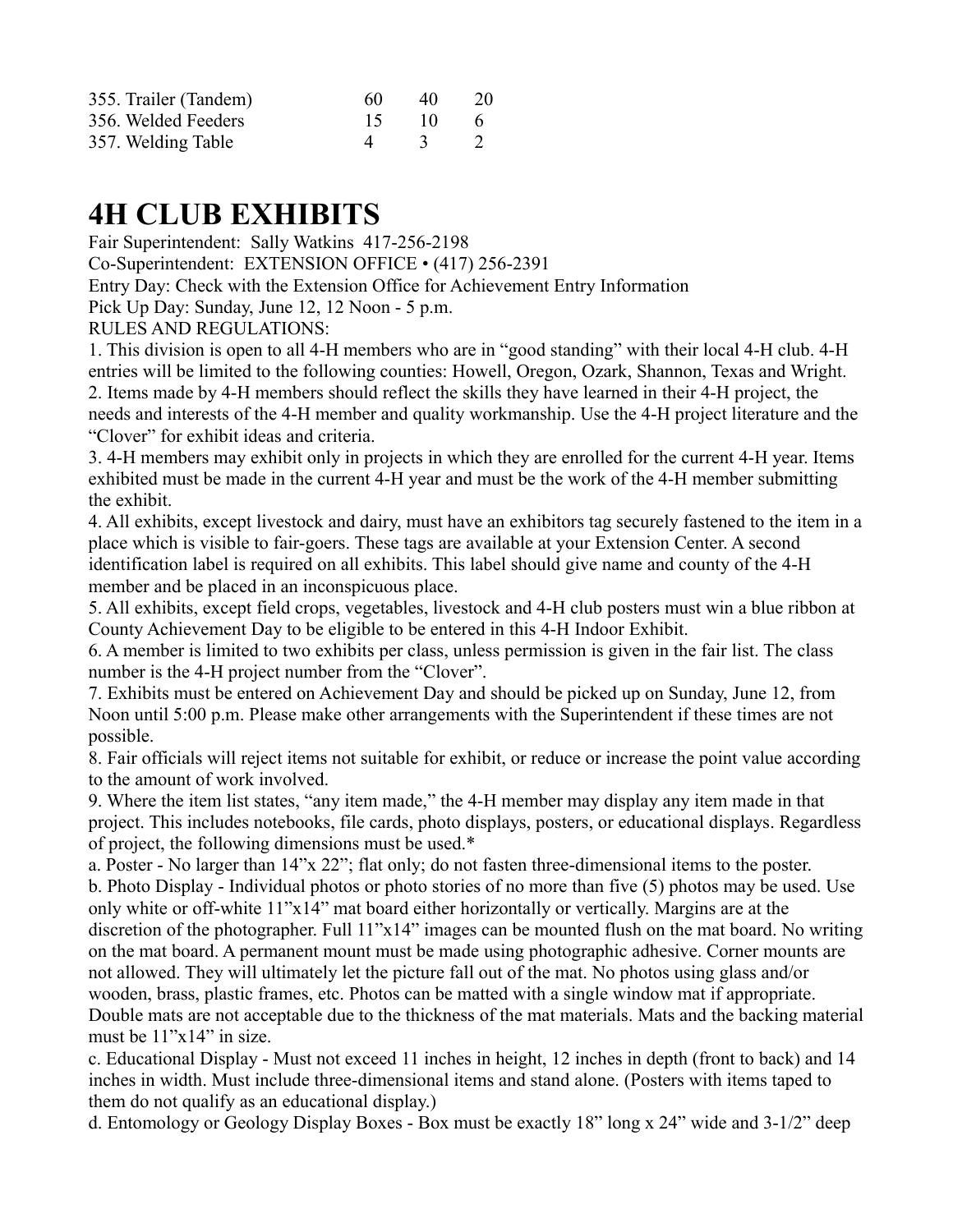to fit in display racks. Plexiglas or plastic covers are preferred.

e. Working Models - Items such as model wildlife plots, cut-away engines, or other similar displays should require floor space no larger than 22"x28".

| *These rules and regulations are in accordance with the Missouri State Fair 4-H         |                |   |
|-----------------------------------------------------------------------------------------|----------------|---|
| <b>Building Exhibit list and guidelines.</b>                                            |                |   |
| <b>EXHIBIT LIST AND GUIDELINES</b>                                                      |                |   |
| <b>AEROSPACE EDUCATION</b>                                                              |                |   |
| <b>POINT VALUE</b><br><b>CLASS</b>                                                      |                |   |
| 811. Aerospace Level I: any item made                                                   |                | 3 |
| 812. Aerospace Level II: any item made                                                  | 3              |   |
| 813. Aerospace Level III: any item made                                                 | $\overline{3}$ |   |
| 814. Aerospace Level IV: any item made                                                  | 6              |   |
| Display on launch pad of display board not more than 12" square in an upright position. |                |   |
| <b>AGRONOMY</b>                                                                         |                |   |
| <b>POINT VALUE</b><br><b>CLASS</b>                                                      |                |   |
| 981. Forages: any item made                                                             |                | 3 |
| 982 Grains: any item made                                                               | 3              |   |
| <b>AMPHIBIANS AND REPTILES</b>                                                          |                |   |
| POINT VALUE<br><b>CLASS</b>                                                             |                |   |
| 611. Amphibians and reptiles: any item made                                             | 3              |   |
| <b>ARTS AND CRAFTS</b>                                                                  |                |   |
| POINT VALUE<br><b>CLASS</b>                                                             |                |   |
| 311. Arts and Crafts: any item made                                                     | 3              |   |
| 312. Advanced Visual Arts Level 1: any item made 3                                      |                |   |
| 313. Advanced Visual Arts Level II: any item made                                       |                | 6 |
| 314. Arts and Computers: any item made                                                  | 3              |   |
| 315 Scrapbooking: any item made                                                         | 3              |   |
| <b>BEEF</b>                                                                             |                |   |
| <b>POINT VALUE</b><br><b>CLASS</b>                                                      |                |   |
| 121. Beef Unit I: any item made                                                         | $\mathfrak{Z}$ |   |
| 135. Bucket calf Project: any item made                                                 | $\overline{3}$ |   |
| <b>BICYCLE</b>                                                                          |                |   |
| <b>POINT VALUE</b><br><b>CLASS</b>                                                      |                |   |
| 731. Bicycle Unit I: any item made                                                      | 3              |   |
| 732. Bicycle Unit II: any item made                                                     | $\overline{3}$ |   |

### **BREADS**

No samples are needed with any food exhibit. Bread products should be exhibited in mini versions (portions of 1/3 to 1/4 of a larger total product.) Please send items on disposable plates only, unless it is a gift package. Please do not send expensive or keepsake containers!

| <b>CLASS</b> | <b>POINT VALUE</b>                  |   |
|--------------|-------------------------------------|---|
|              | 581. Breads Unit I: any item made   |   |
|              | 582. Breads Unit II: any item made  | 3 |
|              | 583. Breads Unit III: any item made | 6 |
|              |                                     |   |

### **CAKE DECORATING**

The use of forms or pans is recommended. Where large wedding cakes or specialty items are made, send only the top layer or a representative section of the cake. Space is not available for large multisection or multi-layered cakes. \* (NO REAL CAKES OR BUTTER CREME ICING PLEASE!)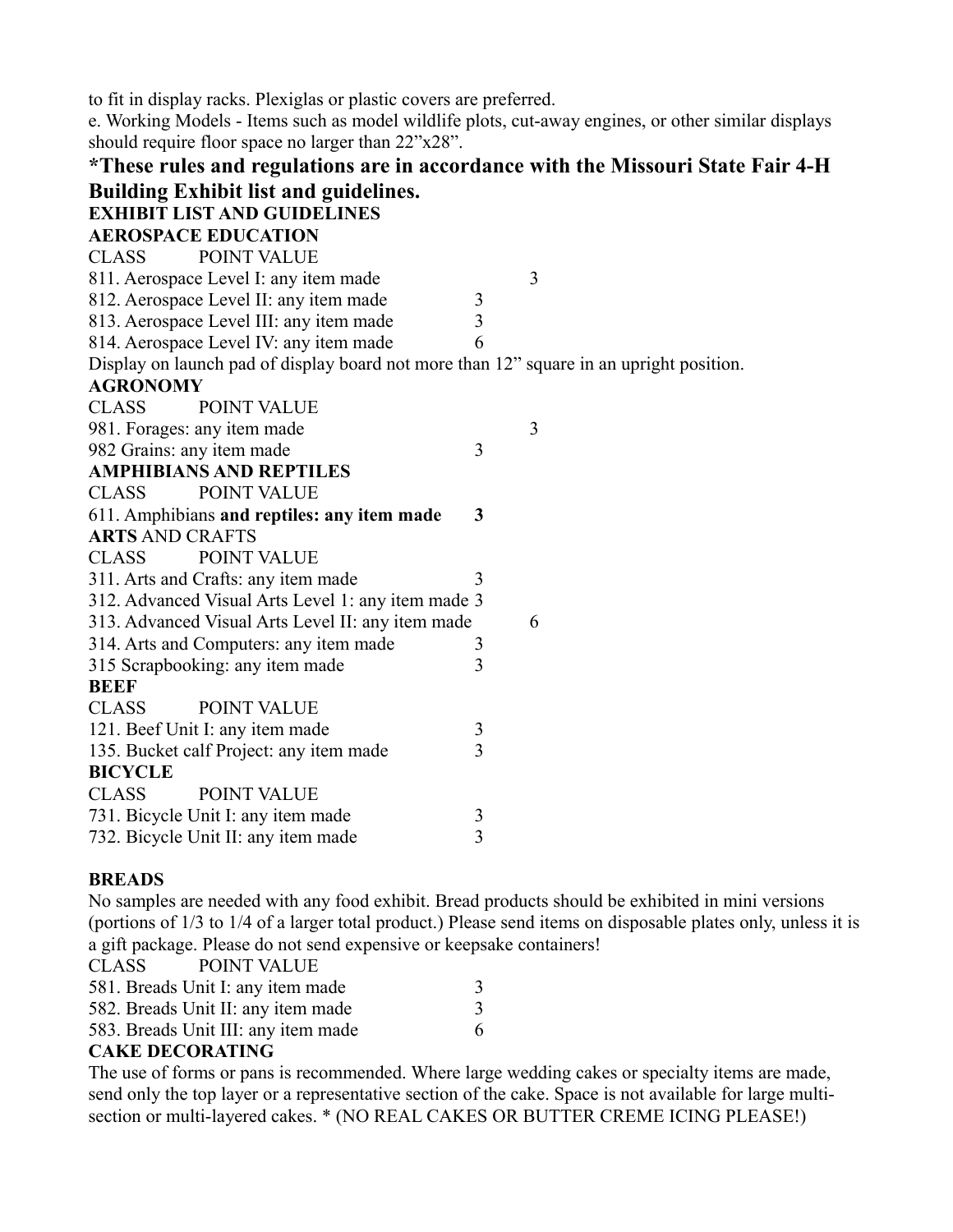| <b>POINT VALUE</b><br><b>CLASS</b>                                                                    |                                                                                                              |
|-------------------------------------------------------------------------------------------------------|--------------------------------------------------------------------------------------------------------------|
| 361. Cake Decorating Unit I: any item made                                                            | 3                                                                                                            |
| 362. Cake Decorating Unit II: any item made                                                           | 6                                                                                                            |
| 363. Cake Decorating Unit III: any item made                                                          | 9                                                                                                            |
| <b>CATS</b>                                                                                           |                                                                                                              |
| <b>CLASS</b><br>POINT VALUE                                                                           |                                                                                                              |
| 177. Cat Care Unit I: any item made                                                                   | 3                                                                                                            |
| 178. Cat Care Unit II: any item made                                                                  | $\mathfrak{Z}$                                                                                               |
| 179. Cat Care Unit III: any item made                                                                 | $\overline{3}$                                                                                               |
| <b>CHILD DEVELOPMENT</b>                                                                              |                                                                                                              |
| EXAMPLES: Toys, educational games, educational displays, etc.                                         |                                                                                                              |
| <b>CLASS POINT VALUE</b>                                                                              |                                                                                                              |
| 411. Child Development Unit I: any item made                                                          | 3                                                                                                            |
| 412. Child Development Unit II: any item made                                                         | 3                                                                                                            |
| 413. Child Development Unit III: any item made                                                        | 6                                                                                                            |
| <b>CITIZENSHIP</b>                                                                                    |                                                                                                              |
| 200. Public Adventures: any item made                                                                 | 3                                                                                                            |
| <b>CLOTHING</b>                                                                                       |                                                                                                              |
| 521. Sewing Expressions Level I: any item made                                                        | 3                                                                                                            |
| 522. Sewing Expressions Level II: any item made 3                                                     |                                                                                                              |
| 523. Sewing Expressions Level III: any item made 3                                                    |                                                                                                              |
| Consumerism (Clothes You Buy)                                                                         |                                                                                                              |
| 524. Buying Clothes Level I: any item made                                                            | 3                                                                                                            |
| 525. Buying Clothes Level II: any item made                                                           | 3                                                                                                            |
| A listing of example exhibits for each class is available from 4-H Specialists. Use patterns from any |                                                                                                              |
|                                                                                                       | source. Items should reflect the skills learned in a given unit. (Be sure to double tag all clothing items.) |
| <b>CLOWNING</b>                                                                                       |                                                                                                              |
| EXAMPLES: Clown costumes and accessories, photo story (11"x14" display board)                         |                                                                                                              |
| <b>CLASS POINT VALUE</b>                                                                              |                                                                                                              |
| 231. Clowning: any item made 3                                                                        |                                                                                                              |
| <b>COMMUNICATIONS</b>                                                                                 |                                                                                                              |
| 237. Communications Level I: any item made                                                            | 3                                                                                                            |
| 238. Communications Level II. any item made                                                           | 3                                                                                                            |
| 239. Communications Level III: any item made                                                          | 6                                                                                                            |
| 241. Communications Toolkits Level 1: any item made 3                                                 |                                                                                                              |
| <b>COMPUTERS</b>                                                                                      |                                                                                                              |
|                                                                                                       | EXAMPLES: Notebook showing program developed by youth, finished products, educational displays,              |
| photo displays.                                                                                       |                                                                                                              |
| <b>CLASS</b><br>POINT VALUE                                                                           |                                                                                                              |
| 891. Computers - All Levels: any item made                                                            | 3                                                                                                            |
| <b>CONSERVATION FRONTIERS</b>                                                                         |                                                                                                              |
| 911. Conservation Frontiers: any item made                                                            | 3                                                                                                            |
| <b>CONSUMER SAVVY</b>                                                                                 |                                                                                                              |
| 431. Consumer Level I: any item made                                                                  | 3                                                                                                            |
| 432. Consumer Level II: any item made                                                                 | 3                                                                                                            |
| 433. Consumer Level III: any item made                                                                | $\overline{3}$                                                                                               |
| <b>CROCHET</b>                                                                                        |                                                                                                              |
|                                                                                                       |                                                                                                              |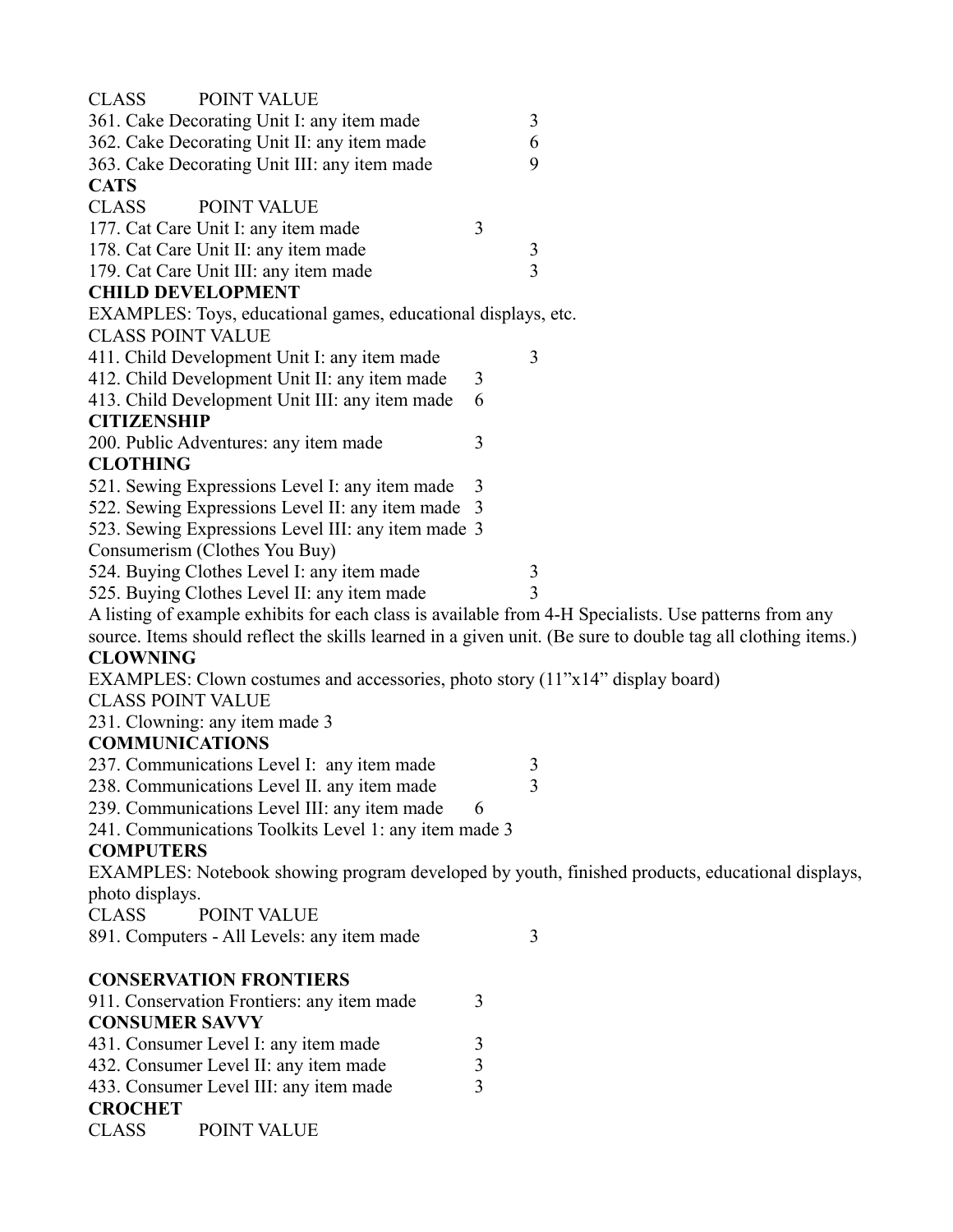| 321. Creative Crochet - Unit 1: any item made |   |
|-----------------------------------------------|---|
| Dairy                                         |   |
| CLASS<br><b>POINT VALUE</b>                   |   |
| 131. Dairy Unit I: any item made              | 3 |
| 132. Dairy Unit II: any item made             | 3 |
| 133. Dairy Unit III: any item made            | 3 |
| 134. Judging Dairy cattle                     | 3 |
| 135. Bucket Calf: any item made               | 3 |
| <b>DOGS</b>                                   |   |
| CLASS<br><b>POINT VALUE</b>                   |   |
| 171. Dog Unit I: any item made                | 3 |
| 172. Dog Unit II: any item made               | 3 |
| 173. Dog Unit III: any item made              |   |

### **ELECTRICITY**

Use plans from any source. Items should be made in accordance with the National Electrical Code. Consult power suppliers or electricians for code requirements. Battery operated items are also eligible exhibits.

| <b>CLASS</b>      | <b>POINT VALUE</b>                       |               |
|-------------------|------------------------------------------|---------------|
|                   | 831. Electricity Unit I: any item made   | 3             |
|                   | 832. Electricity Unit II: any item made  | $\mathcal{R}$ |
|                   | 833. Electricity Unit III: any item made | 6.            |
|                   | 834. Electricity Unit IV: any item made  | 6.            |
| <b>ENTOMOLOCY</b> |                                          |               |

### **ENTOMOLOGY**

Boxes must be exactly 18" long x 24" wide x 3-1/2" deep. The insects should be named, labeled, and mounted so the boxes can be displayed horizontally. Securely fasten display cover with tape or screws.<br>CLASS POINT VALUE POINT VALUE

| $1 \cup 1 \cup 1 \cup 1$                               |   |
|--------------------------------------------------------|---|
| 921. Entomology Unit I: any item made<br>6             |   |
| 922. Entomology Unit II: any item made                 | 6 |
| 923. Entomology Unit III: any item made                | 9 |
| 924. Beekeeping: any item made                         | 9 |
| <b>ENTREPRENEURSHIP</b>                                |   |
| 913. Environmental Science Level I: any item made      | 3 |
| 914. Environmental Science Level II: any item made     | 3 |
| 915. Environmental Science Level IIII: any item made 3 |   |
| <b>ENVIRONMENTAL SCIENCES</b>                          |   |
| 431. Consumer Level I: any item made                   | 3 |
| <b>EXPLORING 4-H</b>                                   |   |
| <b>CLASS POINT VALUE</b>                               |   |
| 261. Exploring the treasures of 4-H                    | 3 |
| <b>FINANCIAL CHAMPIONS</b>                             |   |
| CLASS POINT VALUE                                      |   |
| 421. Financial Champions Level I: any item made 3      |   |
| 422. Financial Champions Level II: any item made 3     |   |

### **FOODS/NUTRITION/PRESERVATION**

Exhibitors must adhere to the following rules:

1. Food must be of reasonable quality to keep more than a week. Do not send food items which will spoil quickly such as casseroles, pizza, etc.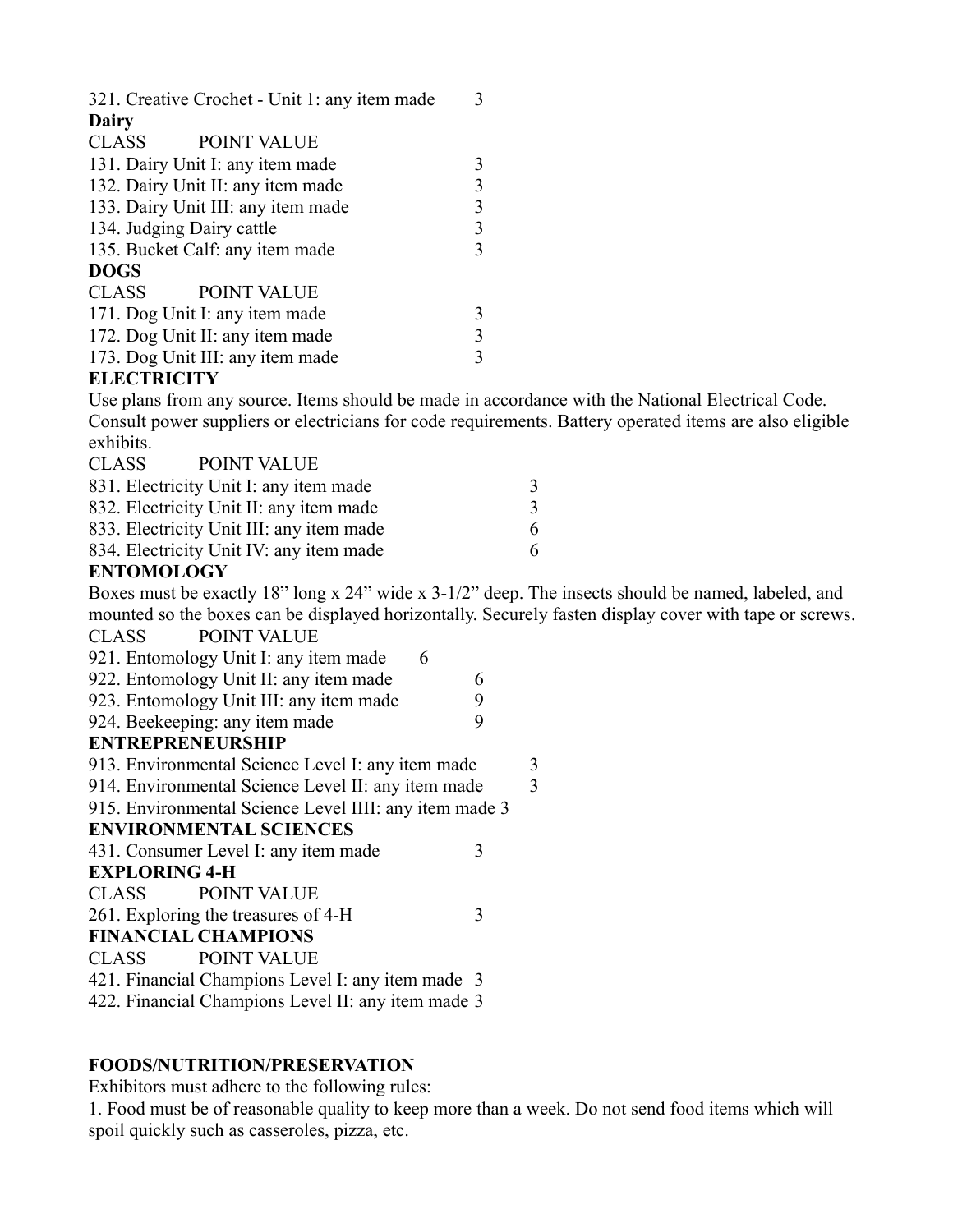2. Submit food items on paper or disposable plates. Plastic wrap will be removed so drying of the food will extend exhibit life of the product. Please do not send expensive or keepsake containers!

3. No Samples are needed with any food exhibits.

4. Biscuits, cookies, muffins, and other small items should be four per plate. Cakes should be exhibited in mini- versions (portions of 1/3 to 1/4 of a larger total product.)

### 5. **All recipes must be submitted with the exhibit.**

6. Decorated cakes will be exhibited in the Cake Decorating project.

CLASS POINT VALUE

| 551. Foods Level A: any item made          |   |
|--------------------------------------------|---|
| 552. Foods Level B: any item made          |   |
| 553. Foods Level C: any item made          |   |
| 554. Foods Level D: any item made          | 3 |
| 555. Dairy Foods: any item made            | 3 |
| 557. International Foods I: any item made  | 6 |
| 558. International Foods II: any item made | 6 |
| 561. Microwave Magic A: any item made      | 3 |
| 562. Microwave Magic B: any item made      | 3 |
| 563. Microwave Magic C: any item made      |   |
| 564. Microwave Magic D: any item made      |   |
|                                            |   |

### **PRESERVATION**

EXAMPLES: Canned, dried, or pickled foods (no cured hams), gift package of preserved foods, educational displays, etc. For safety reasons, all Food Preservation exhibits must follow these rules:

1. Canned goods/preserved items must follow University of Missouri-Columbia guidelines for processing.

2. Each exhibit must be accompanied by an index card or label which outlines procedures and recipes used in processing and date of processing.

3. Any sign of spoilage or alteration from standard processing guidelines will be the basis for disqualification of the exhibit. Information on standard procedure is available from County University Extension Centers.

4. No food should be sampled by judges at local judging.

CLASS POINT VALUE

571. Food Preservation: any item made 3

### **FORESTRY**

EXAMPLES: Educational displays, display boards of leaf, twig, and wood samples, 3-D models, etc. Display boards dimensions must be no larger than 22" x 28".

CLASS POINT VALUE

| 931. Forestry Level I: any item made   |  |
|----------------------------------------|--|
| 932. Forestry Level II: any item made  |  |
| 933. Forestry Level III: any item made |  |
| $C$ ADDENIN $C$                        |  |

### **GARDENING**

The number in parentheses is the number of items in an exhibit. The exhibitor must have grown the vegetables. The following guidelines should be followed:

1. Vegetables must be of reasonable quality to keep more than a week.

2. Use disposable containers (paper plate) to display the items.

Potatoes (4) Watermelon (1)

Onions - dry (4) Cantaloupe (1) Tomatoes (4) Peppers (4) Pumpkin (1) Egg Plant (2)

Summer Squash (2) Beets (4)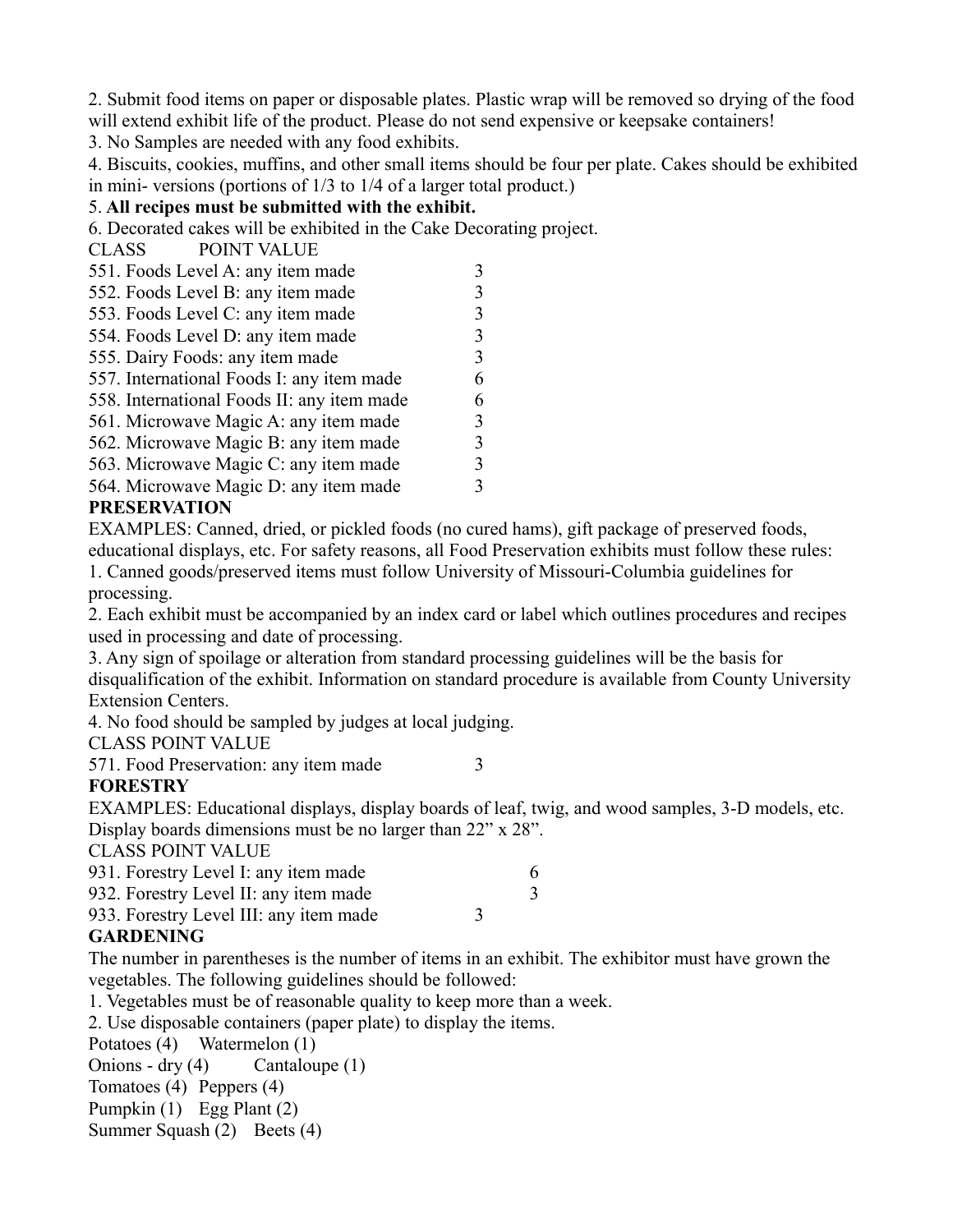Winter Squash (1) Slicing Cucumbers (4)

Other Vegetables (please refer to project literature.)

CLASS POINT VALUE

971. Gardening Unit A: any item grown 3

972. Gardening Unit B: any item grown 3

973. Gardening Unit C: any item grown 6

974. Gardening Unit D: any item grown 6

### **GEOSPATIAL**

CLASS POINT VALUE

991. Exploring Spaces, Going Places: any item made 3

### **GEOLOGY**

Display box dimensions must be exactly 18" x 24" x 3.5" and have a clear cover (Plexiglas and plastic covers are preferred). Specimens should be labeled and mounted so the box can be displayed horizontally. Rocks need to be attached in the box securely.

| <b>CLASS</b>          | POINT VALUE                                           |                                            |                         |
|-----------------------|-------------------------------------------------------|--------------------------------------------|-------------------------|
|                       | 941. Geology: any item made                           |                                            | 6                       |
|                       | <b>GLOBAL EDUCATION</b>                               |                                            |                         |
| <b>CLASS</b>          | <b>POINT VALUE</b>                                    |                                            |                         |
|                       | 221. Global Education Unit I: any item made           |                                            | 3                       |
|                       | 222. Global Education Unit II: any item made          |                                            | $\overline{3}$          |
|                       | 223. Global Education Unit III: any item made         |                                            | 6                       |
| <b>GOATS</b>          |                                                       |                                            |                         |
| <b>CLASS</b>          | POINT VALUE                                           |                                            |                         |
|                       | 136. Dairy Goats Level I: any item made               | 3                                          |                         |
|                       | 137. Dairy Goats Level II: any item made              |                                            |                         |
|                       | 138. Dairy Goats Level III: any item made             | $\begin{array}{c} 3 \\ 3 \\ 3 \end{array}$ |                         |
|                       | 139. Meat Goats: any item made                        |                                            |                         |
| <b>HEALTH/FITNESS</b> |                                                       |                                            |                         |
| <b>CLASS</b>          | <b>POINT VALUE</b>                                    |                                            |                         |
|                       | 711. Bowling: any item made                           |                                            | 3                       |
|                       | 712. Golf: any item made                              | 3                                          |                         |
|                       | 771. First Aid: any item made                         |                                            | 3                       |
|                       | 772. Staying Healthy: any item made                   |                                            | $\overline{3}$          |
|                       | 773. Keeping Fit: any item made                       | 3                                          |                         |
|                       | 774. Physical Activity in 4-H Clubs: any item made 3  |                                            |                         |
|                       | <b>HOME ENVIRONMENT</b>                               |                                            |                         |
| <b>CLASS</b>          | POINT VALUE                                           |                                            |                         |
|                       | 471. Home Environment Level 1 & 2: any item made      |                                            | 3                       |
|                       | 472. Home Environment Level 3 & 4: any item made      |                                            | $\overline{\mathbf{3}}$ |
|                       | 473. Home Environment Level 5 $& 6$ : any item made   |                                            | $\overline{3}$          |
|                       | 474. Home Environment Level 7: any item made          | 3                                          |                         |
|                       | 475. Designing a Space of My own: any item made       |                                            | 3                       |
|                       | All items which are to be hung must have a hanger.    |                                            |                         |
|                       | EXAMPLES: Decorative items; home accessories, storage |                                            |                         |
|                       | Items, educational displays, etc.                     |                                            |                         |
| <b>HORSE</b>          |                                                       |                                            |                         |
|                       | <b>CLASS POINT VALUE</b>                              |                                            |                         |
|                       | 141. Horse Unit I: any item made                      | $\mathfrak{Z}$                             |                         |
|                       | 142. Horse Unit II: any item made                     | $\overline{3}$                             |                         |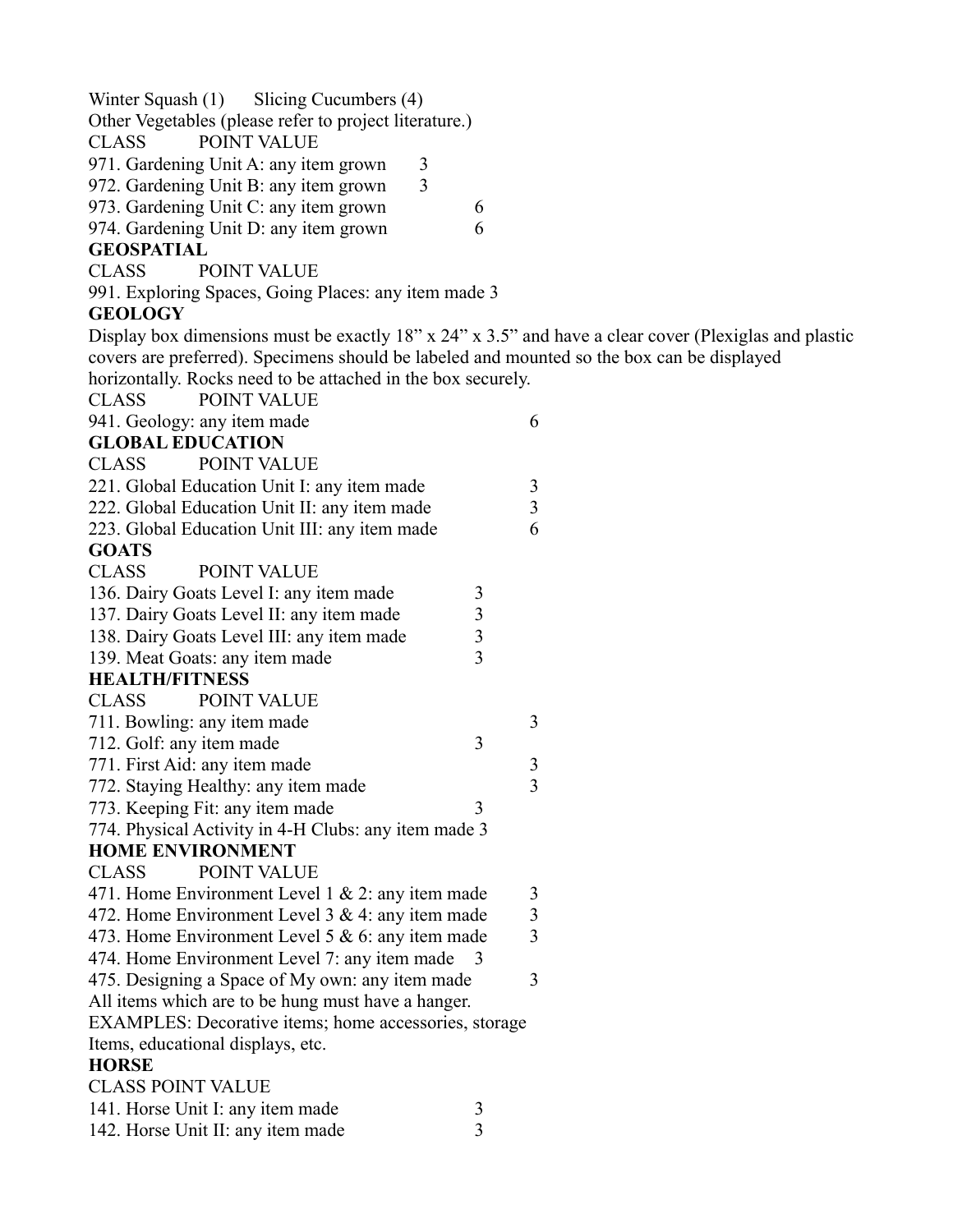| 143. Horse Unit III: any item made                                                               | 3              |                |
|--------------------------------------------------------------------------------------------------|----------------|----------------|
| 144. Horse Unit IV: any item made                                                                | 3              |                |
| 148. Horseless Horse: any item made                                                              |                | 3              |
| 149. Horse Judging: any item made                                                                | 3              |                |
| <b>HORTICULTURE</b>                                                                              |                |                |
| Live plants or cut specimens must be displayed in a container no larger than 8" in diameter. 4-H |                |                |
| member must have grown the flowers used in the item except for Flower Arranging. Purchased live  |                |                |
| flowers may be used individually or in combinations in Flower Arranging items.                   |                |                |
| <b>CLASS POINT VALUE</b>                                                                         |                |                |
| 961. Horticulture Unit I: any item grown or made 3                                               |                |                |
| 962. Horticulture Unit II: any item grown or made 3                                              |                |                |
| 963. Horticulture Unit III: any item grown or made 3                                             |                |                |
| <b>KNITTING</b>                                                                                  |                |                |
| <b>CLASS POINT VALUE</b>                                                                         |                |                |
| 331. Knitting Unit I: any item made                                                              | 3              |                |
| 332. Knitting Unit II: any item made                                                             | $\overline{3}$ |                |
| <b>LEADERSHIP</b>                                                                                |                |                |
| <b>CLASS POINT VALUE</b>                                                                         |                |                |
| 271. Pathways to Leadership: any item made                                                       |                | 3              |
| 272. Building Personal Leadership Skills: any item made. 3                                       |                |                |
| 281. Leadership for Life: any item made                                                          | 6              |                |
| 282. Leading into the Future: any item made                                                      |                | 6              |
| 283. Virtual Communities: any item made                                                          | 6              |                |
| <b>LIVESTOCK JUDGING</b>                                                                         |                |                |
| 117. Livestock Judging: any item made                                                            | 3              |                |
| <b>MEATS - COUNTRY CURED HAMS</b>                                                                |                |                |
| <b>CLASS POINT VALUE</b>                                                                         |                |                |
| 115. Country Cured Ham                                                                           | 6              |                |
| 116. Meat Evaluation Project: any item made                                                      |                | 6              |
| <b>OUTDOOR ADVENTURES</b>                                                                        |                |                |
| <b>CLASS</b><br><b>POINT VALUE</b>                                                               |                |                |
| 761. Hiking Level I: any item made                                                               | 3              |                |
| 762. Camping Level II: any item made                                                             |                | 3              |
| 763. Backpacking Expeditions Level III: any item made 3                                          |                |                |
| <b>PHOTOGRAPHY</b>                                                                               |                |                |
| See Photo display rule #9.<br><b>CLASS POINT VALUE</b>                                           |                |                |
|                                                                                                  | 3              |                |
| 351. Photography Unit I<br>352. Photography Unit II 6                                            |                |                |
| 353. Photography Level III: any item made                                                        | 9              |                |
| <b>POULTRY</b>                                                                                   |                |                |
| <b>CLASS POINT VALUE</b>                                                                         |                |                |
| 151. Poultry Unit I: any item made                                                               |                |                |
| 152. Poultry Unit II: any item made                                                              | 3<br>3         |                |
| 153. Poultry Unit III: any item made                                                             |                | 3              |
| <b>PUBLIC SPEAKING</b>                                                                           |                |                |
| <b>CLASS POINT VALUE</b>                                                                         |                |                |
| 242. Public Speaking: any item made                                                              |                | 3              |
| 243. Making the Point: any item made                                                             |                | $\overline{3}$ |
|                                                                                                  |                |                |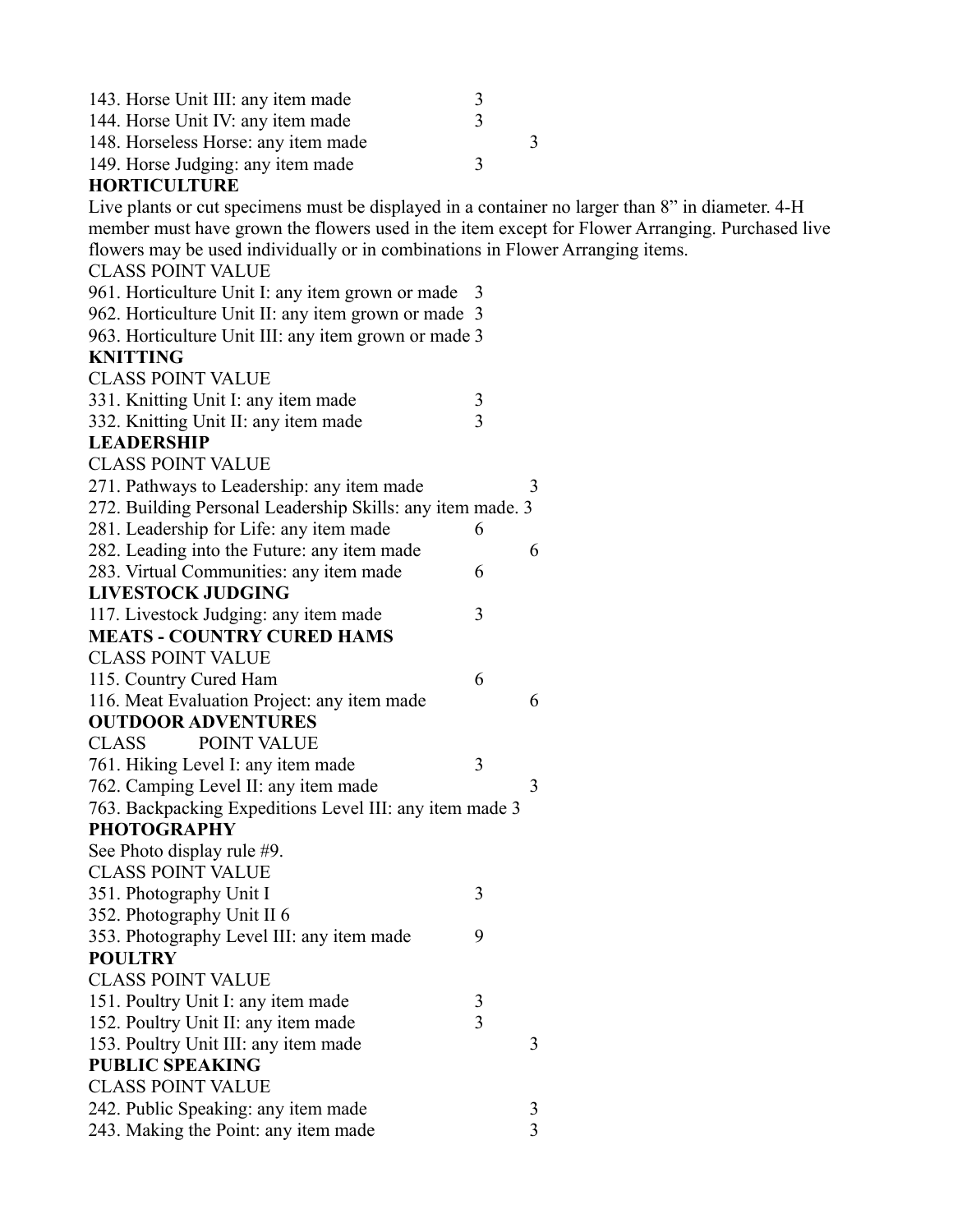| <b>QUILTING</b>                                                                       |                |                         |
|---------------------------------------------------------------------------------------|----------------|-------------------------|
| <b>CLASS</b><br><b>POINT VALUE</b>                                                    |                |                         |
| 341. Quilting: any item made                                                          |                | 3                       |
| <b>RABBITS</b>                                                                        |                |                         |
| <b>CLASS POINT VALUE</b>                                                              |                |                         |
| 111. Rabbits Unit I: any item made                                                    | 3              |                         |
| 112. Rabbits Unit II: any item made                                                   | $\mathfrak{Z}$ |                         |
| 113. Rabbits Unit III: any item made                                                  | 3              |                         |
| <b>ROBOTICS</b>                                                                       |                |                         |
| 881. Robotics Level I: any item made                                                  |                | 3                       |
| 882. Robotics Level II: any item made                                                 |                | 3                       |
| <b>SELF DETERMINED</b>                                                                |                |                         |
| <b>CLASS POINT VALUE</b>                                                              |                |                         |
| 950. Self-Determined: any item made                                                   |                | 3                       |
| <b>SHEEP</b>                                                                          |                |                         |
| <b>CLASS POINT VALUE</b>                                                              |                |                         |
| 161. Sheep Unit I: any item made                                                      | 3              |                         |
| <b>SHOOTING SPORTS</b>                                                                |                |                         |
| EXAMPLES: Photo display, outdoor clothing made by member, hunting equipment or aids,  |                |                         |
| educational displays.                                                                 |                |                         |
| <b>CLASS POINT VALUE</b>                                                              |                |                         |
| 740. Shooting Sports Safety: any item made                                            | 3              |                         |
| 741. Archery: any item made                                                           | $\overline{3}$ |                         |
| 742. Air and Pellet Rifle: any item made                                              | 3              |                         |
| 743. Small-bore rifle .22: any item made                                              | 3              |                         |
| 744. Pistol: any item made (air pistol)                                               |                | 3                       |
| 745. Shotgun: any item made                                                           |                | $\overline{\mathbf{3}}$ |
| 747. Small-bore pistol: any item made                                                 |                | 3                       |
| 748. Muzzle loading: any item made                                                    |                | $\overline{3}$          |
| 749. Hunting and Outdoor Skills: any item made                                        | 3              |                         |
|                                                                                       |                |                         |
| <b>SMALL ENGINES</b>                                                                  |                |                         |
| Display boards (rigid backings with items fastened to them) no larger than 22" x 28'. |                |                         |
| <b>CLASS POINT VALUE</b>                                                              |                |                         |
| 851. Small Engines Unit I: any item made                                              | 3              |                         |
| 852. Small Engines Unit II: any item made                                             | 3              |                         |
| 853. Small Engines Unit III: any item made                                            |                | 6                       |
| <b>SPORTFISHING</b>                                                                   |                |                         |
| 725. Sport fishing Level I: any item made                                             | 3              |                         |
| 726. Sport fishing Level II: any item made                                            | 3              |                         |
| 725. Sport fishing Level III: any item made                                           | 3              |                         |
| <b>SWINE</b>                                                                          |                |                         |

| OWLINE                                    |               |
|-------------------------------------------|---------------|
| <b>CLASS POINT VALUE</b>                  |               |
| 18L Swine Unit I: any item made           |               |
| 182. Swine Unit II: any item made         | 3             |
| 183. Swine Unit III: any item made        | $\mathcal{L}$ |
| <b>THEATRE ARTS</b>                       |               |
| 251. Theatre Arts Level I: any item made  | 3             |
| 252. Theatre Arts Level II: any item made |               |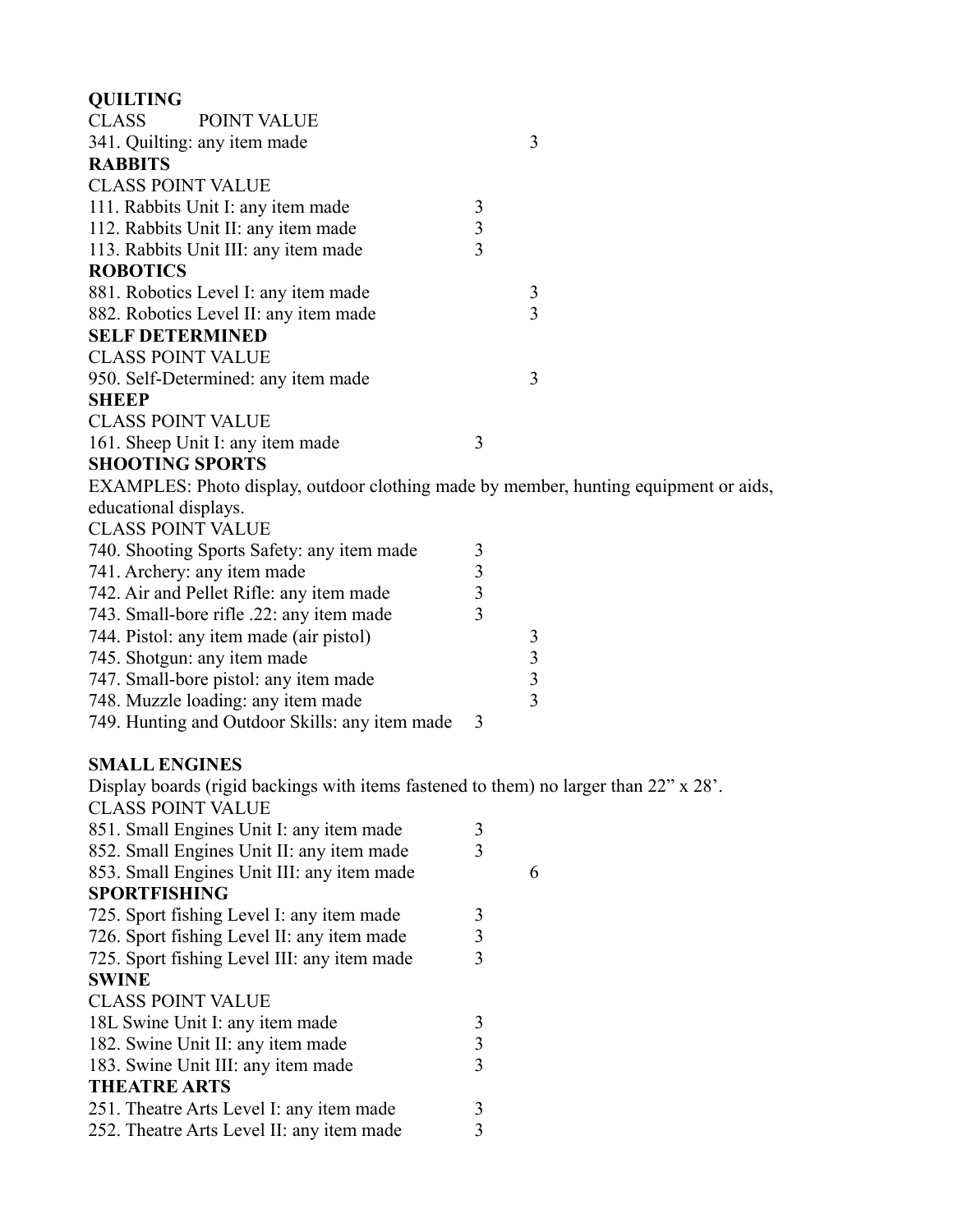| 253. Theatre Arts Level III: any item made            | 6 |   |
|-------------------------------------------------------|---|---|
| <b>VETERINARY SCIENCE</b>                             |   |   |
| <b>CLASS POINT VALUE</b>                              |   |   |
| 191. Veterinary Science Unit I: THE NORMAL ANIMAL 3   |   |   |
| 192. Veterinary Science Unit II: ANIMAL AND DISEASE 3 |   |   |
| 193. Veterinary Science Unit III: ANIMAL HEALTH 3     |   |   |
| <b>WELDING</b>                                        |   |   |
| <b>CLASS POINT VALUE</b>                              |   |   |
| 846. Arc Welding: any item made                       | 6 |   |
| <b>WILDLIFE</b>                                       |   |   |
| 724. Wildlife: any item made                          |   | 3 |
| <b>WOOD SCIENCE</b>                                   |   |   |
| Use plans from any source.                            |   |   |
| <b>CLASS POINT VALUE</b>                              |   |   |
| 871. Woodworking Unit I: any item made                | 3 |   |
| 872. Woodworking Unit II: any item made               | 6 |   |
| 873. Woodworking Unit III: any item made              | 6 |   |
| 874. Woodworking Unit IV: any item made               | 9 |   |
|                                                       |   |   |

# **HORTICULTURE DIVISION**

### **OPEN FLOWER SHOW**

Fair Superintendent: Sally Watkins 417-256-2198 Co-Superintendent: DEBRA DAVIS 417-293-9842 Entry Day: Thursday, June 9, 8:00 a.m. - noon Judging: Thursday, June 9, at 1:00 p.m.

### **RULES AND REGULATIONS**

1. Any amateur may enter the show.

2. Only one entry may be made in each class except in classes which are subdivided (a, b, c, etc.) Exhibitor is allowed one entry or variety in each subdivision.

3. All entries must be passed by the classification committee.

4. All entries must be received from 8:00 a.m. to 12 noon, Thursday, June 9.

5. Late entries will be placed on a table for exhibition only and will not be judged. Entries may not be removed until Sunday, June 12 from 12:00 noon to 5:00pm.

6. No state conservation material is to be included in any exhibit except those entered to provide education for the public in conserving and protecting such material, unless grown in the exhibitor's own garden, wherein a card should be attached stating the same.

7. The public (including exhibitors) will not be allowed to view exhibits during the judging.

8. All decisions of the judges will be final, and they may withhold an award at their own discretion from any unworthy exhibit, even though such exhibit may be the only entry in a class.

9. A best of show rosette will be awarded in both the Horticulture and Artistic Divisions.

10. All general rules apply.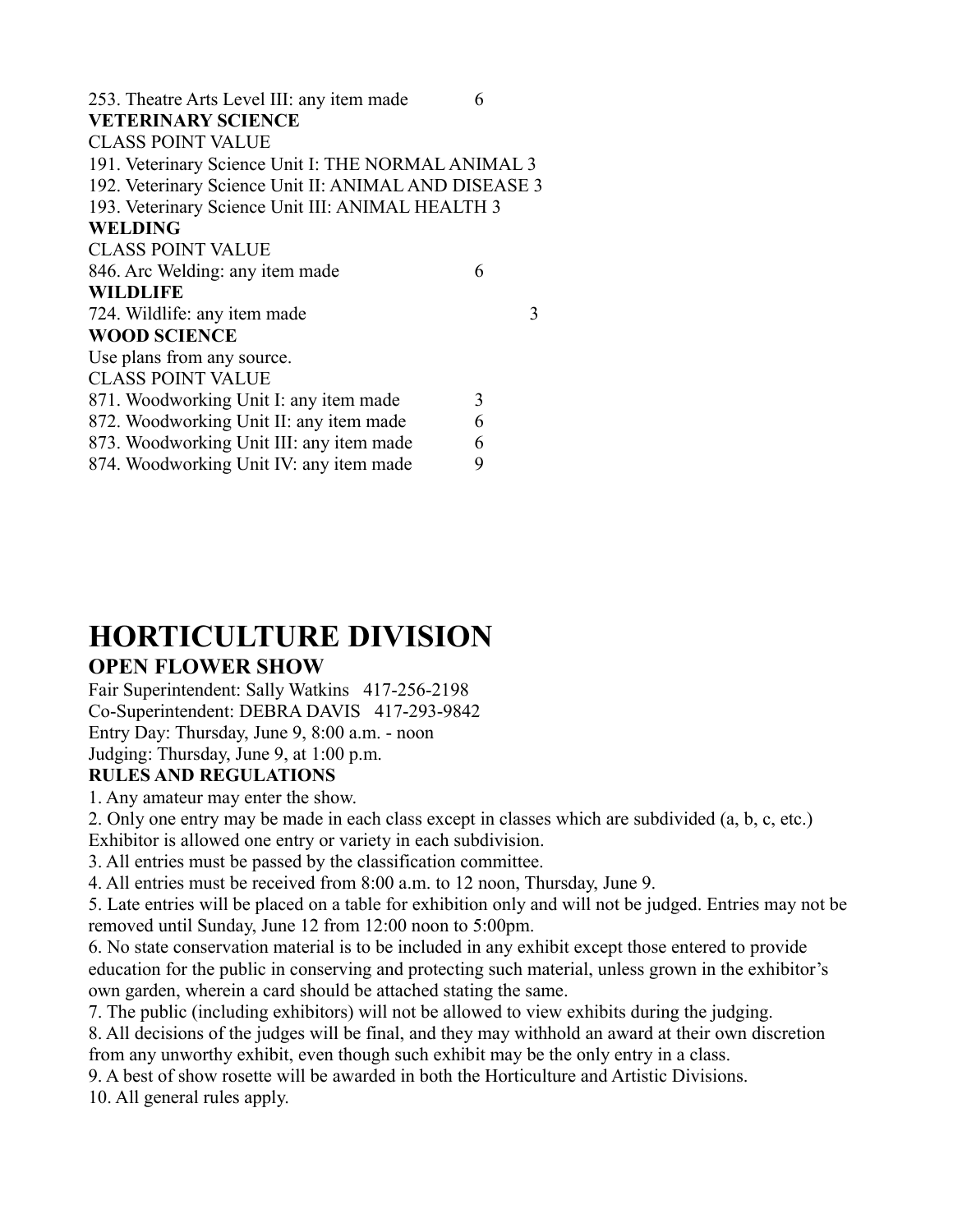### **HORTICULTURE DIVISION**

1. All single bloom or arrangement entries in the horticulture classes will be exhibited in the appropriate size, clear glass bottle to be furnished by the exhibitor or in pots no larger than 10" in diameter for house plants. Containers should be marked with the exhibitor's name on the bottom.

2. All entries must be grown by the exhibitor.

3. All entries must be correctly named.

### **ARTISTIC DIVISION**

1. The flower show committee will exercise all care but cannot be responsible for loss or breakage of containers or accessories.

2. Artificial flowers or foliage are not permitted in any class. Dried materials may be used.

3. Accessories are permitted.

4. Plant material need not be grown by exhibitor.

### **SUGGESTIONS FOR CARE AND PREPARATION OF FLOWERS FOR EXHIBIT:**

1. Most varieties of flowers stay fresh if cut and hardened in deep water and put in a cool, dark place for several hours before exhibiting. Before placing in water, strip the lower leaves from the stems, but do not remove all foliage, as clean green leaves add to the attractiveness of the exhibits.

2. Woody stemmed flowers, and branches from trees and shrubs, should have at least one inch at the base of the stem crushed to enable them to absorb water. Roses should be cut slant-wise.

3. Please do not bring flowers with dead leaves or those that show signs of age or insect damage.

4. Follow the schedule and exhibit the exact number of blooms, stems, etc.

Premiums in each Class: 1st - \$3, 2nd - \$2, and 3rd - \$1.

### **HORTICULTURE DIVISION**

### **Section A - ANNUALS**

1. Impatiens (in arrangement with foliage)

- a. Sultana
- b. New Guinea
- 2. Cockscomb (one stem)
	- a. Crested

b. Plumed

- 3. Cosmos (one stem)
- 4. Flowering Vinca
- 5. Snapdragons
- 6. Marigold (minimum 3 with foliage, not over 5)
	- a. Giant any color
	- b. Intermediate any color
	- c. Dwarf (one branch) any color
	- d. Arrangement (not over 12 blooms with foliage)
- 7. Zinnia (one bloom)
	- a. giant
	- b. fantasy and/or cactus
	- c. petite
	- d. intermediate
	- e. arrangement (not over 12 blooms with foliage)
- 8. Petunia (one stem)
	- a. double
		- b. ruffled
		- c. single
- 9. Salvia (one stem)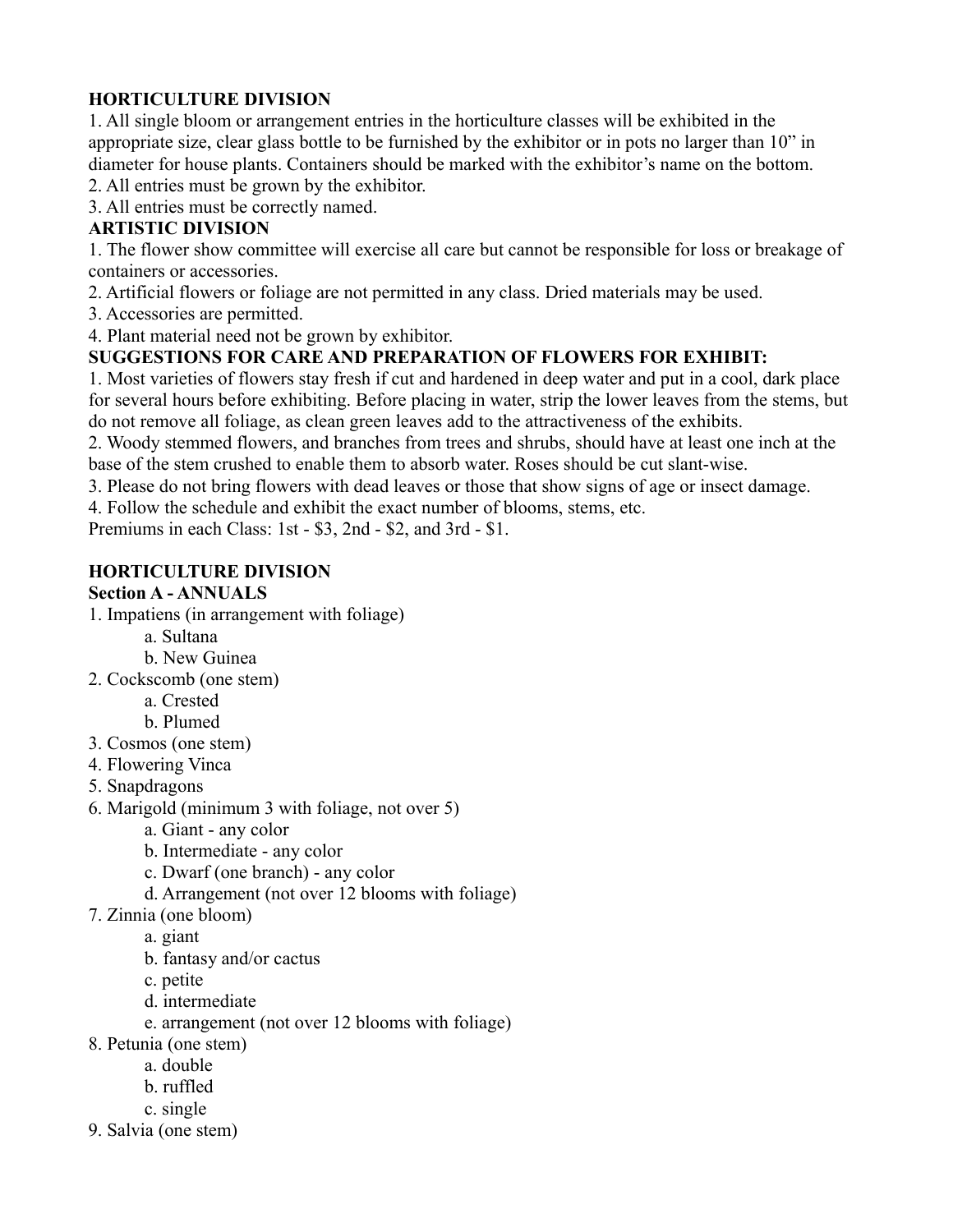- a. red
- b. blue
- c. other
- 10. Sunflower
	- a. fresh (one flower)
	- b. dried seed head
- 11. Geraniums
	- a. pink
	- b. red
	- c. peach
- 12. Begonias
- 13. Cleome
- 14. Foliages

15. Other: any outstanding bloom of an annual not listed above. If three or more of one kind are entered, a special class will be made.

### **Section B - PERENNIALS**

- 16. Hibiscus
- 17. Canna
- 18. Gladiolus (one spike, any color)
	- a. large floret (more than 4-1/2" in diameter)
	- b. small floret (less than 4" in diameter)
- 19. Lilies (one stem)
	- a. tiger lily
	- b. hosta or plantain lily
	- c. day lily
	- d. oriental
	- e. asiatic
	- f. other
- 20. Dahlias
	- a. large (one bloom, over 8")
	- b. medium (one bloom, 4-8")
	- c. miniature (three blooms, under 4")
- 21. Phlox-tall
	- a. pink
	- b. red
	- c. white
	- d. purple
	- e. blue
	- f. bi-color
- 22. Clematis
- 23. Fox Glove
- 24. Holly Hock
- 25. Elephant Ear

26. Other; any outstanding bloom of a perennial not listed above. If three or more of one kind are entered, another class will be made.

### **Section C - ROSES**

27. Hybrid Tea (one bloom) a. red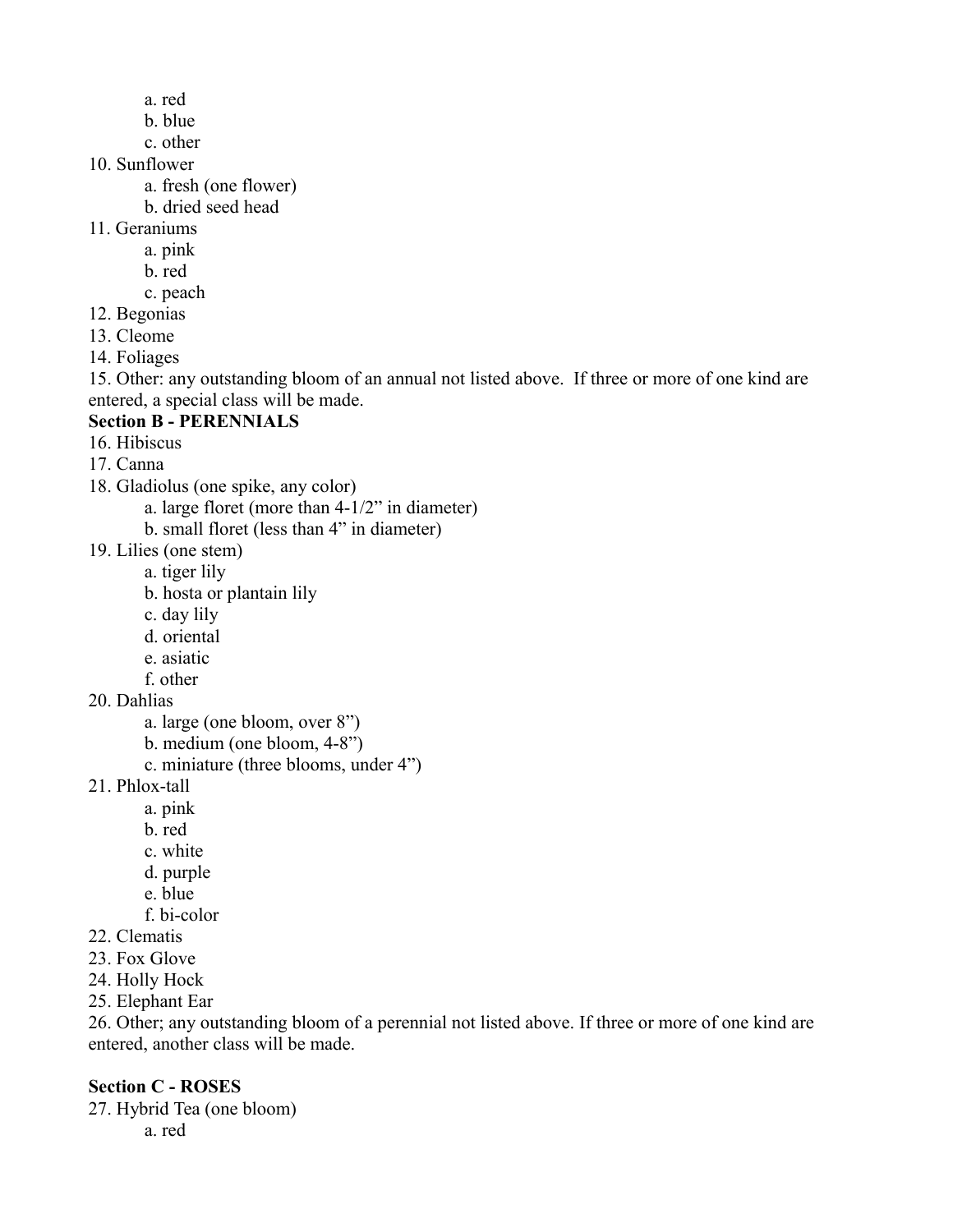- b. pink
- c. white
- d. yellow
- e. blend and/or bi-color
- f. other

28. Floribunda (one stem)

- a. red
- b. pink
- c. blend and/or bi-color
- d. yellow
- e. other
- 29. Miniature Rose
	- a. pink
	- b. white
	- c. yellow 33
	- d. red

30. Rose Arrangement

### **Section D - FLOWERING SHRUBS**

- 31. Rose of Sharon (one stalk)
- 32. Crepe Myrtle (one stalk)
- 33. Hydrangea (one bloom)
- 34. Lantana
- 35. Butterfly Bush

36. Other; any other flowering shrub. If three or more of one kind are entered, a special class will be made.

### **Section E - HOUSE PLANTS**

- 37. Ferns
- 38. Non-blooming, pot
- 39. Blooming, pot
- 40. Non-blooming, hanging basket
- 41. Blooming, hanging basket

### **Section F - HOME GROWN NATIVE PLANTS**

- 42. Butterfly Weed
- 43. Purple Cone Flower
- 44. Yellow Cone Flower

### **ARTISTIC DIVISION**

### **Section A - FRESH**

- 1. Big Bloomers an arrangement of large (4 inch minimum) blooms with filler.
- 2. Forever Yours (wedding bouquet) home flowers
- 3. Yankee Doodle Dandy Patriotic
- 4. Glad to See You (gladiola bouquet)
- 5. Somewhere Over the Rainbow

### **Section B - DRIED**

- (Some fresh material allowed, but the majority must be dried.)
- 6. We gather together (table centerpiece)
- 7. Grow Native
- 8. Tropical Wild
- 9. Grapevine Wreath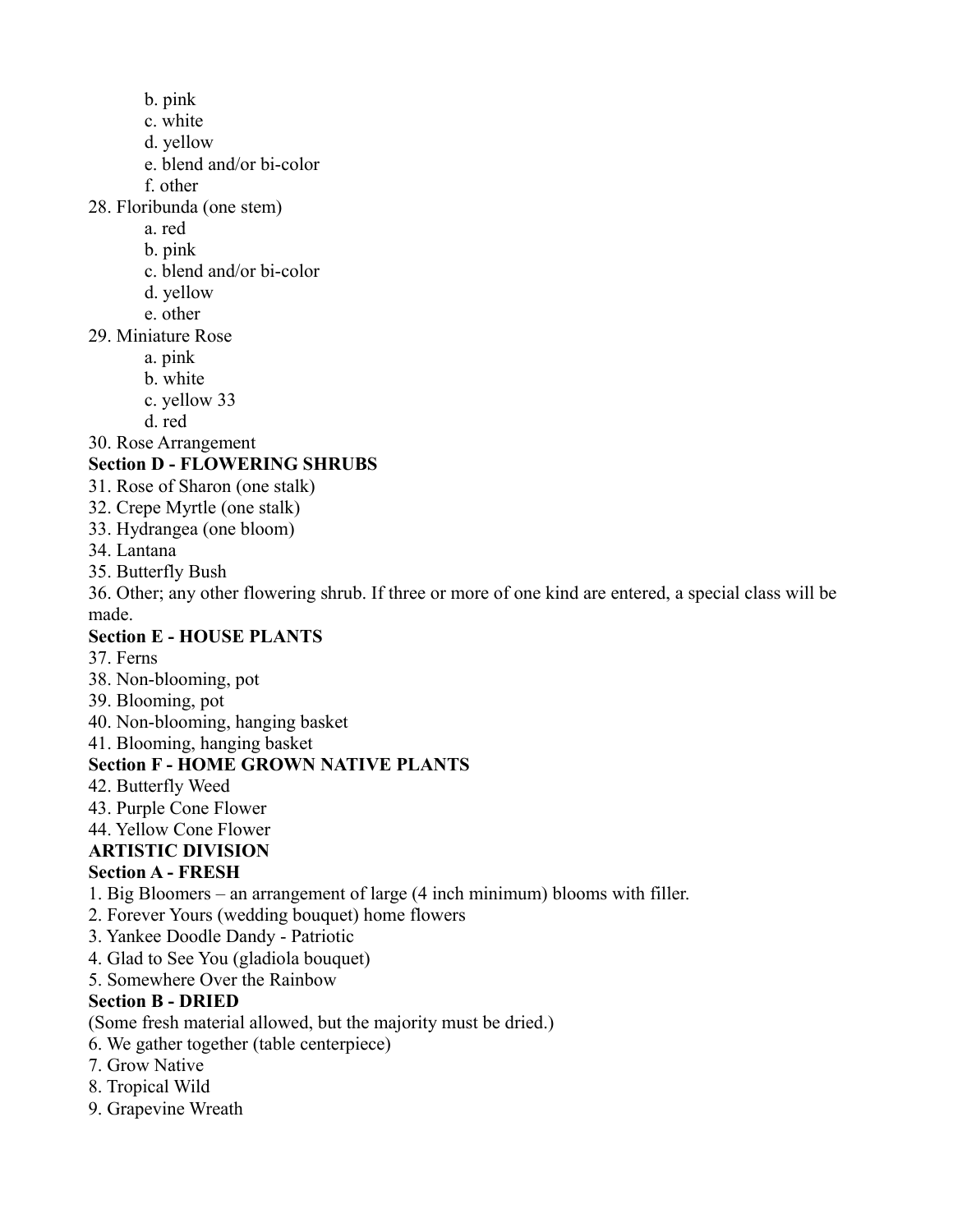### **JUNIOR FLOWER SHOW**

Fair Superintendent: Sally Watkins 417-256-2198

Co-Superintendent: -DEBRA DAVIS 417-293-9842

Entry Day: Tuesday, June 7, 8:00 a.m. to noon

Judging: Tuesday, June 7 at 1:00 p.m.

RULES AND REGULATIONS

1. Anyone  $3 - 21$  years of age may enter.

2. All entries must be received between 8:00 a.m. and 12 noon on Tuesday, June 7. Late entries will be placed on a table for exhibition only and will not be judged.

3. Entries may be picked up between 12:00 noon and 5:00 p.m. on Sunday, June 12.

4. One Best of Show rosette will be awarded.

5. Judging will be on the Danish system.

6. The general rules and regulations and the specifications for the Horticulture Division of the Flower Show, Department N, (except as stated above) are to be followed.

7. Please refer to the suggestions for care and preparation given in the Flower Show, Department N.

8. For Section F, Arrangements, the exhibitor may choose a theme and container. Accessories may be used. Plant material need not be grown by exhibitor.

Premiums in each class: Blue - \$3, Red - \$2, White - \$1

### **Section A - ANNUALS**

1. Marigolds

a. Large (one bloom with foliage)

- b. intermediate (one bloom with foliage)
- c. dwarf (one branch)
- 2. Zinnias (one bloom)
	- a. giant
	- b. cactus
	- c. Lilliput
	- d. intermediate
- 3. Petunias (one stem)
	- a. double
	- b. ruffled
	- c. single
- 4. Geraniums (one stem)
	- a. red
	- b. pink
	- c. other
- 5. Impatiens (one stem)
	- a. Sultana
	- b. New Guinea
- 6. Sunflower
	- a. Fresh (one bloom)
	- b. dried seed head (one)
	- c. Mexican
- 7. Cockscomb
- 8. Cleome
- 9. Daisies
- 10. Cosmos

11. Other; any outstanding bloom of an annual not listed above If three or more of one kind are entered, a special class will be made.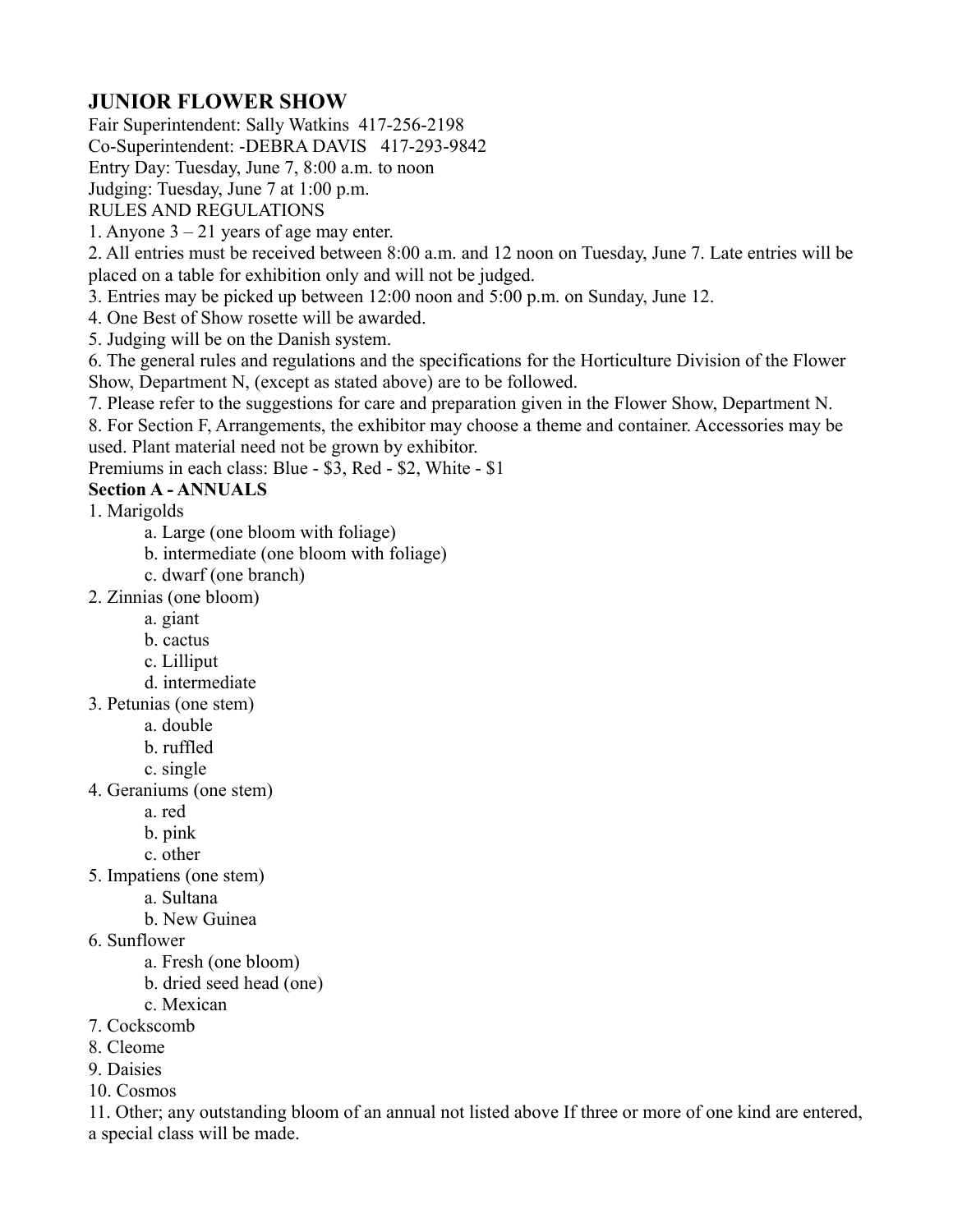### **Section B - PERENNIALS**

- 12. Canna
- 13. Honeysuckle
- 14. Gladiolus
- 15. Dahlia
- 16. Hibiscus
- 17. Lilies

a. Tiger

- b. Asiatic
- c. other
- 18. Phlox
- 19. Hollyhock

20. Other; any outstanding bloom of a perennial not listed above. If three or more of one kind are entered, a special class will be made.

### **Section C - ROSES**

- 21. Hybrid Tea any color, one bloom
- 22. Floribunda any color, one spray

23. Mini Rose

### **Section D - FLOWERING SHRUBS**

- 24 Rose of Sharon (one spray)
	- a. pink
	- b. purple
	- c. white
	- d. other
- 25. Hydrangea (one bloom)
- 26. Butterfly Bush

27. Other; any outstanding bloom of a flowering shrub not listed above. If three or more of one kind are entered, a special class will be made.

### **Section E - HOUSE PLANTS**

- 28. Ferns
- 29. Non-blooming, pot
- 30. Blooming, pot
- 31. Non-blooming, hanging basket
- 32. Blooming, hanging basket

### **Section F - ARRANGEMENTS**

- 33 Fresh flowers
- 34. Dried material
- 35. Silk flowers open and women's classes.

### **Section G – WILDFLOWER**

- 36. Wildflower
	- a. Coneflower
	- b. Liatris
	- c. Butterfly weed
	- d. other
	- e. arrangement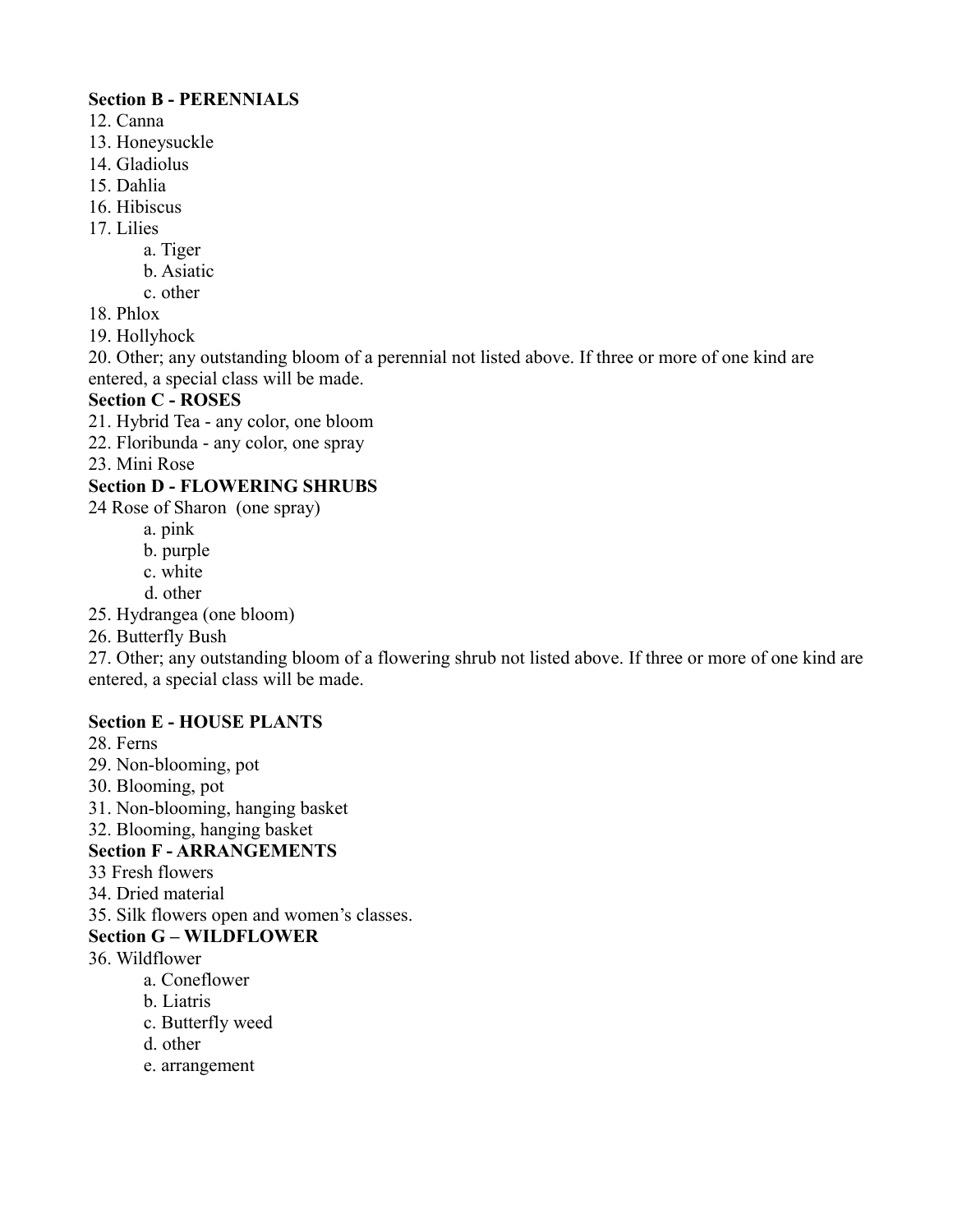# **HOME ECONOMICS**

Fair Superintendent: Sally Watkins 417-256-2198 Co-Superintendent: Eva Lois Todd 417-284-7452 Assistant Superintendent: JANET COCHRAN 417-284-3031 Earliest Entry Date: Sunday; June 5, 12:00 noon to 4:00 p.m. Latest Entry Date: Monday; June 6, 8:00 a.m. -12:00 noon The Exhibits will be open from:

5:00 p.m. to 9:00 p.m. on Thursday, Friday

1:00 p.m. to 9:00 p.m. Wednesday

3:00-9:00 p.m. on Saturday

 Exhibits must be picked up on Sunday, June 12 from 12:00 noon to 5:00 p.m. or from the fair board office.

### **RULES AND REGULATIONS**

1. All articles must be in place by noon on Monday, June 6.

2. Exhibitors shall not in any way interfere with the judges in the performance of their duties. Those interfering shall forfeit any premium award.

3. All articles shall be under the control of the Superintendent and every possible care will be taken to prevent damage. In no case shall the Fair Board be responsible for injuries or losses which might occur.

4. All articles must be made by the exhibitor.

5. Exhibitor may enter only one article in each category.

6. Judging: Monday, June 6 from 1:00- 5:00 p.m.

7. If quality warrants, a Champion rosette will be given in each division with a \$ award to each.

8. Juvenile categories 13 and under will be judged on Danish System.

9. Membership is not required.

### **HOUSEHOLD ARTS DIVISION**

Fair Superintendent: Sally Watkins 417-256-2198

Co-Superintendents: Eva Lois Todd 417-284-7452

Do not enter articles that have been previously entered at this fair. All articles must be homemade, completed and clean. A juvenile may enter only one article in any one of the classes listed under one division.

Points awarded for placement:

Suitability for Purpose - 40 (Attractiveness. Practicality, Etc.)

Workmanship – 40

General Appearance - 20.

| <b>CLASS</b>                                      | 1ST | 2ND | 3RD |     |
|---------------------------------------------------|-----|-----|-----|-----|
| <b>PILLOW CASES</b>                               |     |     |     |     |
| 1. Embroidery                                     |     | \$3 | \$2 | \$1 |
| 2. Crochet                                        | \$3 | \$2 | \$1 |     |
| 3. Liquid Embroidery                              |     | \$3 | \$2 | \$1 |
| 4. Juvenile                                       | \$3 | \$2 | \$1 |     |
| 4A. Pillow Case Dolls                             |     | \$3 | \$2 | \$1 |
|                                                   |     |     |     |     |
| <b>TABLECLOTH OR LUNCH CLOTH AND FOUR NAPKINS</b> |     |     |     |     |
| 5A. Cross Stitch                                  | \$3 | \$2 | \$1 |     |
| 5B. Counted Cross Stitch                          | \$3 | \$2 | \$1 |     |
| 5C. Plain                                         | \$3 | \$2 | \$1 |     |
| 6. Embroidery                                     |     | \$3 | \$2 | \$1 |
| 7. Liquid Embroidery                              |     | \$3 | \$2 | \$1 |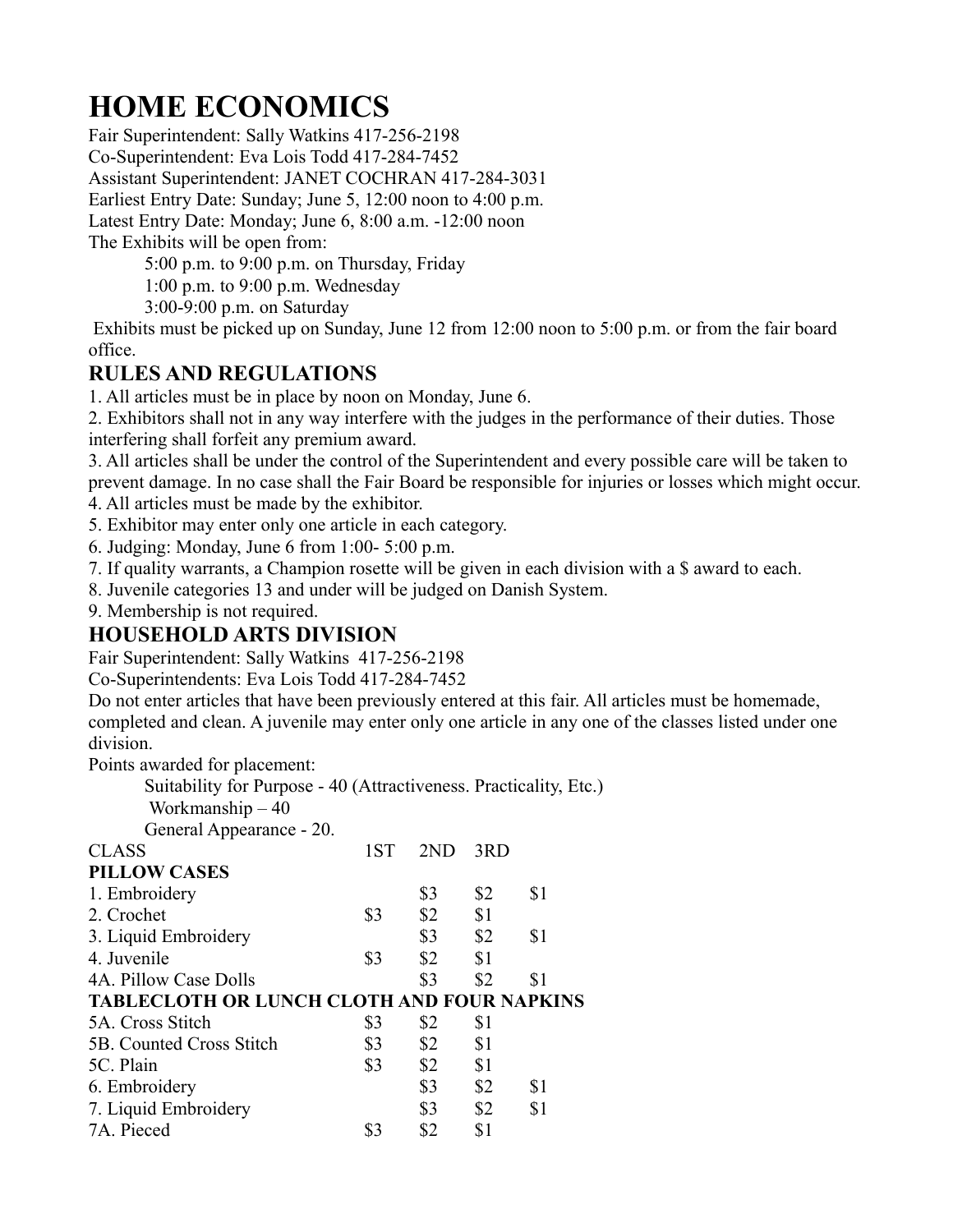| 8. Crochet                              | \$3 | \$2 | \$1 |     |
|-----------------------------------------|-----|-----|-----|-----|
| 9. Juvenile                             | \$3 | \$2 | \$1 |     |
| 10. Dress Scarf                         |     |     |     |     |
| A. Embroidery                           |     | \$3 | \$2 | \$1 |
| <b>B.</b> Cross Stitch                  | \$3 | \$2 | \$1 |     |
| 11. Liquid Embroidery                   |     | \$3 | \$2 | \$1 |
| 12. Place Mats                          |     | \$3 | \$2 | \$1 |
| 13. Pot Holder                          | \$3 | \$2 | \$1 |     |
| 13A. Juvenile Pot Holder                | \$3 | \$2 | \$1 |     |
| 14. Doily                               | \$3 | \$2 | \$1 |     |
| 15. Table Runner                        | \$3 | \$2 | \$1 |     |
| <b>QUILTS</b>                           |     |     |     |     |
| 16. Embroidery                          | \$5 | \$3 | \$2 |     |
| 17. Cross Stitch                        | \$5 | \$3 | \$2 |     |
| 18. Appliqué                            |     |     |     |     |
| a. Hand                                 | \$5 | \$3 | \$2 |     |
| b. Machine                              | \$3 | \$2 | \$1 |     |
| 19. Liquid or Painted Embroidery        | \$3 | \$2 | \$1 |     |
| 20. Hand Quilted                        |     |     |     |     |
| a. Pieced-3 or less colors              | \$5 | \$3 | \$2 |     |
| b. Pieced-3 or more colors              | \$5 | \$3 | \$2 |     |
| 21. Machine quilted                     |     |     |     |     |
| a. Pieced-3 or more colors              | \$5 | \$3 | \$2 |     |
| b. Machine Embroidery                   | \$5 | \$3 | \$2 |     |
| c. Paper Piercing                       | \$5 | \$3 | \$2 |     |
| 22. Comforter                           | \$3 | \$2 | \$1 |     |
| 23. Double Knit Quilt                   | \$3 | \$2 | \$1 |     |
| 24. Cathedral Window                    |     | \$5 | \$3 | \$2 |
| 25. Juvenile                            | \$3 | \$2 | \$1 |     |
|                                         | \$5 | \$3 | \$2 |     |
| 26. Best Quilted<br>26A. Yo-Yo          | \$5 | \$3 | \$2 |     |
| <b>AFGHANS</b>                          |     |     |     |     |
|                                         | \$5 |     |     |     |
| 27. Knitted<br>28. Crocheted            |     | \$3 | \$2 |     |
| 29. Juvenile                            | \$5 | \$3 | \$2 |     |
|                                         | \$3 | \$2 | \$1 |     |
| <b>CROCHETING</b>                       | \$5 |     |     |     |
| 30. Bedspreads                          |     | \$3 | \$2 |     |
| 31. Sweaters                            | \$3 | \$2 | \$1 |     |
| <b>32. Vest</b>                         | \$3 | \$2 | \$1 |     |
| 33. Shawl, Scarf, Cape, Poncho          | \$3 | \$2 | \$1 |     |
| 33A. Cap                                | \$3 | \$2 | \$1 |     |
| 34. Miscellaneous                       | \$3 | \$2 | \$1 |     |
| (Crocheted article not mentioned above) |     |     |     |     |
| 35. Doily                               | \$3 | \$2 | \$1 |     |
| 36. Toys                                | \$3 | \$2 | \$1 |     |
| 37. Juvenile                            | \$3 | \$2 | \$1 |     |
| 38. Table Scarves                       | \$3 | \$2 | \$1 |     |
| 39. Holder                              | \$3 | \$2 | \$1 |     |
| 40. Doll Clothes                        | \$3 | \$2 | \$1 |     |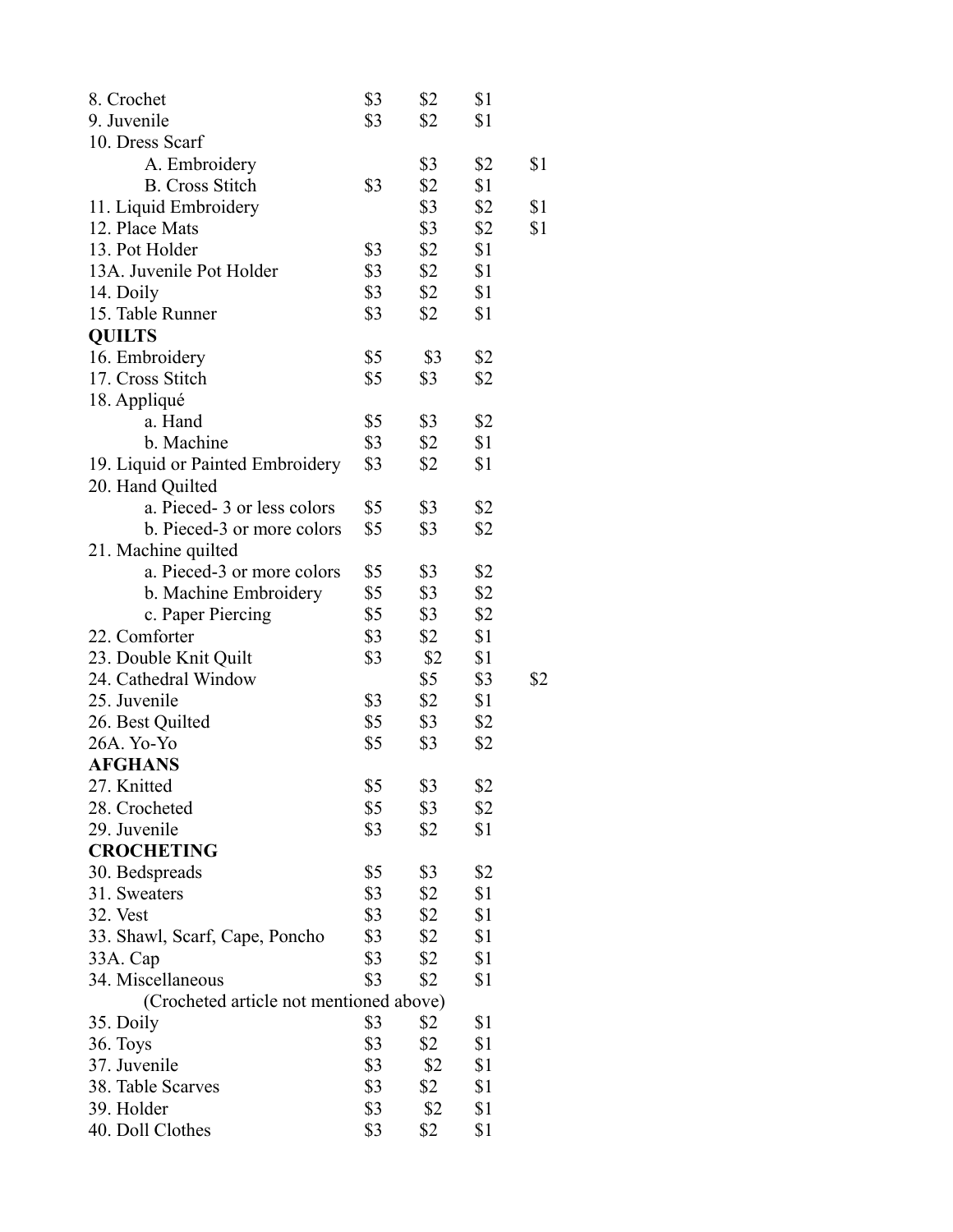| 41. Slippers                          | \$3 | \$2 | \$1 |     |
|---------------------------------------|-----|-----|-----|-----|
| <b>HAND KNITTED ARTICLES</b>          |     |     |     |     |
| 42. Lady's Sweater                    | \$3 | \$2 | \$1 |     |
| 43. Men's Sweater                     | \$3 | \$2 | \$1 |     |
| 44. Shawl Scarf, Cape, Poncho         | \$3 | \$2 | \$1 |     |
| 45. Miscellaneous Knitted Items       | \$3 | \$2 | \$1 |     |
| 46. Vest                              | \$3 | \$2 | \$1 |     |
| 46A. Cap                              | \$3 | \$2 | \$1 |     |
| 46B. Juvenile                         | \$3 | \$2 | \$1 |     |
| 47. Warped Bedspreads                 | \$3 | \$2 | \$1 |     |
| 48. Latch hook                        |     | \$3 | \$2 | \$1 |
| <b>BABY ARTICLES</b>                  |     |     |     |     |
| 49. Sweater – Crocheted               | \$3 | \$2 | \$1 |     |
| 50. Sweater-Knitted                   | \$3 | \$2 | \$1 |     |
| 51. Afghan-Knitted                    | \$3 | \$2 | \$1 |     |
| 52. Baby Quilt                        |     | \$3 | \$2 | \$1 |
| 53. Miscellaneous                     | \$3 | \$2 | \$1 |     |
| 54. Juvenile                          | \$3 | \$2 | \$1 |     |
| 55. Dress                             | \$3 | \$2 | \$1 |     |
| 56. Afghan - Crocheted                | \$3 | \$2 | \$1 |     |
| 57. Bib                               | \$3 | \$2 | \$1 |     |
|                                       |     | \$2 | \$1 |     |
| 57A. Crocheted Edge-Quilt/Blanket \$3 |     |     |     |     |
|                                       |     |     |     |     |
| <b>TEA TOWELS</b>                     |     |     |     |     |
| 58. Embroidery                        | \$3 | \$2 | \$1 |     |
| 59. Liquid/Painted Embroidery         | \$3 | \$2 | \$1 |     |
| 60. Juvenile                          | \$3 | \$2 | \$1 |     |
| <b>APRONS</b>                         |     |     |     |     |
| 61. Cross Stitch                      | \$3 | \$2 | \$1 |     |
| 62. Granny's Bib Apron                | \$3 | \$2 | \$1 |     |
| 63. Juvenile                          | \$3 | \$2 | \$1 |     |
| 64. Liquid Embroidery                 |     | \$3 | \$2 | \$1 |
| 64A. Half Apron                       | \$3 | \$2 | \$1 |     |
| <b>TOSS PILLOWS</b>                   |     |     |     |     |
| 65. Pieced Top                        |     | \$3 | \$2 | \$1 |
| 66. Quilted Pillow Top                |     | \$3 | \$2 | \$1 |
| 67. Hand Knitted                      | \$3 | \$2 | \$1 |     |
| 68. Crocheted                         | \$3 | \$2 | \$1 |     |
| 69. Liquid Embroidery                 |     | \$3 | \$2 | \$1 |
| 70. Embroidery                        | \$3 | \$2 | \$1 |     |
| 71. Counted Cross Stitch              | \$3 | \$2 | \$1 |     |
| 72. Candlewick                        | \$3 | \$2 | \$1 |     |
| 73. Cathedral Window                  |     | \$3 | \$2 | \$1 |
| 74. Juvenile                          |     | \$2 |     |     |
|                                       | \$3 |     | \$1 |     |
| 75. Warped                            | \$3 | \$2 | \$1 |     |
| 76. Needlepoint                       | \$3 | \$2 | \$1 |     |
| 77. Appliquéd                         | \$3 | \$2 | \$1 |     |
| 78. Tatting                           | \$3 | \$2 | \$1 |     |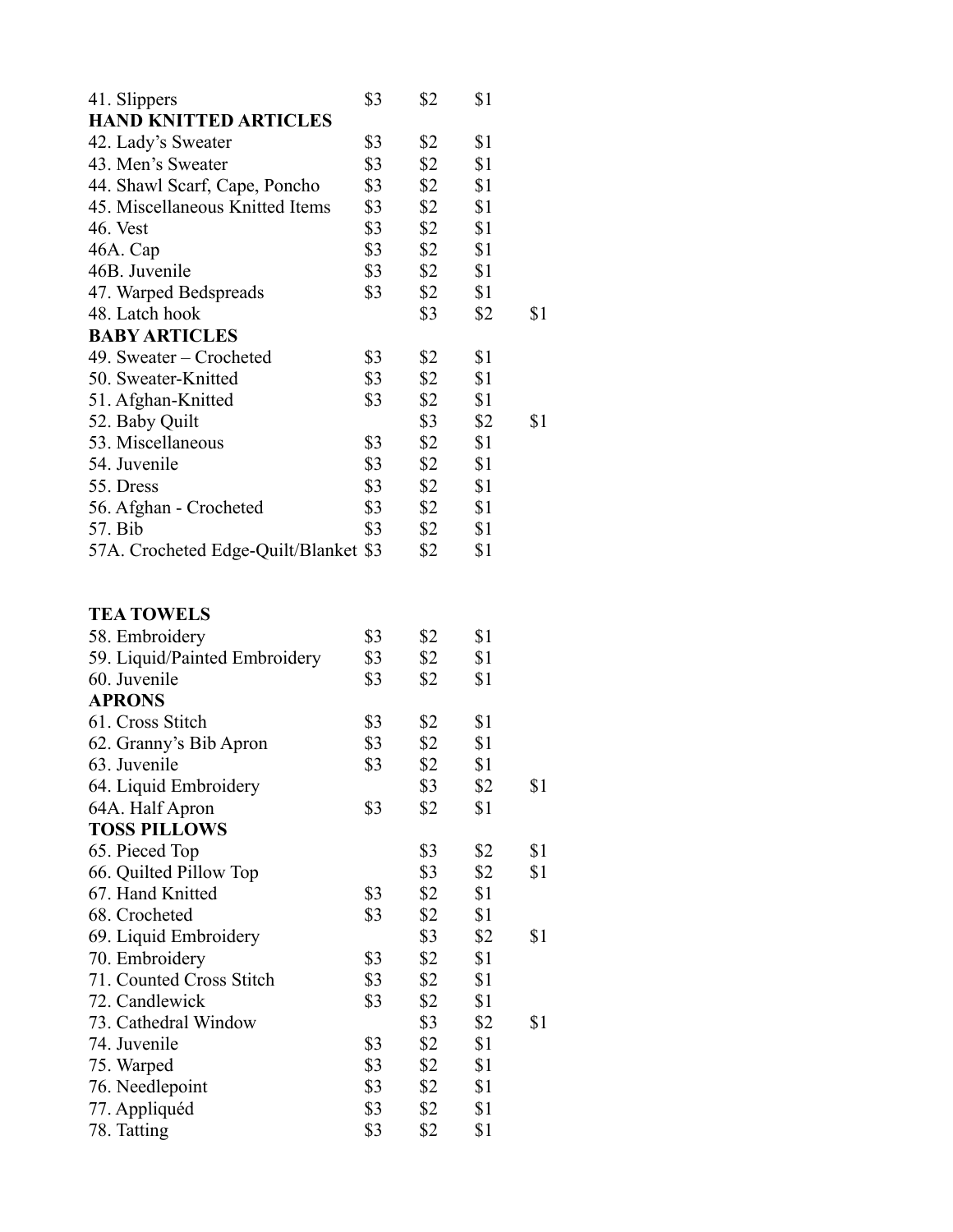| 79. Chicken Scratch                             | \$3        | \$2        | \$1 |
|-------------------------------------------------|------------|------------|-----|
| 80. Purse                                       | \$3        | \$2        | \$1 |
| 80A. Juvenile Purse                             | \$3        | \$2        | \$1 |
|                                                 |            |            |     |
| <b>CRAFTS DIVISION</b>                          |            |            |     |
| Fair Superintendent: Sally Watkins 417-256-2198 |            |            |     |
| Co-Superintendent: Eva Lois Todd 417-284-7452   |            |            |     |
| <b>CLASS</b>                                    | 1ST        | 2ND        | 3RD |
| <b>CREATIVE HOBBY AND HAND CRAFTS</b>           |            |            |     |
| 1. Ceramics                                     |            |            |     |
| a. Open                                         | \$3        | \$2        | \$1 |
| b. Juvenile                                     | \$3        | \$2        | \$1 |
| 2. All Ceramics                                 |            |            |     |
| a. Open                                         | \$3        | \$2        | \$1 |
| b. Juvenile                                     | \$3        | \$2        | \$1 |
| <b>DOLLS</b>                                    |            |            |     |
| 3. Dolls                                        |            |            |     |
| a. Soft-body                                    | \$3        | \$2        | \$1 |
| b. Hard-body                                    | \$3        | \$2        | \$1 |
| c. Crochet-body                                 | \$3        | \$2        | \$1 |
| 4. Rag                                          | \$3        | \$2        | \$1 |
| 5. Pillow Case                                  | \$3        | \$2        | \$1 |
| 6. Stuffed Animal                               | \$3        | \$2        | \$1 |
| 7. Juvenile                                     | \$3        | \$2        | \$1 |
| 8. Doll Clothes                                 |            |            |     |
| a. Crochet                                      | \$3        | \$2        | \$1 |
| b. Knitted                                      | \$3        | \$2        | \$1 |
| c. Cloth                                        | \$3        | \$2        | \$1 |
| d. Juvenile                                     | \$3        | \$2        | \$1 |
| e. Doll Baby Quilt                              | \$3        | \$2        | \$1 |
| <b>TOLE PAINTING</b>                            |            |            |     |
| 9. Wood                                         | \$3        | \$2        | \$1 |
| 10. Canvas                                      | \$3        | \$2        | \$1 |
| 11. Antique                                     | \$3        | \$2        | \$1 |
| 12. Dimensional on Glass                        | \$3        | \$2        | \$1 |
| 13. Metal                                       | \$3        | \$2        | \$1 |
| 14. Juvenile                                    | \$3        | \$2        | \$1 |
| 15. Cloth                                       | \$3        | \$2        | \$1 |
| 16. Pottery                                     | \$3        | \$2        | \$1 |
| <b>NEEDLEPOINT</b>                              |            |            |     |
|                                                 | \$3        | \$2        | \$1 |
| 17. Paper                                       | \$3        | \$2        | \$1 |
| 18. Picture (Framed)<br>19. Scenes              | \$3        | \$2        | \$1 |
| 20. Plastic Canvas                              |            |            |     |
| 21. Juvenile                                    | \$3<br>\$3 | \$2<br>\$2 | \$1 |
|                                                 |            |            | \$1 |
| <b>Kits</b>                                     |            |            |     |
| 22. Picture (Framed)                            | \$3        | \$2        | \$1 |
| 23. Any Other Article                           | \$3        | \$2        | \$1 |
| 24. Juvenile                                    | \$3        | \$2        | \$1 |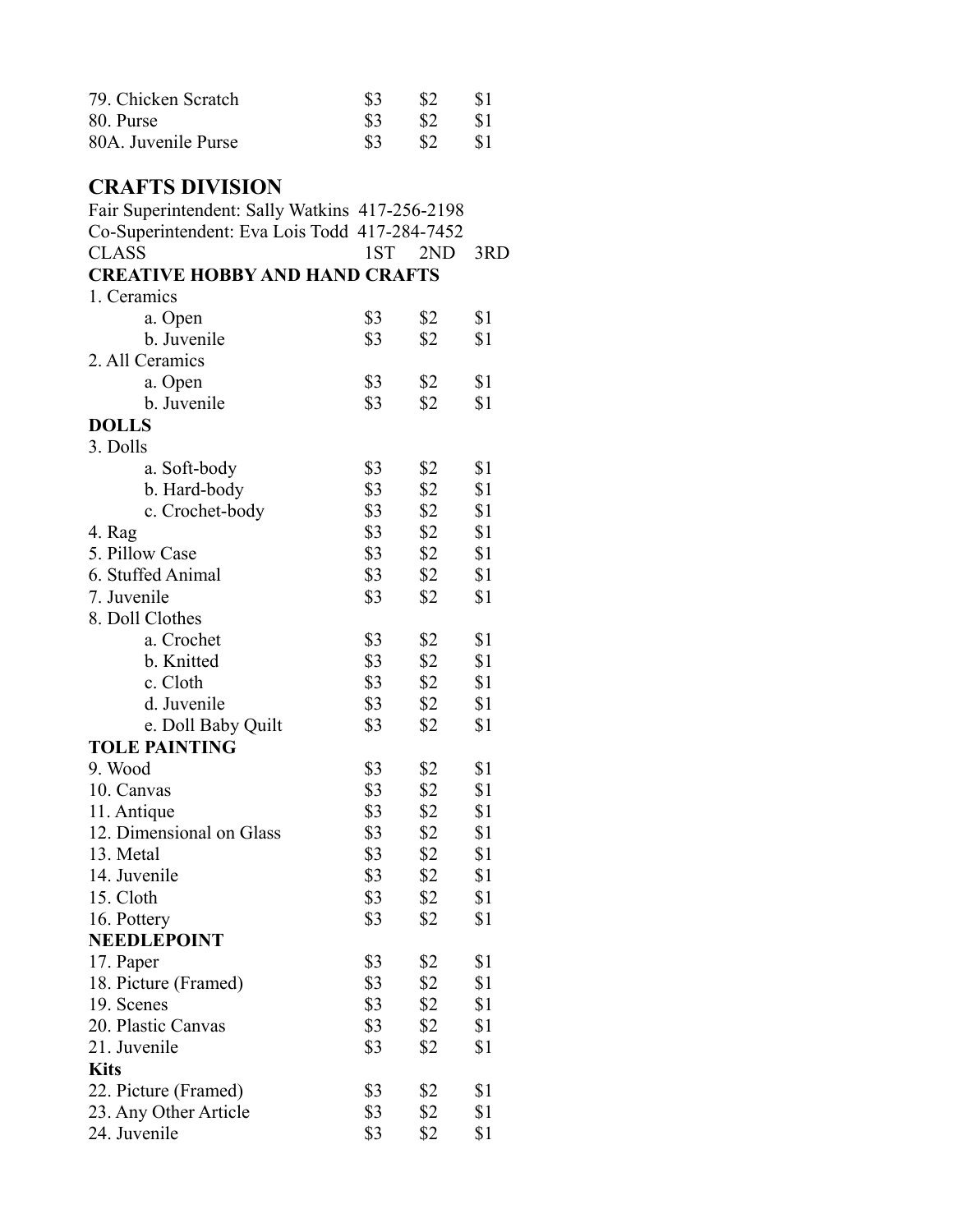### **EMBROIDERY**

| 25. Picture                                   |     |               |     |
|-----------------------------------------------|-----|---------------|-----|
| a. Crewel                                     | \$3 | \$2           | \$1 |
| b. Embroidery                                 | \$3 | \$2           | \$1 |
| 26. Candlewick                                | \$3 | \$2           | \$1 |
| 27. Counted Cross Stitch Sampler              |     |               |     |
|                                               | \$3 | \$2           | \$1 |
| 28. Counted Cross Stitch (Other than Sampler) |     |               |     |
|                                               | \$3 | \$2           | \$1 |
| 29. Cross Stitch with words                   | \$3 | \$2           | \$1 |
| 30. Punch Embroidery                          | \$3 | \$2           | \$1 |
| 31. Miscellaneous Article                     | \$3 | \$2           | \$1 |
| 32. Juvenile                                  | \$3 | \$2           | \$1 |
| <b>HOLIDAY ITEMS</b>                          |     |               |     |
| 33. Christmas Stocking                        | \$3 | \$2           | \$1 |
| 34. Christmas Tree Decoration                 | \$3 | \$2           | \$1 |
| 35. Wreaths                                   | \$3 | \$2           | \$1 |
| 36. Miscellaneous                             | \$3 | \$2           | \$1 |
| 37. Juvenile                                  | \$3 | \$2           | \$1 |
| <b>WEAVING</b>                                |     |               |     |
| 38. Wall Hanging                              | \$3 | \$2           | \$1 |
| 39. Coverlet                                  | \$3 | \$2           | \$1 |
| 40. Any Other Article                         | \$3 | \$2           | \$1 |
| 41. Baskets                                   | \$3 | \$2           | \$1 |
| 42. Juvenile                                  | \$3 | \$2           | \$1 |
| <b>WOOD CRAFTS</b>                            |     |               |     |
| 43. Woodworking                               |     |               |     |
| a. Furniture                                  | \$5 | \$3           | \$2 |
| b. Miscellaneous                              | \$5 | \$3           | \$2 |
| 44. Stenciling on Wood                        | \$3 | $\frac{1}{2}$ | \$1 |
| 45. Wood Carving                              | \$3 | \$2           | \$1 |
| 46. Toys                                      | \$3 | \$2           | \$1 |
| 47. Juvenile                                  | \$3 | \$2           | \$1 |
| <b>SCULPTURED WAX</b>                         |     |               |     |
| 48. Candles                                   |     |               |     |
| a. Open                                       | \$3 | \$2           | \$1 |
| b. Juvenile                                   | \$3 | \$2           | \$1 |
| <b>MISCELLANEOUS</b>                          |     |               |     |
| 49. Overall Miscellaneous                     |     |               |     |
| a. Open                                       | \$3 | \$2           | \$1 |
| b. Juvenile                                   | \$3 | \$2           | \$1 |
| Etching<br>50.                                | \$3 | \$2           | \$1 |

### **BAKED FOODS DIVISION**

Fair Superintendent: Sally Watkins 417-256-2198 Co-Superintendents: Eva Lois Todd 417-284-7452 SCORE CARDS: General Appearance - 35 Points Texture - 25 Points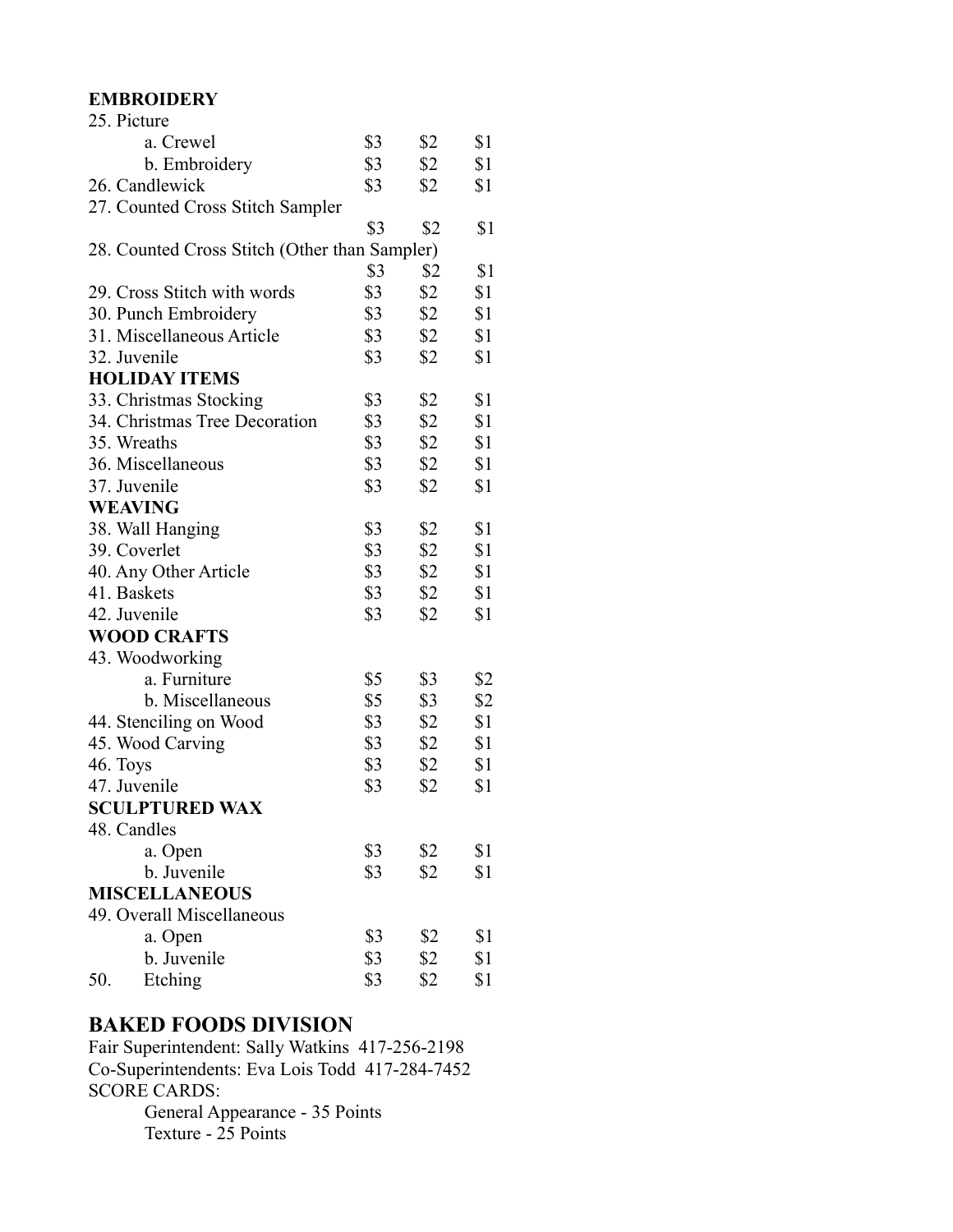| Flavor - 25 Points                            |     |     |     |     |
|-----------------------------------------------|-----|-----|-----|-----|
| Crust or Frosting-15 Points                   |     |     |     |     |
| <b>CLASS</b>                                  | 1ST | 2ND | 3RD |     |
| CAKES (1/4 of cake)                           |     |     |     |     |
| 1. Decorated Cakes (may use any forms)        |     |     |     |     |
| a. Wedding:                                   |     |     |     |     |
| Professional                                  | \$5 | \$3 | \$2 |     |
| Non-Professional                              | \$4 | \$2 | \$1 |     |
| b. Birthday                                   |     |     |     |     |
| Professional                                  | \$5 | \$3 | \$2 |     |
| Non-Professional                              | \$4 | \$2 | \$1 |     |
| 2. Angel Cake                                 | \$3 | \$2 | \$1 |     |
| 3. Pound Cake                                 | \$3 | \$2 | \$1 |     |
| 4. Devil's Food Cake                          | \$3 | \$2 | \$1 |     |
| 5. Miscellaneous                              | \$3 | \$2 | \$1 |     |
| 6. Three Sweet Rolls (yeast)                  | \$3 | \$2 | \$1 |     |
| 7. Three Dinner Rolls                         |     | \$3 | \$2 | \$1 |
| 8. Three Whole Grain or Graham Rolls          |     |     |     |     |
|                                               | \$3 | \$2 | \$1 |     |
| 9. Graham Loaf, Whole Grain (yeast, l/2 loaf) |     |     |     |     |
|                                               | \$3 | \$2 | \$1 |     |
| 10. Loaf, White (yeast 1/2 loaf)              | \$3 | \$2 | \$1 |     |
| 11. Swedish Tea Ring (1/2 loaf)               | \$3 | \$2 | \$1 |     |
| 12. Loaf Bread (Quick, l/2 loaf)              | \$3 | \$2 | \$1 |     |
| 13. Gingerbread (3 pieces)                    | \$3 | \$2 | \$1 |     |
| 14. Biscuits $(3)$                            |     | \$3 | \$2 | \$1 |
| 15. Cornbread (3 pieces)                      | \$3 | \$2 | \$1 |     |
| 16. Muffins                                   | \$3 | \$2 | \$1 |     |
| <b>COOKIES</b>                                |     |     |     |     |
| 17. Bar (3) Brownies included                 |     | \$3 | \$2 | \$1 |
| 18. Icebox $(3)$                              | \$3 | \$2 | \$1 |     |
| 19. Pressed $(3)$                             | \$3 | \$2 | \$1 |     |
| 20. Dropped Cookies (3)                       | \$3 | \$2 | \$1 |     |
| 21. Molasses Cookies (3)                      | \$3 | \$2 | \$1 |     |
| 22. Fancy Tea Cookies (asstd.)                | \$3 | \$2 | \$1 |     |
| 23. Plain Sugar/Sugar Free (3)                | \$3 | \$2 | \$1 |     |
| PIES (1 slice)                                |     |     |     |     |
| 25. Fruit Pies                                |     |     |     |     |
| a. Apple                                      | \$3 | \$2 | \$1 |     |
| b. Peach                                      | \$3 | \$2 | \$1 |     |
| c. Cherry                                     | \$3 | \$2 | \$1 |     |
| d. Berry                                      | \$3 | \$2 | \$1 |     |
| e. Raisin                                     | \$3 | \$2 | \$1 |     |
| f. Pumpkin                                    | \$3 | \$2 | \$1 |     |
| <b>CANDY</b> (3 pieces)                       |     |     |     |     |
| 26. Chocolate Fudge                           | \$3 | \$2 | \$1 |     |
| 27. Peanut Butter Fudge                       | \$3 | \$2 | \$1 |     |
| 28. Peanut Brittle                            | \$3 | \$2 | \$1 |     |
| 29. Divinity                                  | \$3 | \$2 | \$1 |     |
|                                               |     |     |     |     |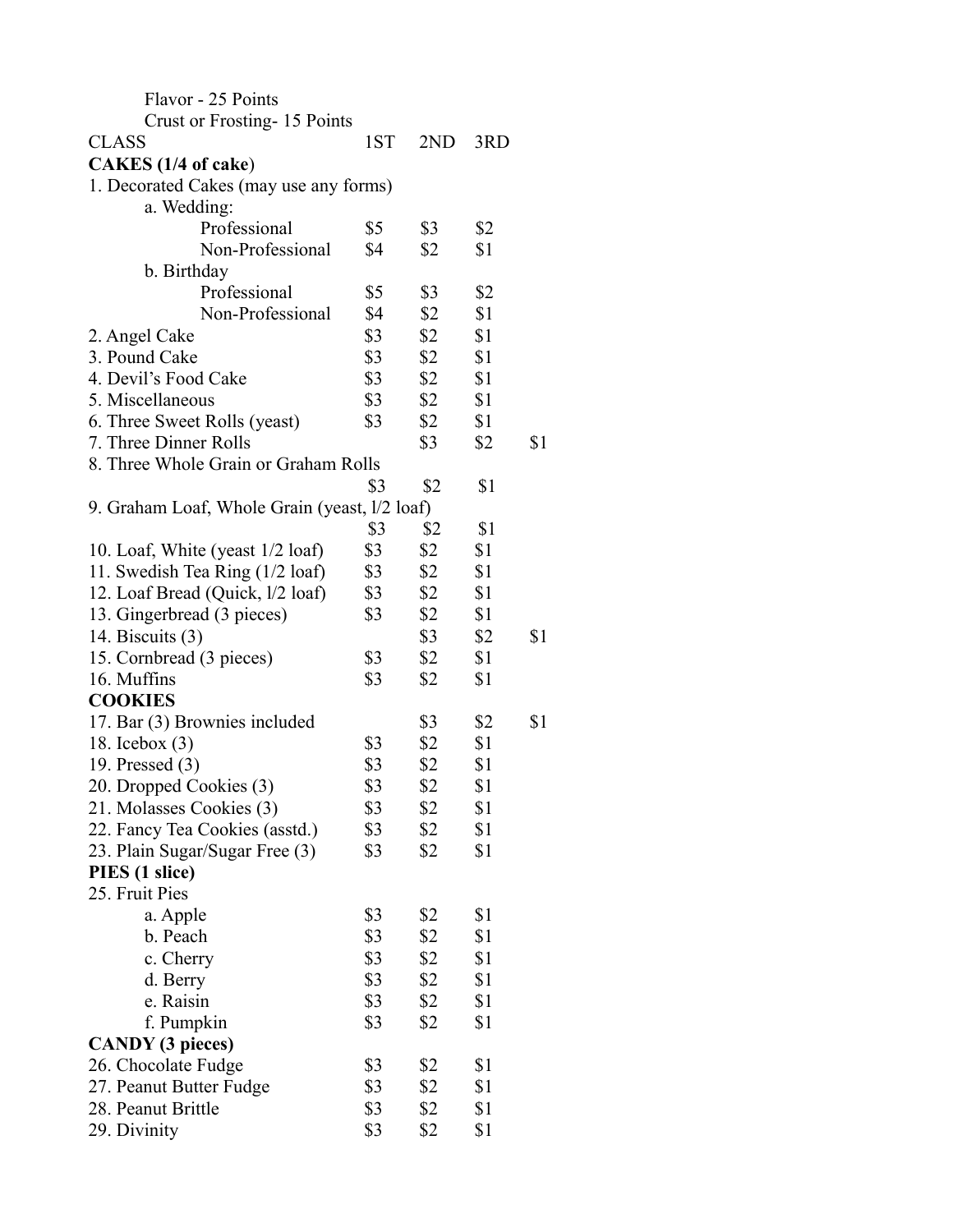30. Other Kinds of Candy  $$3 \t$3$  \$2 \$1

### **PRESERVED FOODS DIVISION - Open and Youth Show Combined**

Fair Superintendent: Sally Watkins 417-256-2198

Co-Superintendents: Linda Evans 417-284-3791

Each jar shall have the owner's name and jar contents on a label on the bottom of the jar. All entries must be sealed, including rings. Any preserved food may be opened by the judges, if necessary. All exhibits must be 2021 or 2022 pack. Peas, corn, and meat entries should be in pint jars. All other entries may be in either pints or quarts. All foods, except vegetables, meats and fruits may be opened to taste.

### SCORE CARDS:

Color - 30 points Condition of products when canned - 20 points

Condition of finished product - 30 points

General appearance - 20 points

| <b>CLASS</b> |  | 2nd 3rd |  |
|--------------|--|---------|--|
|              |  |         |  |

### **PRESERVED FOOD – FRUIT**

Each of these categories will have an **adult** and **juvenile** division.

| 31. Peaches       | \$3 | \$2   | \$1 |     |
|-------------------|-----|-------|-----|-----|
| 32. Apples        | \$3 | \$2   | \$1 |     |
| 33. Pears         | \$3 | \$2   | \$1 |     |
| 34. Blackberries  | \$3 | \$2   | \$1 |     |
| 35. Gooseberries  | \$3 | \$2   | \$1 |     |
| 36. Apricots      | \$3 | \$2   | \$1 |     |
| 37. Rhubarb       | \$3 | \$2   | \$1 |     |
| 38. Pumpkin       | \$3 | \$2   | \$1 |     |
| 39. Cherries      | \$3 | \$2   | \$1 |     |
| 40. Raspberries   | \$3 | \$2   | \$1 |     |
| 41. Strawberries  | \$3 | \$2   | \$1 |     |
| 42. Plums         | \$3 | \$2   | \$1 |     |
| 43. Applesauce    |     | \$3   | \$2 | \$1 |
| 44. Miscellaneous | \$3 | \$2   | \$1 |     |
| <b>DDRARDVED</b>  |     | nt Ra |     |     |

### **PRESERVED FOODS – VEGETABLES**

Each of these categories will have an **adult** and **juvenile** division.

| 46. Lima Beans        | \$3 | \$2   | \$1 |     |
|-----------------------|-----|-------|-----|-----|
| 47. Soup Mixture      | \$3 | \$2   | \$1 |     |
| 48. Tomato Juice      | \$3 | $\$2$ | \$1 |     |
| 49. Tomatoes          | \$3 | \$2   | \$1 |     |
| 50. Beets             | \$3 | \$2   | \$1 |     |
| 51. Greens            | \$3 | \$2   | \$1 |     |
| 52. Carrots           | \$3 | $\$2$ | \$1 |     |
| 53. Corn              | \$3 | $\$2$ | \$1 |     |
| 54. Peas              | \$3 | \$2   | \$1 |     |
| 55. Green Snap Beans  |     | \$3   | \$2 | \$1 |
| 56. Whole Green Beans | \$3 | \$2   | \$1 |     |
| 57. Wax Beans         |     | \$3   | \$2 | \$1 |
| 58. Miscellaneous     | \$3 | \$2   | \$1 |     |
| 59. Tomato Sauce      | \$3 | \$2   | \$1 |     |
| <b>JELLY</b>          |     |       |     |     |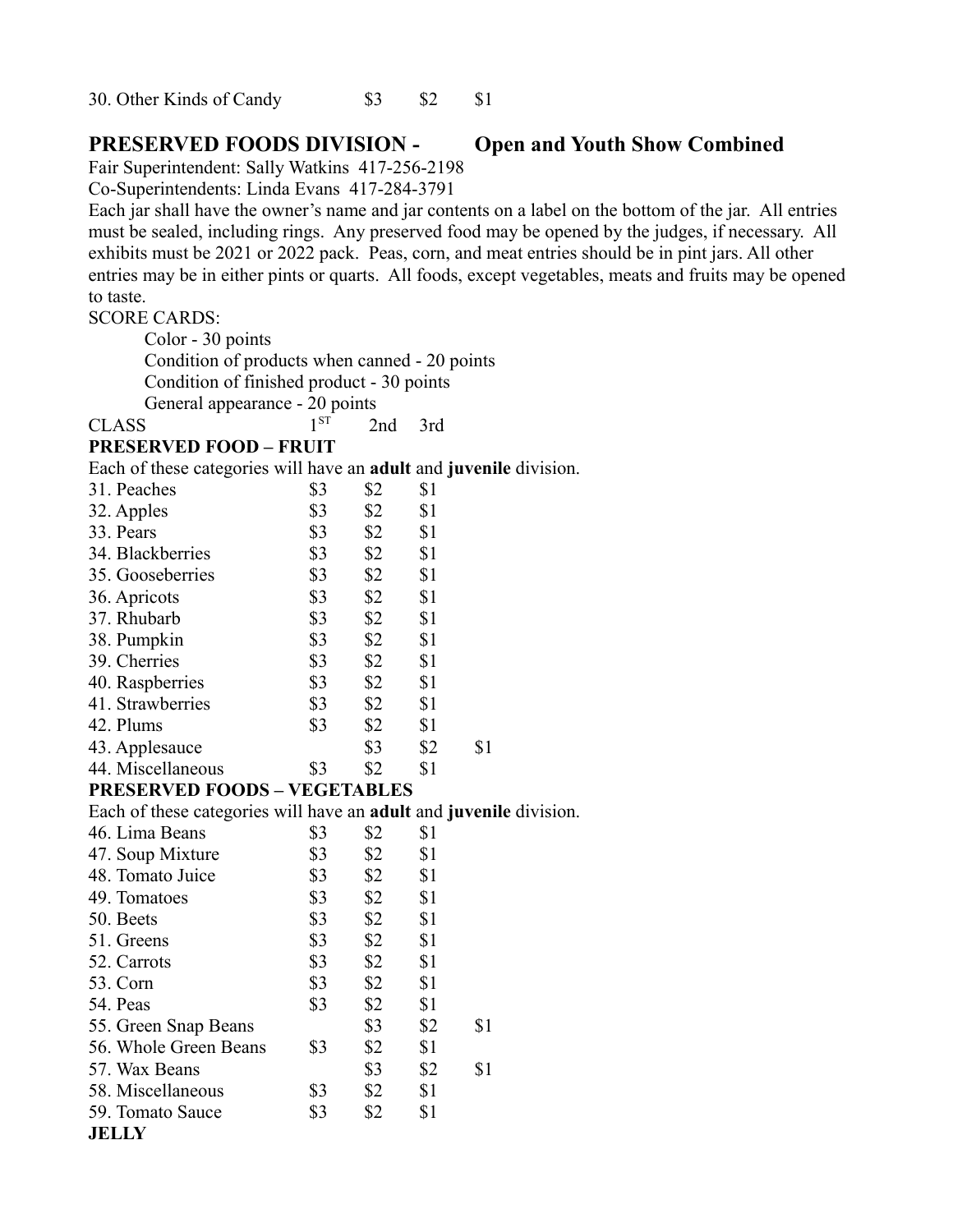Each of these categories will have an **adult** and **juvenile** division.

| 61. Apple         | \$3 | \$2 |     |     |
|-------------------|-----|-----|-----|-----|
| 62. Blackberry    |     | \$3 | \$2 | \$1 |
| 63. Grape         | \$3 | \$2 | \$1 |     |
| 64. Plum          | \$3 | \$2 | \$1 |     |
| 65. Raspberry     | \$3 | \$2 | \$1 |     |
| 66. Miscellaneous | \$3 | \$2 |     |     |

### **JAMS - BUTTERS – MARMALADES**

Each of these categories will have an **adult** and **juvenile** division.

| 67. Apple Butter     | \$3 | \$2 | \$1 |
|----------------------|-----|-----|-----|
| 68. Plum Butter      | \$3 | \$2 | \$1 |
| 69. Strawberry Jam   | \$3 | \$2 | \$1 |
| 70. Blackberry Jam   | \$3 | \$2 | \$1 |
| 71. Raspberry Jam    | \$3 | \$2 | \$1 |
| 72. Peach Jam        | \$3 | \$2 | \$1 |
| 73. Orange Marmalade | \$3 | \$2 | \$1 |
| 74. Cherry           | \$3 | \$2 | \$1 |
| 75. Miscellaneous    | \$3 | \$2 | \$1 |
| 76. Syrups           | \$3 | \$2 | \$1 |
|                      |     |     |     |

### **PRESERVES**

Each of these categories will have an **adult** and **juvenile** division.

| 78. Peach           | \$3 | \$2 | \$1 |     |
|---------------------|-----|-----|-----|-----|
| 79. Cherry          | \$3 | \$2 | \$1 |     |
| 80. Strawberry      |     | \$3 | \$2 | \$1 |
| 81. Plum            | \$3 | \$2 | \$1 |     |
| 82. Tomato          | \$3 | \$2 | \$1 |     |
| 83. Pear            | \$3 | \$2 | \$1 |     |
| 84. Miscellaneous   | \$3 | \$2 | \$1 |     |
| <b>HONEY</b>        |     |     |     |     |
| 86. Honey-Extracted | \$3 | \$2 | \$1 |     |
| 87. Honey- In Comb  | \$3 | \$2 | \$1 |     |
|                     |     |     |     |     |

### **PICKLES – RELISHES**

Each of these categories will have an **adult** and **juvenile** division.

| 89. Beet Pickles                  | \$3 | \$2   | \$1 |     |
|-----------------------------------|-----|-------|-----|-----|
| 90. Sweet Pickles                 | \$3 | \$2   | \$1 |     |
| 91. Dill Pickles                  |     | \$3   | \$2 | \$1 |
| 92. Sweet Pickled Fruit           | \$3 | $\$2$ | \$1 |     |
| 93. Green Tomato Pickles          | \$3 | \$2   | \$1 |     |
| 94. Mixed Pickles                 | \$3 | \$2   | \$1 |     |
| 95. Pickled Vegetables            |     | \$3   | \$2 | \$1 |
| 96. Relish (Cucumber)             |     | \$3   | \$2 | \$1 |
| 97. Corn Relish                   | \$3 | $\$2$ | \$1 |     |
| 98. Zucchini Relish               | \$3 | $\$2$ | \$1 |     |
| 99. Relish (Other Vegetables) \$3 |     | \$2   | \$1 |     |
| 100. Bread & Butter Pickles       | \$3 | \$2   | \$1 |     |
| $101.$ Salsa                      | \$3 | \$2   | \$1 |     |
| 102. Chow Chow                    | \$3 | \$2   | \$1 |     |
| 103. Hot Peppers                  | \$3 | \$2   | \$1 |     |
| 104. Miscellaneous                | \$3 | \$2   | \$1 |     |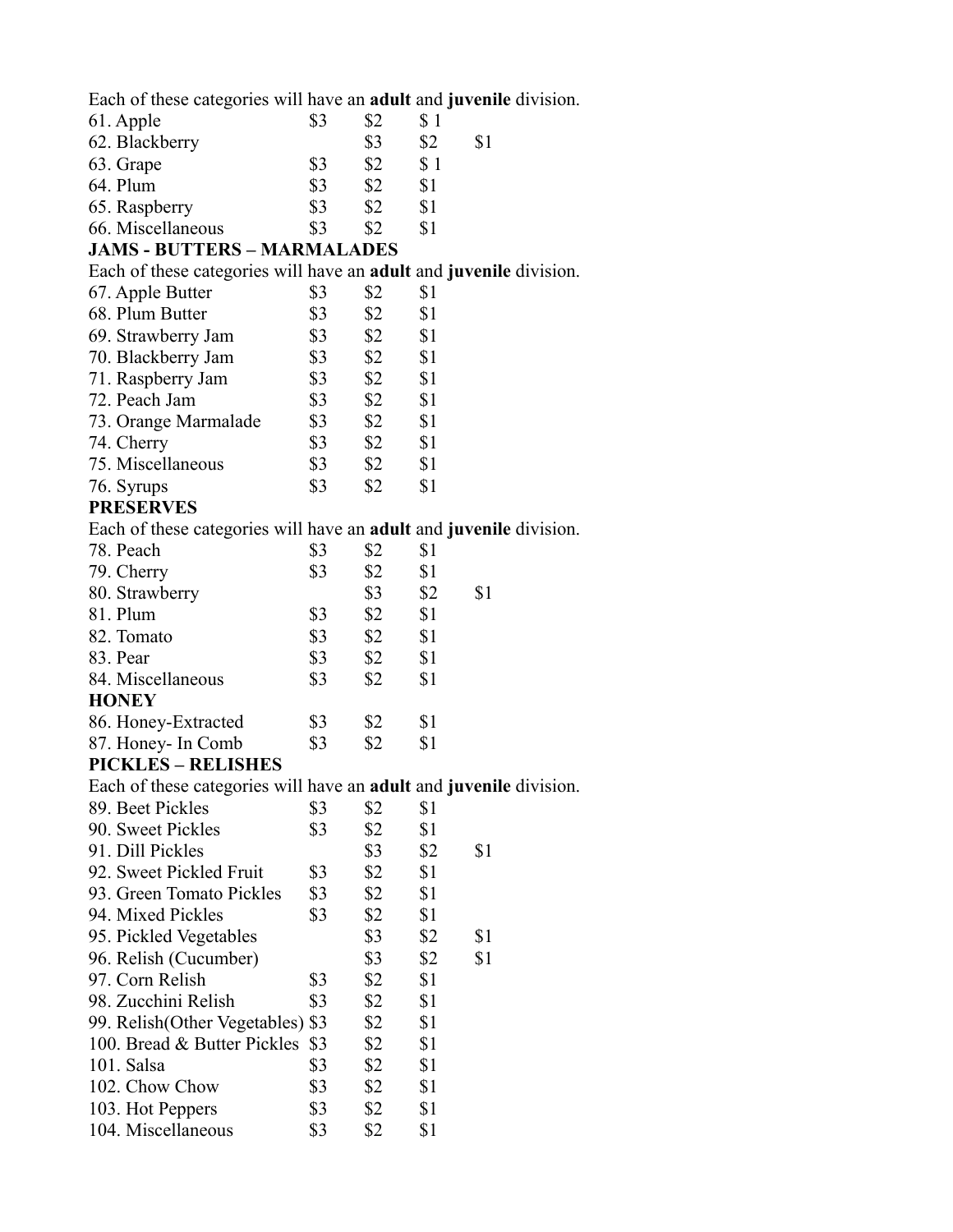### **MEAT**

Each of these categories will have an **adult** and **juvenile** division.

| 105. Beef          | \$3 | \$2 | \$1 |
|--------------------|-----|-----|-----|
| 106. Pork          | \$3 | \$2 | \$1 |
| 107. Cured         | \$3 | \$2 | \$1 |
| 108. Sausage       | \$3 | \$2 | \$1 |
| 109. Chicken       | \$3 | \$2 | \$1 |
| 110. Mincemeat     | \$3 | \$2 | \$1 |
| 111. Fish          | \$3 | \$2 | \$1 |
| 112. Chili         | \$3 | \$2 | \$1 |
| 113. Miscellaneous | \$3 | \$2 | \$1 |
|                    |     |     |     |

# **FRUITS AND VEGETABLES**

Fair Superintendent: Sally Watkins 417-256-2198 Co-Superintendent: Sandy Waggoner 417-256-4331

### **Entry Day:**

### **Only Monday, June 7, 8:00 - noon RULES AND REGULATIONS**

1. All products must be grown by the exhibitor.

2. All entries must be in place by Monday, June 6, by 12:00 noon.

3. Judging will be on Monday, June 6, 2 p.m. - 5 p.m.

4. In preparing products for show, do not remove important features of items that might lead judges to believe it was removed to hide something. Display each item in as natural state as possible. Please see the University Extension Service Guide, "Exhibiting and Judging Garden Vegetables #6230" for more information.

5. Best of Show for Fruits and Vegetables, Herbs and Youth Division - \$5 and ribbon.

6. Entries are limited to one per person in each Class. State the variety whenever possible. If three or more of any specific vegetable or fruit are entered a special class will be made.

7. Herbs will be judged on appearance, smell and taste. Bring an appropriate **clean, clear glass container** for display.

| <b>CLASS</b>                                  | 1ST | 2ND           | 3RD |     |
|-----------------------------------------------|-----|---------------|-----|-----|
| <b>Section A - FRUITS</b>                     |     |               |     |     |
| 801. Best Plate of Three Apples (Any Variety) | \$3 | \$2           | \$1 |     |
| 802. Best Plate of Three Peaches              | \$3 | \$2           | \$1 |     |
| 803. Best Plate of Five Plums                 |     | $\sqrt{3}$    | \$2 | \$1 |
| 804. Best Plate of Blackberries (20 berries)  | \$3 | $\frac{1}{2}$ | \$1 |     |
| 805. Best Plate Blueberries (20 berries)      | \$3 | \$2           | \$1 |     |
| <b>Section B - VEGETABLES</b>                 |     |               |     |     |
| 807. Best Plate of Green Beans (pint)         |     |               |     |     |
| a. Bush Beans                                 |     | \$3           | \$2 | \$1 |
| b. Pole Beans                                 | \$3 | \$2           | \$1 |     |
| 808. Best Plate of 5 Beets                    | \$3 | \$2           | \$1 |     |
| 809. Best Head of Cabbage                     |     |               |     |     |
| a. Green                                      | \$3 | \$2           | \$1 |     |
| b. Red                                        | \$3 | \$2           | \$1 |     |
| 810. Best Plate of 5 Carrots                  | \$3 | \$2           | \$1 |     |
| 811. Best Plate of Three Burbless Cucumbers   |     | \$3           | \$2 | \$1 |
| 812. Best Plate of 5 Cucumbers                |     |               |     |     |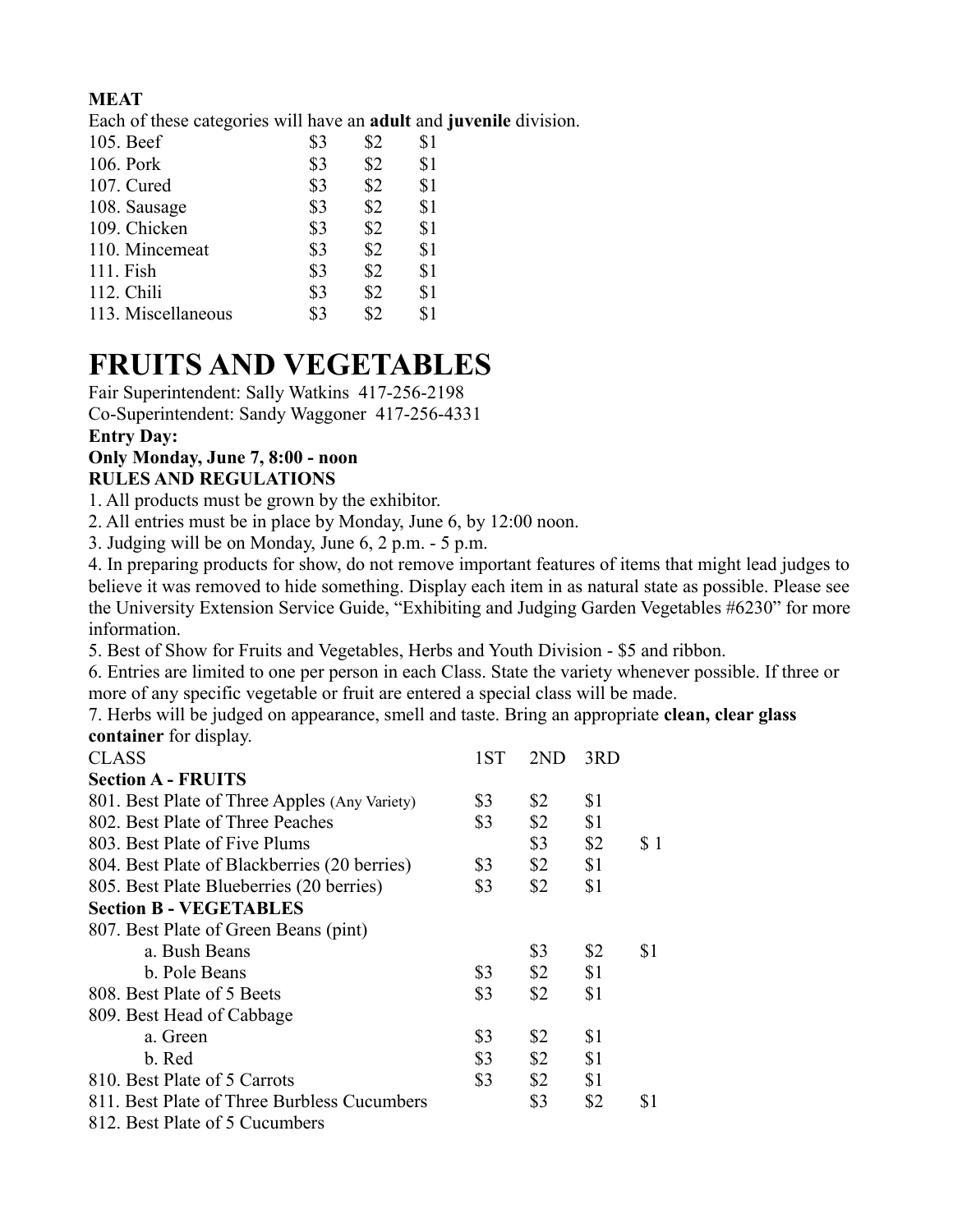| a. Pickling (Under 6")                             |     | \$3 | \$2 | \$1 |
|----------------------------------------------------|-----|-----|-----|-----|
| b. Slicing                                         | \$3 | \$2 | \$1 |     |
| 813. Best Plate of 2 Eggplants                     |     | \$3 | \$2 | \$1 |
| 814. Best Plate of 3 Onions                        |     |     |     |     |
| a. White                                           | \$3 | \$2 | \$1 |     |
| b. Red                                             | \$3 | \$2 | \$1 |     |
| c. Yellow                                          | \$3 | \$2 | \$1 |     |
| 815. Best Plate of Sweet Peppers                   |     |     |     |     |
| a. Green Peppers                                   | \$3 | \$2 | \$1 |     |
| b. Banana Peppers                                  | \$3 | \$2 | \$1 |     |
| c. Best Mixed Plate                                | \$3 | \$2 | \$1 |     |
| d. Other                                           | \$3 | \$2 | \$1 |     |
|                                                    |     |     |     |     |
| 816. Best Plate of 5 Hot Peppers                   | \$3 | \$2 |     |     |
| a. Chili Peppers                                   |     |     | \$1 |     |
| b. Jalapeno Peppers                                | \$3 | \$2 | \$1 |     |
| c. Cayenne Peppers                                 | \$3 | \$2 | \$1 |     |
| d. Other                                           | \$3 | \$2 | \$1 |     |
| 817. Best Plate of 5 Okra                          | \$3 | \$2 | \$1 |     |
| 818. Best Plate of 5 Potatoes                      |     |     |     |     |
| a. White                                           | \$3 | \$2 | \$1 |     |
| b. Red                                             | \$3 | \$2 | \$1 |     |
| 819. Best Plate of 3 Ears of Sweet Corn (Shuck on) |     | \$3 | \$2 | \$1 |
| 820. Best Plate of 2 Squash                        |     |     |     |     |
| a. Crookneck Squash                                | \$3 | \$2 | \$1 |     |
| b. Scallop Squash                                  | \$3 | \$2 | \$1 |     |
| c. Acorn Squash                                    | \$3 | \$2 | \$1 |     |
| d. Zucchini (Under 12")                            | \$3 | \$2 | \$1 |     |
| e. Butternut Squash                                | \$3 | \$2 | \$1 |     |
| f. Straightneck Squash                             |     | \$3 | \$2 | \$1 |
| g. Other Squash                                    | \$3 | \$2 | \$1 |     |
| 821. Best Plate of Gourds (any number, fill plate) | \$3 | \$2 | \$1 |     |
| 822. Best Plate of 5 Tomatoes                      |     |     |     |     |
| a. Rd                                              | \$3 | \$2 | \$1 |     |
| b. Yellow                                          | \$3 | \$2 | \$1 |     |
| c. Cherry                                          | \$3 | \$2 | \$1 |     |
| d. Roma                                            | \$3 | \$2 | \$1 |     |
| e. Heirloom                                        | \$3 | \$2 | \$1 |     |
| 823. Best Cantaloupe                               | \$3 | \$2 | \$1 |     |
| 824. Best Watermelon                               |     | \$3 | \$2 | \$1 |
| 825. Best Pumpkin                                  |     |     |     |     |
| a. Field                                           | \$3 | \$2 | \$1 |     |
| b. Pie                                             | \$3 | \$2 | \$1 |     |
| 826. Biggest Head of Cabbage                       | \$3 | \$2 | \$1 |     |
| 827. Biggest Tomato (any kind)                     | \$3 | \$2 | \$1 |     |
|                                                    | \$3 |     |     |     |
| 828. Open Vegetable<br>$\pm$ 1/2 D.                |     | \$2 | \$1 |     |

829. Produce Basket- 1/2 Bushel of any mixture of produce. Judged on quality, variety, appeal and attractiveness.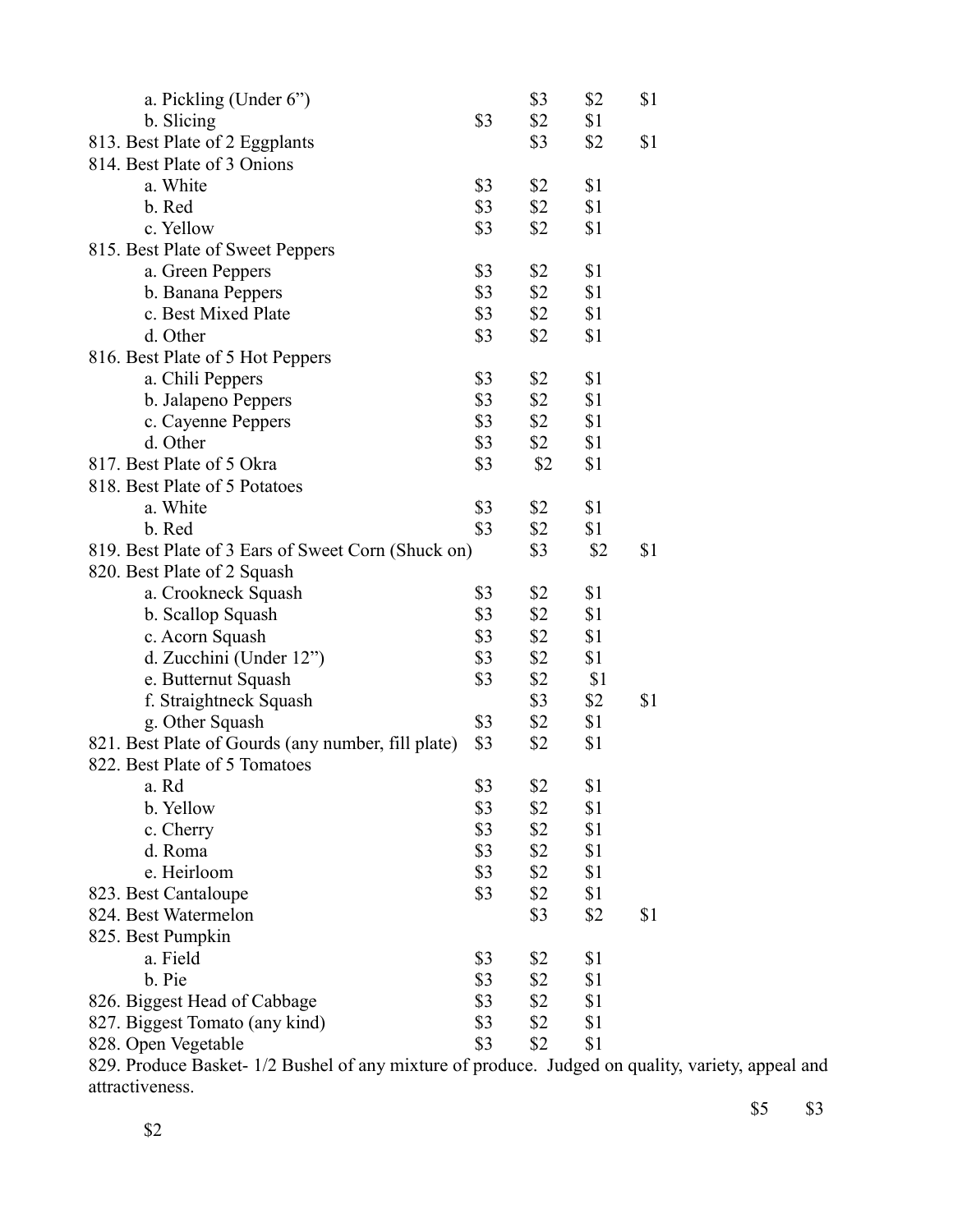### **Section C – HERBS**

| You must bring ONE STEM of the herb for entry.                           |            |            |     |     |
|--------------------------------------------------------------------------|------------|------------|-----|-----|
| 830. Best Entry of Lavender                                              | \$3        | \$2        | \$1 |     |
| 831. Best Entry of Basil                                                 | \$3        | \$2        | \$1 |     |
| 832. Best Entry of Dill                                                  |            | \$3        | \$2 | \$1 |
| 833. Best Entry of Mint                                                  | \$3        | \$2        | \$1 |     |
| 834. Best Entry of Oregano                                               | \$3        | \$2        | \$1 |     |
| 835. Best Entry of Rosemary                                              |            | $\sqrt{3}$ | \$2 | \$1 |
| 836. Best Entry of Sage                                                  | \$3        | \$2        | \$1 |     |
| 837. Best Entry of Thyme                                                 | \$3        | \$2        | \$1 |     |
| 838. Best Entry of Tarragon                                              | \$3        | \$2        | \$1 |     |
| 839. Best Entry of Celery                                                | \$3        | \$2        | \$1 |     |
| 840. Open Herbs                                                          | \$3        | \$2        | \$1 |     |
| 841. Parsley                                                             | \$3        | \$2        | \$1 |     |
| 842. Best Entry of an Herbal Bouquet. Judged on appearance and fragrance |            |            |     |     |
|                                                                          | \$3        | \$2        | \$1 |     |
| <b>Section D - YOUTH DIVISION</b>                                        |            |            |     |     |
| (Age 13 and Under)                                                       |            |            |     |     |
| 843. Best Plate of 3 Tomatoes                                            |            |            |     |     |
| a. Red                                                                   | \$3        | \$2        | \$1 |     |
| b. Yellow                                                                | \$3        | \$2        | \$1 |     |
| c. Cherry                                                                | \$3        | \$2        | \$1 |     |
| d. Roma                                                                  | \$3        | \$2        | \$1 |     |
| e. Heirloom                                                              | \$3        | \$2        | \$1 |     |
| 844. Best Plate of 3 Potatoes                                            |            |            |     |     |
| a. White Potato                                                          | \$3        | \$2        | \$1 |     |
| b. Red Potato                                                            | \$3        | \$2        | \$1 |     |
| 845. Best Plate of 3 Onions                                              | \$3        | \$2        | \$1 |     |
| a. White Onion                                                           |            | \$3        | \$2 | \$1 |
| b. Yellow Onion                                                          | $\sqrt{3}$ | \$2        | \$1 |     |
| c. Red Onion                                                             | \$3        | \$2        | \$1 |     |
| 846. Best Plate of 3 Sweet Peppers                                       |            |            |     |     |
| a. Green Peppers                                                         | \$3        | \$2        | \$1 |     |
| b. Banana Peppers                                                        | \$3        | \$2        | \$1 |     |
| c. Best Mixed Plate                                                      | \$3        | \$2        | \$1 |     |
| d. Other                                                                 | \$3        | \$2        | \$1 |     |
| 847. Best Plate of 3 Hot Peppers                                         |            |            |     |     |
|                                                                          | \$3        | \$2        | \$1 |     |
| a. Jalapeno Peppers<br>b. Cayenne Peppers                                | \$3        | \$2        | \$1 |     |
|                                                                          | \$3        |            |     |     |
| c. Other Peppers                                                         |            | \$2        | \$1 |     |
| 848. Best Plate of 2 Eggplants                                           |            | \$3        | \$2 | \$1 |
| 849. Best Plate of 3 Okra<br>850. Best Plate of 3 Carrots                | \$3        | \$2        | \$1 |     |
|                                                                          | \$3        | \$2        | \$1 |     |
| 851. Best Plate of 3 Beets                                               | \$3        | \$2        | \$1 |     |
| 852. Best Plate of 3 Cucumbers                                           |            |            |     |     |
| a. Burpless                                                              | \$3        | \$2        | \$1 |     |
| b. Pickling                                                              | \$3        | \$2        | \$1 |     |

**There will be an adult and youth division in each of the following categories.** 

c. Slicing \$3 \$2 \$1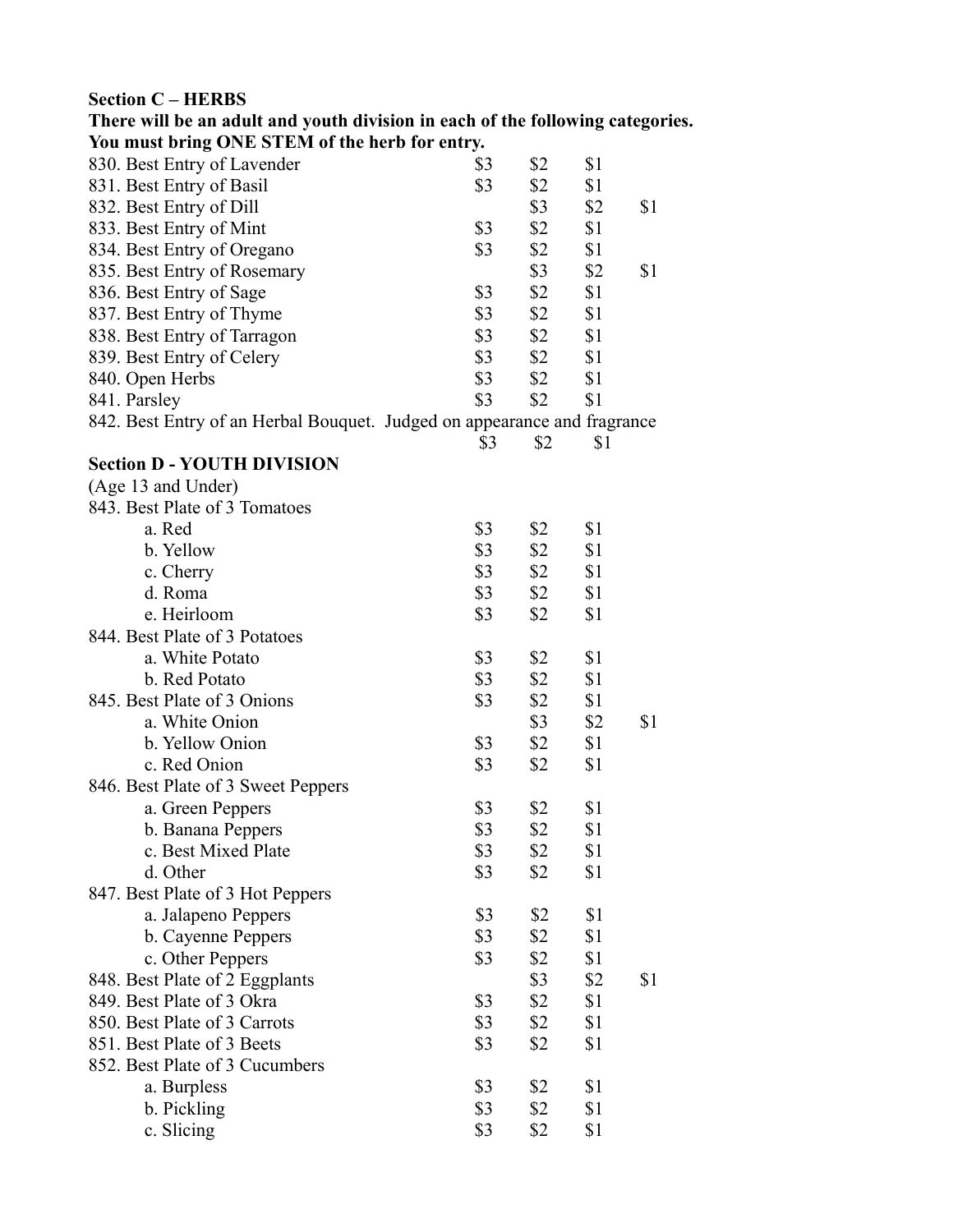| 853. Best Plate of Green Beans (1 Pint)                                                                 | \$3 | \$2 | \$1 |     |
|---------------------------------------------------------------------------------------------------------|-----|-----|-----|-----|
| 854. Best Head of Cabbage                                                                               | \$3 | \$2 | \$1 |     |
| 855. Best 3 Ears of Corn                                                                                | \$3 | \$2 | \$1 |     |
| 856. Best Plate of Blackberries (20 berries)                                                            | \$3 | \$2 | \$1 |     |
| 857. Best Plate Blueberries (20 berries)                                                                | \$3 | \$2 | \$1 |     |
| 858. Best Plate of 2 Squash                                                                             |     |     |     |     |
| a. Crookneck Squash                                                                                     | \$3 | \$2 | \$1 |     |
| b. Scallop Squash                                                                                       | \$3 | \$2 | \$1 |     |
| c. Acorn Squash                                                                                         | \$3 | \$2 | \$1 |     |
| d. Zucchini (Under 12")                                                                                 | \$3 | \$2 | \$1 |     |
| e. Butternut Squash                                                                                     | \$3 | \$2 | \$1 |     |
| f. Straightneck Squash                                                                                  |     | \$3 | \$2 | \$1 |
| g. Other Squash                                                                                         | \$3 | \$2 | \$1 |     |
| 859. Open Vegetable                                                                                     | \$3 | \$2 | \$1 |     |
| 860. Produce Basket - 1/2 Bushel of any produce. Judged on quality, variety, appeal and attractiveness. |     |     |     |     |
|                                                                                                         | \$3 | \$2 | \$1 |     |
| 861. Apples                                                                                             | \$3 | \$2 | \$1 |     |

### **YOUTH ARTISTIC DIVISION**

**"Mr. Potato Head" Contest**: Construct your Mr. Potato Head using only vegetables and fruits. Toothpicks may be used to hold the vegetables and fruits together.

**"On the Wild Side" Contest**: Construct any zoo animal using plant and/or fruit material growing in or around the garden. Material need not be grown by the exhibitor.

### **ADULT ARTISTIC DIVISION**

Using dried herbs, peppers, decorative corn, gourds, dried okra, etc., create a centerpiece or wreath (or one of each) using home grown material.

### **PHOTOGRAPHY**

Fair Superintendent: Sally Watkins 417-256-2198

Co-Superintendent: Gladys Morris 417-255-0920 and West Plains Artist Guild

### **Entry Days:**

Sunday, June 5, Noon - 5:00 p.m.

Monday, June 6, 8:00 a.m. - noon

### **RULES AND REGULATIONS**

1. All entries should be hand delivered to the fairgrounds on above dates.

862. Peaches \$3 \$2 \$1

2. Each entry will be under the control of the Superintendent of the department. Every possible care will be taken to prevent damage, but in no case will the Heart of the Ozarks Fair be responsible for damages or loss that may occur.

3. Prints must be 8 by 10 inches in any dimension. All photos must be affixed to a mounting board or mat of 11 by 14 inches. All matted and mounted photos must be **framed** under glass in an 11x14 inch frame with a wire and hook eyes to hang properly. **(No saw tooth hangers and no snap together plastic frames will be accepted.)**

4. Entries will be judged on impact, composition, lighting, and classification applicability. Judging will take place Monday, June 6, from 1:00 until 5:00 p.m.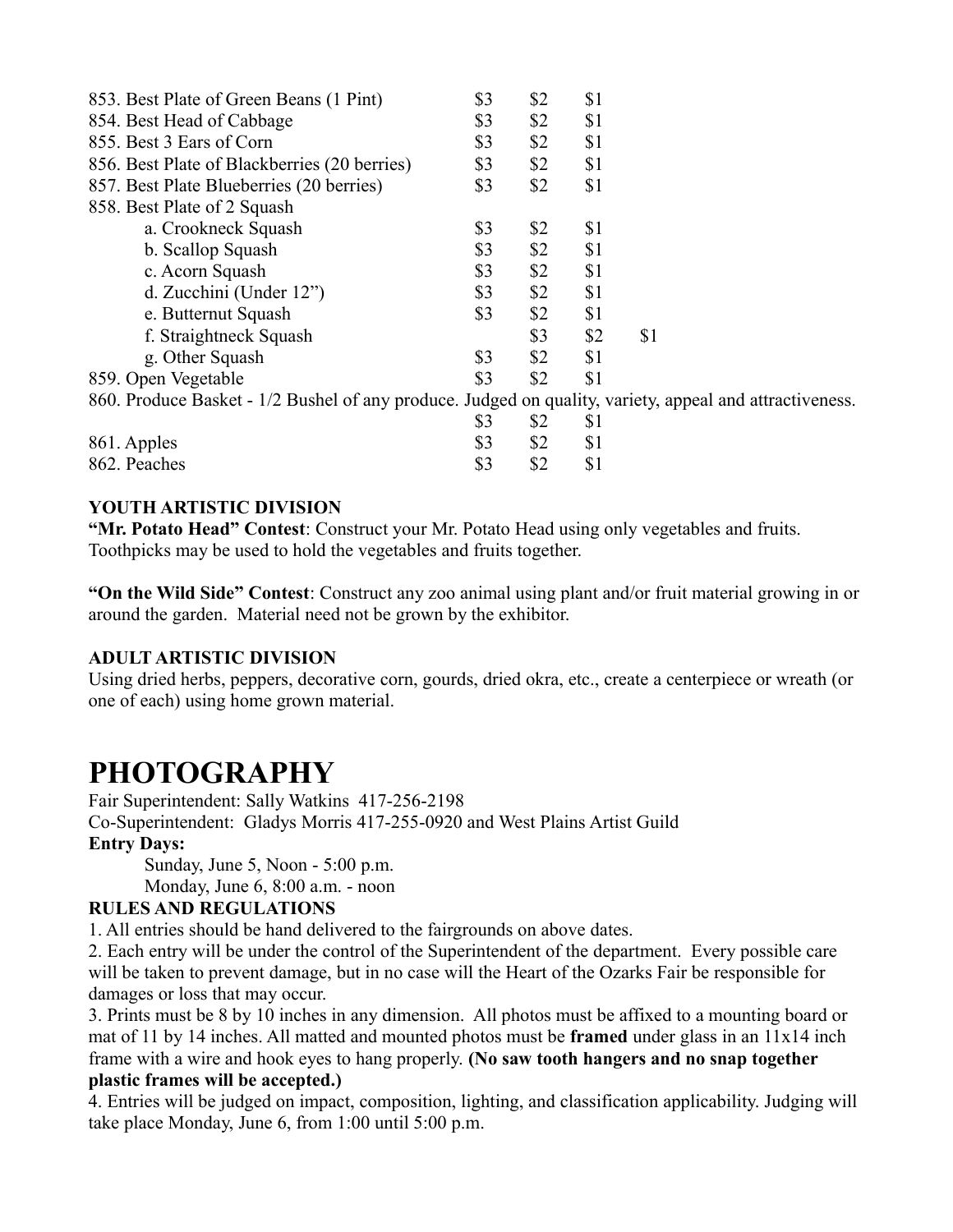5. Exhibitors must enter their own work. Entries previously shown at the fair will not be accepted.

6. Exhibitors may not submit more than one photo per category (7 total entries per exhibitor). You must enter in either the children's categories or the adult categories. You may not submit the same picture in both divisions.

7. Entries will be released Sunday, June 12 from 12:00 noon-5:00 p.m.

**ADULT NON PROFESSIONAL- COLOR CATEGORIES – MAY ENTER 1 PER CATEGORY**

| <b>CLASS</b>                             | 1 S T | 2ND | 3RD. | -4TH | 5TH |    |
|------------------------------------------|-------|-----|------|------|-----|----|
| 1. People (color)                        | \$8   | \$5 | \$3  |      |     |    |
| 2. Scenic (color)                        | \$8   | \$5 | \$3  | \$2  |     |    |
| 3. Animals (color)                       | \$8   | \$5 | \$3  | \$2  |     |    |
| 4. Action (color)                        | \$8   | \$5 | \$3  | \$2  |     |    |
| 5. Still Life/Macro/Digital Manipulation |       | \$8 | \$5  | \$3  | \$2 | R. |
| 6. Black & White (any subject)           |       | \$8 | \$5  | \$3  |     |    |

### **CHILDREN'S COLOR CATEGORY - MAY ENTER 1 PER CATEGORY**

| <b>CLASS</b>                               | 1ST | 2ND            | 3RD | 4TH | 5TH |  |
|--------------------------------------------|-----|----------------|-----|-----|-----|--|
| 1. People (color $& black \text{ white}$ ) | \$5 | \$3            |     |     |     |  |
| 2. Scenic (color & black white)            | \$5 | \$3            | \$2 |     | R   |  |
| 3. Animals (color & black white)           | \$5 | \$3            | \$2 |     | R   |  |
| 4. Action (color & black white)            | \$5 | \$3            | \$2 |     | R   |  |
| 5. Still Life/Macro/Digital Manipulation   |     | S <sub>5</sub> | \$3 |     |     |  |

### **FINE ARTS**

Fair Superintendent: Sally Watkins 417-256-2198

Co-Superintendents: Gladys Morris 417-255-0920 and WEST PLAINS ARTIST GUILD

### **Entry Days:**

Sunday, June 5, Noon - 5:00 p.m.

Monday, June 6, 8:00 a.m. - noon

### **RULES AND REGULATIONS**

1. All entries must be entered personally at the fairgrounds on above dates.

2. Every article will be under control of the Superintendent of the department. Every possible care will be taken to prevent damage, but in no case will the Heart of the Ozarks Fair be responsible for damages or loss that may occur.

3. All pictures must be suitably framed with wire and eyes, ready to hang. No snap together frames will be accepted. All work on paper must be under glass. No saw tooth hangers. No tape or glue on wires. All pictures must have been painted within the last three years as to make them current.

4. No copies will be accepted and the committee reserves the right to place work in the proper categories and reject all incompetent materials.

5. Pictures may be offered for sale, but prices must not be placed on picture until after judging. No commission will be charged.

6. No article may be removed from exhibit before 12:00 noon, Sunday, June 13. Entries will be released Sunday, June 13 from 12:00 noon - 5:00 p.m.

7. The exhibitor can exhibit only his own work that has not been previously shown at the fair. No one under 18 years may enter adult categories.

### 8. **All entries must be original. No paint by numbers will be accepted. The exhibitor can enter only his own work.**

9. Five places will be awarded in each subdivision.  $R = Ribbon$ .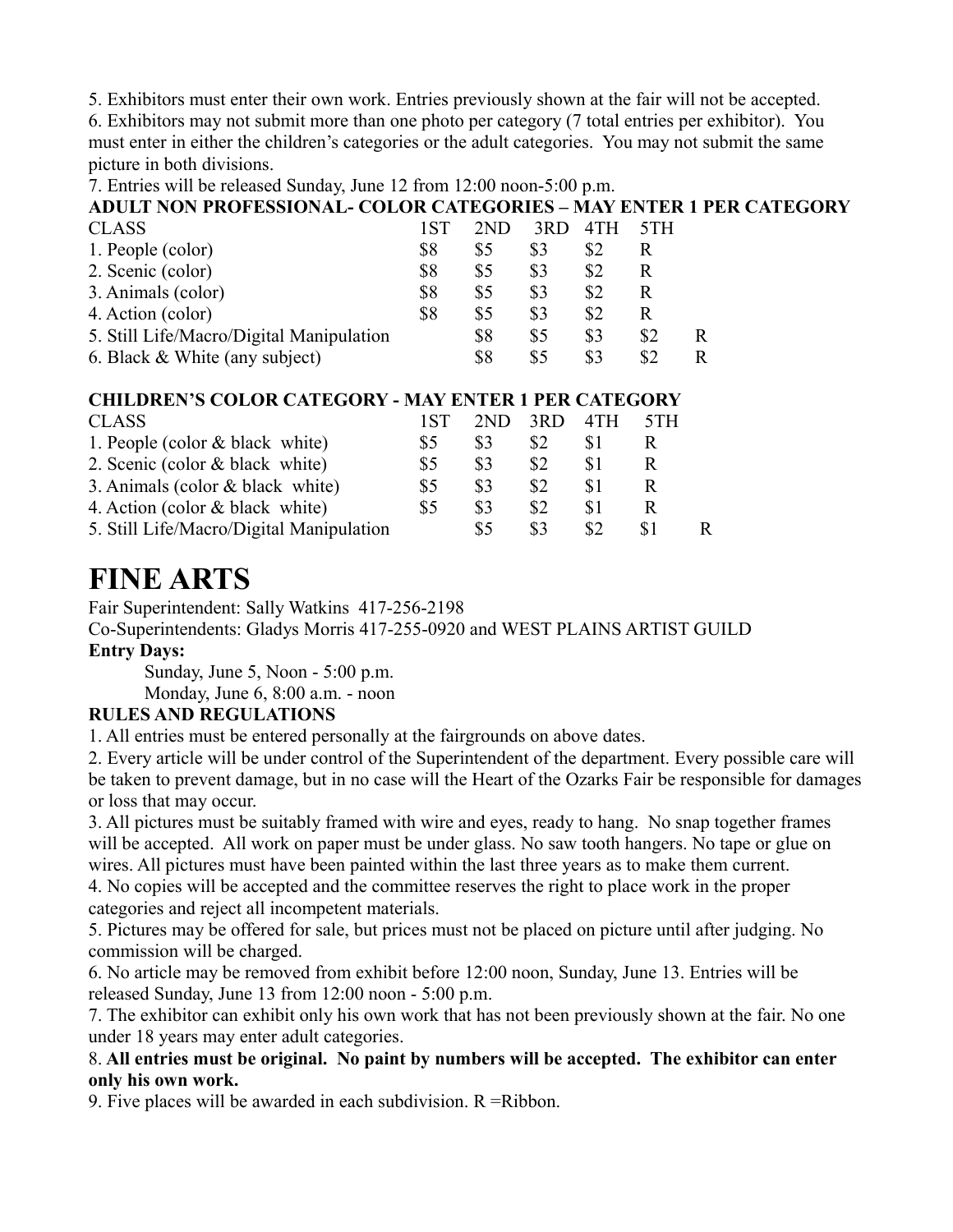| <b>CATEGORY</b>                                        | 1ST  | 2ND  | 3RD | 4TH | 5TH          |              |
|--------------------------------------------------------|------|------|-----|-----|--------------|--------------|
| Landscapes (Oil, Acrylic, Pastel & Watercolor)         | \$10 | \$8  | \$7 | \$4 | $\mathbb{R}$ |              |
| Still Life (Oil, Acrylic, Pastel & Watercolor)         |      | \$10 | \$8 | \$7 | \$4          | $\mathbb{R}$ |
| People & Portraits (Oil, Acrylic, Pastel & Watercolor) |      |      |     |     |              |              |
|                                                        | \$10 | \$8  | \$7 | \$4 | $\mathbf R$  |              |
| Animals (Oil, Acrylic, Pastel & Watercolor)            | \$10 | \$8  | \$7 | \$4 | $\mathbf R$  |              |
| Graphics (Ink, Pencil, Colored Pencil & Charcoal)      | \$10 | \$8  | \$7 | \$4 | $\mathbf R$  |              |
| Miniatures (All Mediums)                               | \$10 | \$8  | \$7 | \$4 | $\mathbb{R}$ |              |
| Mixed Medium & Collage                                 | \$10 | \$8  | \$7 | \$4 | $\mathbb{R}$ |              |
| Abstract(Oil, Acrylic, Pastel & Watercolor)            | \$10 | \$8  | \$7 | \$4 | $\mathbf R$  |              |
| High School Art(All Mediums)                           |      | \$7  | \$5 | \$3 | \$2          | $\mathbf R$  |
| Middle School(All Mediums)                             |      | \$7  | \$5 | \$3 | \$2          | $\mathbf R$  |
| Children (ages 8-11)                                   | \$7  | \$5  | \$3 | \$2 | $\mathbb{R}$ |              |
| Children (ages $7 &$ under)                            | \$7  | \$5  | \$3 | \$2 | $\mathbb{R}$ |              |

### **SCULPTURE**

Fair Superintendent: Sally Watkins 417-256-2198

Co-Superintendents: Gladys Morris 417-255-0920 and WEST PLAINS ARTIST GUILD **Entry Days:**

Sunday, June 5, Noon - 5:00 p.m.

Monday, June 6, 8:00 a.m. - noon

### **Rules and Regulations**

1. All entries must be entered personally at the fairgrounds on above dates.

2. Every article will be under control of the Superintendent of the department. Every possible care will be taken to prevent damage, but in no case will the Heart of the Ozarks Fair be responsible for damages or loss that may occur.

3. All wall hangings must have suitable brackets attached to the item to support the weight while being hung for display.

4. The artist must provide the support base for items that are not designed for table top display.

5. Sculpture items cannot be larger than 72 inches tall (including the support base) and 48 inches wide and 72 inches in depth (including the support base).

6. All entries must be original. No kit type craft items will be accepted.

7. Items may be offered for sale, but prices must not be placed on picture until after judging. No commission will be charged.

8. No sculpture item may be removed from exhibit before 12:00 noon, Sunday, June 12. Entries will be released Sunday, June 12 from 12:00 noon - 5:00 p.m.

9. Exhibitors that are 18 years or younger and have graduated high school in the current year must enter in the youth category.

### **10. The exhibitor can enter only his/her own work.**

11. Five places will be awarded in each class. R =Ribbon.

### **Section A: Metal Sculpture (Adult)**

| Class                       | 1 <sup>st</sup> | $2^{nd}$ | 2rd | $\varDelta$ <sup>th</sup> | 5th |   |
|-----------------------------|-----------------|----------|-----|---------------------------|-----|---|
| 1. Vases & Bowls            |                 | \$10     | \$7 | \$5                       | \$3 | R |
| 2. People & Animal          | \$10            | \$7      | \$5 | \$3                       |     |   |
| 3. Wall Hangings & Pictures | \$10            | \$7      | \$5 |                           |     |   |
| 4. Abstract                 | \$10            | \$7      | \$5 |                           |     |   |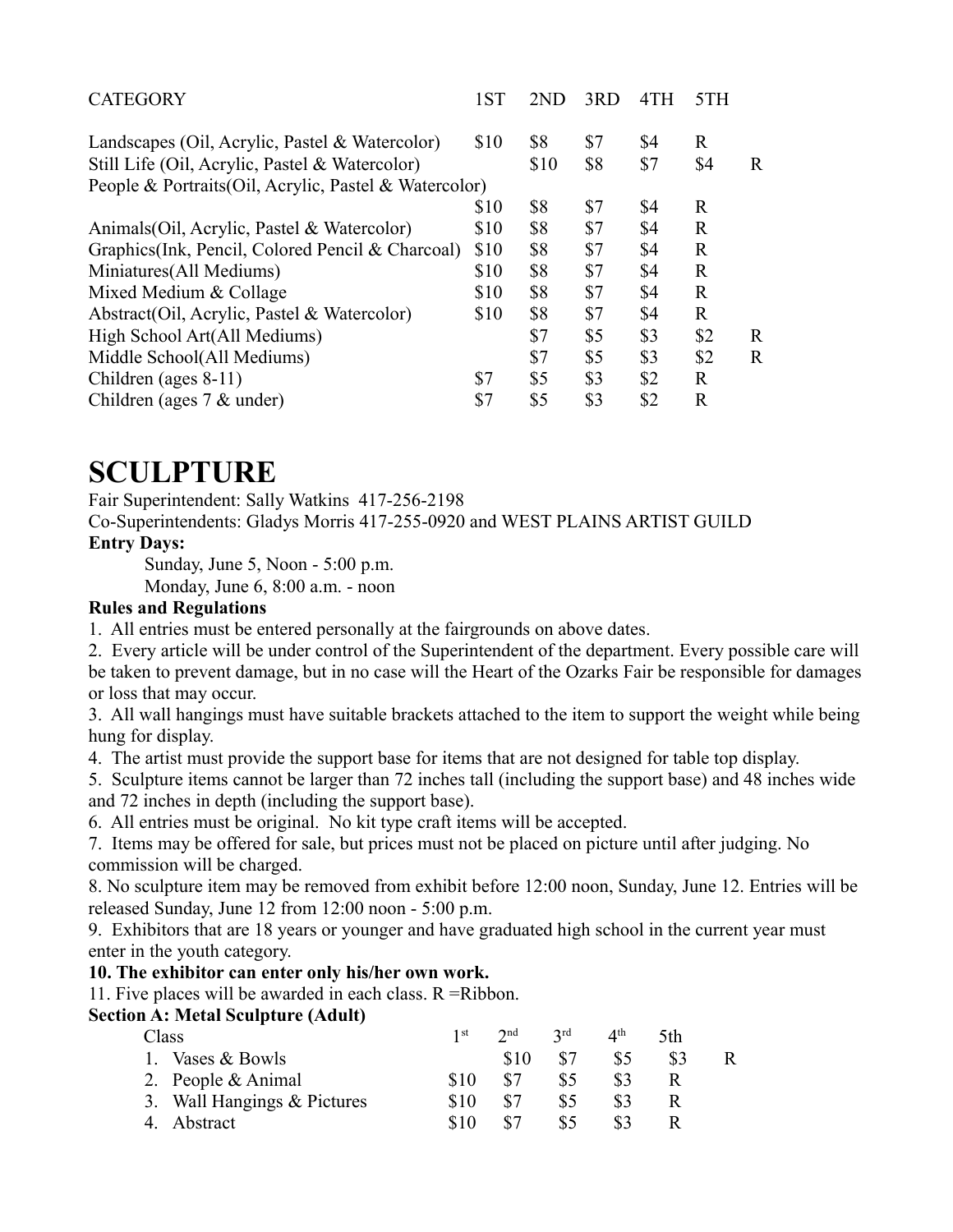| \$10 | \$7 | \$5                                         | \$3                                                | $\mathbf R$                                                     |
|------|-----|---------------------------------------------|----------------------------------------------------|-----------------------------------------------------------------|
| \$10 | \$7 | \$5                                         | \$3                                                | $\mathbf R$                                                     |
|      |     |                                             |                                                    |                                                                 |
|      |     | 3 <sup>rd</sup>                             | 4 <sup>th</sup>                                    | 5 <sup>th</sup>                                                 |
|      |     |                                             |                                                    |                                                                 |
|      |     | \$3                                         | \$1                                                | R.                                                              |
|      |     |                                             |                                                    |                                                                 |
|      |     |                                             |                                                    |                                                                 |
|      |     |                                             |                                                    |                                                                 |
|      |     |                                             | \$1                                                | R.                                                              |
|      |     |                                             |                                                    |                                                                 |
|      |     |                                             |                                                    |                                                                 |
|      |     | \$3                                         | \$1                                                | R.                                                              |
|      |     |                                             |                                                    |                                                                 |
|      |     |                                             |                                                    |                                                                 |
|      |     | \$3                                         | \$1                                                | R.                                                              |
|      |     |                                             |                                                    |                                                                 |
|      |     |                                             |                                                    |                                                                 |
|      |     | 1 <sup>st</sup><br>\$7<br>\$7<br>\$5<br>\$5 | 2 <sub>nd</sub><br>\$5<br>\$3<br>\$5<br>\$4<br>\$4 | Section B: Youth Sculpture – may enter 2 per class (any medium) |

# **4-H LIVESTOCK ENTRIES**

For rules and regulations governing BEEF; SHEEP and DAIRY GOATS; please refer to the appropriate department in the open division. You may obtain complete livestock regulations and entry forms from the Heart of the Ozarks Fair Association, P.O. Box 861, West Plains, MO 65775.

### **DEPARTMENT A - BEEF CATTLE**

Beef Superintendents: Melody Simpson • (417) 331-1410 John Skaggs • (417) 256-6516 DEADLINE FOR ENTRIES - June 1, 2022 Earliest Arrival Time for Market Steers: Sunday, June 5, 12:00 Noon All steers must be in place Sunday by 2:30 p.m. Earliest Arrival Time for All Beef Cattle: Wednesday, June 8, 12:00 Noon Latest Arrival Time For All Beef Cattle: Thursday, June 9, 12:00 noon All Beef Cattle Released after show Friday, June 10 Market Steer Show Judging: Monday, June 6 - 9:00 a.m. Tuesday, June 7, - 6:00 p.m. Market Animal Auction. Friday, June 10, - 9:00 a.m. Junior and Open Show of Hereford and Polled Herefords, Charolais, Simmental, Limousine, Gelbvieh, Crossbreds, and Showmanship, followed by Angus. RULES AND REGULATIONS 1.All general rules apply. 2. All animals must be registered, except steers and crossbreds. 3. All animals must be properly tattooed and may be inspected and all tattoos must be legible and match the registration certificate. 4. All animals must be entered before show. Entry deadline June 1, 2022. 5. Stall fee of \$15.00 per head must be paid by deadline date. This allows Superintendents best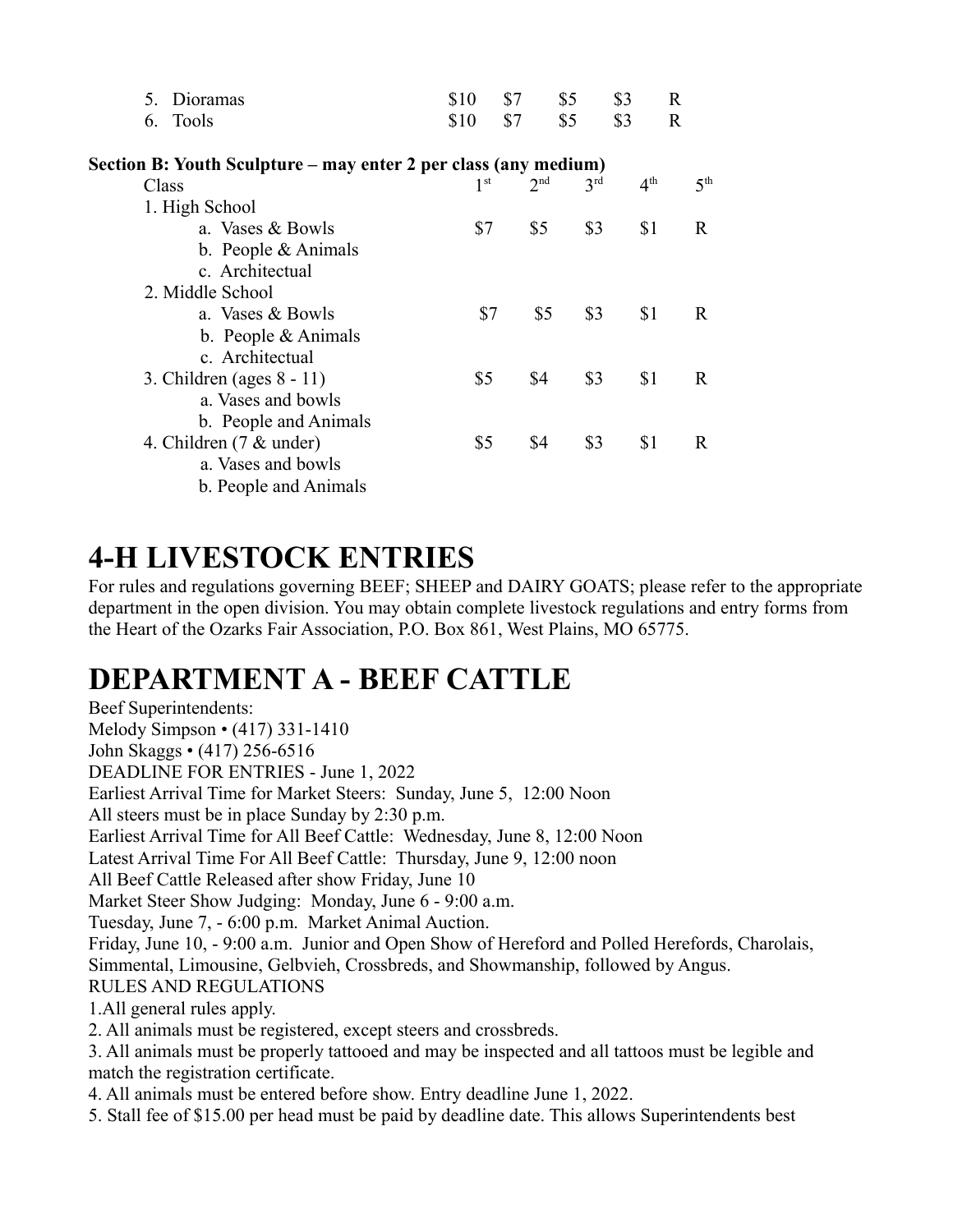opportunity for stalling beef cattle. We do hope everyone understands.

6. Late entries will be accepted if stall space permits at \$20.00 per head.

7. Substitutions permitted: only female for female and male for male. Does not apply to steers.

8. All animals must be owned or co-owned by exhibitor.

9. All animals must be checked in with Beef Superintendents 24 hours before show time.

10. All health papers will be checked either by Superintendents or Fair Veterinarians. If health papers

are not in order animals must be removed from fairgrounds immediately.

11. Each Exhibitor will be limited to two premium monies per class.

12. All bulls over one year of age must be shown with a nose-lead. The right to disqualify from the show any animal deemed unmanageable is reserved by the Beef Superintendents.

13. To maintain a high degree of confidence in our show each breed will follow the guidelines adopted by their particular breed and any wrongdoing will be handled by the livestock superintendents and the animal and/or exhibitor may be disqualified.

14. Classes will be for any beef breed with a national registry.

15. Bedding shall be the responsibility of each exhibitor with saw dust, wood bark, and shavings recommended for barn and straw for the tie-outs.

16. The availability of tack space is limited and subject to Superintendents discretion and exhibitors may be forced to share tack space.

17. Keep the alleyways open. Do not keep bedding or feed in alleyways.

18. All Beef Cattle will be in the barns by 10:00 a.m. and no Beef Cattle shall go to tie outs before 7:00 p.m. without permission of beef cattle superintendent.

19. All livestock trailers must be parked in designated areas.

20. The GRAND CHAMPION of each breed will compete for SUPREME CHAMPION FEMALE SUPREME CHAMPION BULL at the end of the show.

### **BEEF CATTLE CLASSES**

Female Classes

CLASS NO.

201. Late junior heifer calf, calved March 1, 2022 and after.

202. Early junior heifer calf, calved January 1 and on or before February 28, 2022

203. Junior Heifer Calf Champion, Reserve Junior Heifer Calf Champion

204. Winter heifer calf, calved November 1 and on or before December 31, 2021.

205. Senior heifer calf, calved September 1 and on or before October 31, 2021.

206. Senior Heifer Calf Champion, Reserve Senior Heifer Calf Champion

207. Late summer yearling heifer, calved July 1 and on or before August 31, 2021.

208. Early summer yearling heifer, calved May 1 and on or before June 30, 2021.

209. Intermediate Champion Female, Reserve Intermediate Champion Female.

210. Spring yearling heifer, calved March 1 and on or before April 30, 2021.

211. Early spring yearling heifer, calved January 1 and on or before February 28, 2021

212. Junior Champion Female, Reserve Junior Champion Female.

213. Winter yearling heifer, calved November 1 and on or before December 31, 2020.

214. Senior yearling heifer, calved September 1 and on or before October 31, 2020.

215. Senior Champion Female, Reserve Senior Champion Female.

216. 2 to 3 year old cow with calf at side, cow calved on July 1, 2019 and on or before August 31, 2020 with calf 280 days or younger.

217. Aged cow with calf at side, cow calved on or before June 30, 2018 with calf 280 days or younger

218. Champion Cow/Calf, Reserve Champion Cow/Calf

219. Grand Champion Female, Reserve Grand Champion Female

**Bull Classes**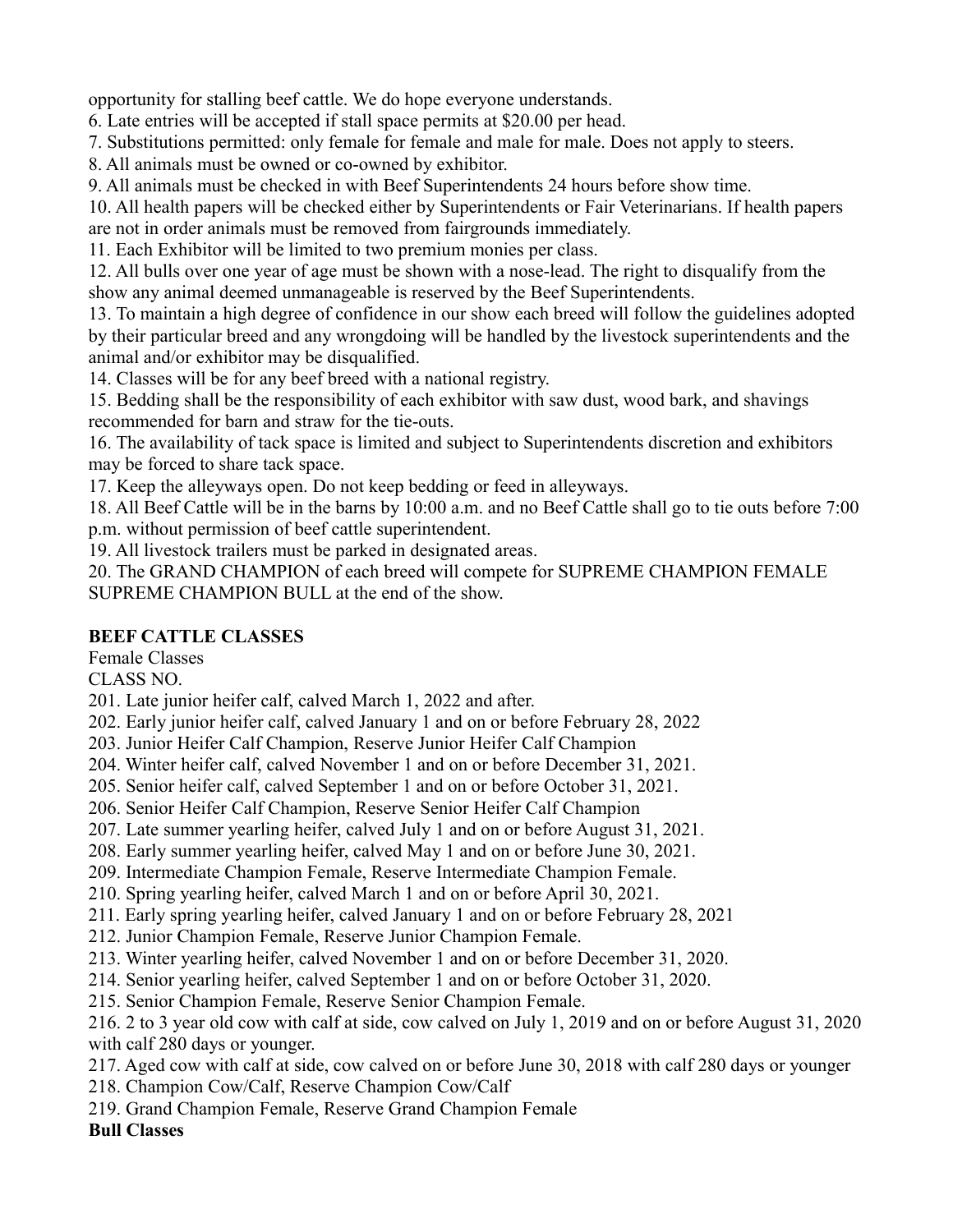CLASS NO.

- 220. Late junior bull calf, calved March 1, 2022 and after.
- 221. Early junior bull calf, calved January 1 and on or before February 28, 2022.
- 222. Junior Bull Calf Champion, Reserve Junior Bull Calf Champion.
- 223. Winter bull calf, calved November 1 and on or before December 31, 2021.
- 224. Senior bull calf, calved September 1 and on or before October 31, 2021.
- 225. Senior Bull Calf Champion, Reserve Senior Bull Calf Champion.
- 226. Late summer yearling bull, calved July 1 and on or before August 31, 2021.
- 227. Early summer yearling bull, calved May 1 and on or before June 30, 2020.
- 228. Intermediate Champion Bull, Reserve Intermediate Champion Bull.
- 229. Late spring yearling bull, calved March 1 and on or before April 30, 2021.
- 230. Junior yearling bull, calved January 1 and on or before February 28, 2021.
- 231. Junior Champion Bull, Reserve Junior Champion Bull
- 232. Winter yearling bull, calved November 1 and on or before December 31, 2020.
- 233. Senior yearling bull, calved September 1 and on or before October 31, 2020.
- 234. Summer senior yearling bull, calved May 1 and on or before August 31, 2020.
- 235. Two year old bull, calved January 1 and on or before April 30, 2020.
- 236. Senior Champion Bull, Reserve Senior Champion Bull
- 237. Grand Champion Bull, Reserve Grand Champion Bull
- 238. Get of Sire, four head, both sexes represented by one sire shown in individual classes. May be different owners.
- 239. Produce of Dam, two animals by same dam, may be different owners and shown in individual classes.
- 240. Best Five Head, bred and owned or co-owned by exhibitor and shown in individual classes.
- No Classes more than eight head, any class with nine or more will be split A & B.

PREMIUMS in classes of seven as follows: 1st - \$25, 2nd - \$20, 3rd - \$15, 4th - \$10, 5th - \$10, 6th - \$5, 7th - ribbon PREMIUMS in classes of six as follows: 1st - \$25, 2nd • \$20, 3rd - \$15, 4th - \$10, 5th - \$5, 6th - ribbon PREMIUMS in classes of five as follows: 1st - \$25, 2nd - \$20, 3rd - \$15, 4th - \$5, 5th - ribbon PREMIUMS in classes of four as follows: 1st - \$25, 2nd - \$15, 3rd - \$10 , 4th - \$5 PREMIUMS in classes of three as follows: 1st - \$20, 2nd - \$15, 3rd - \$10 PREMIUMS in classes of two or less as follows: 1st - \$20, 2nd - \$15

# **DEPARTMENT A-B BEEF YOUTH SHOWS**

Fair Superintendent: Melody Simpson 417-331-1410 Beef Youth Show Superintendents: Extension Office 417-256-2391 Tonya Jedlicka 417-256-6150(School) 417-764-3392(Home)

### **4-H and FFA JUNIOR SHOW**

All 4-H youth must complete Show-Me Quality Assurance in order to show at the fair. Youth must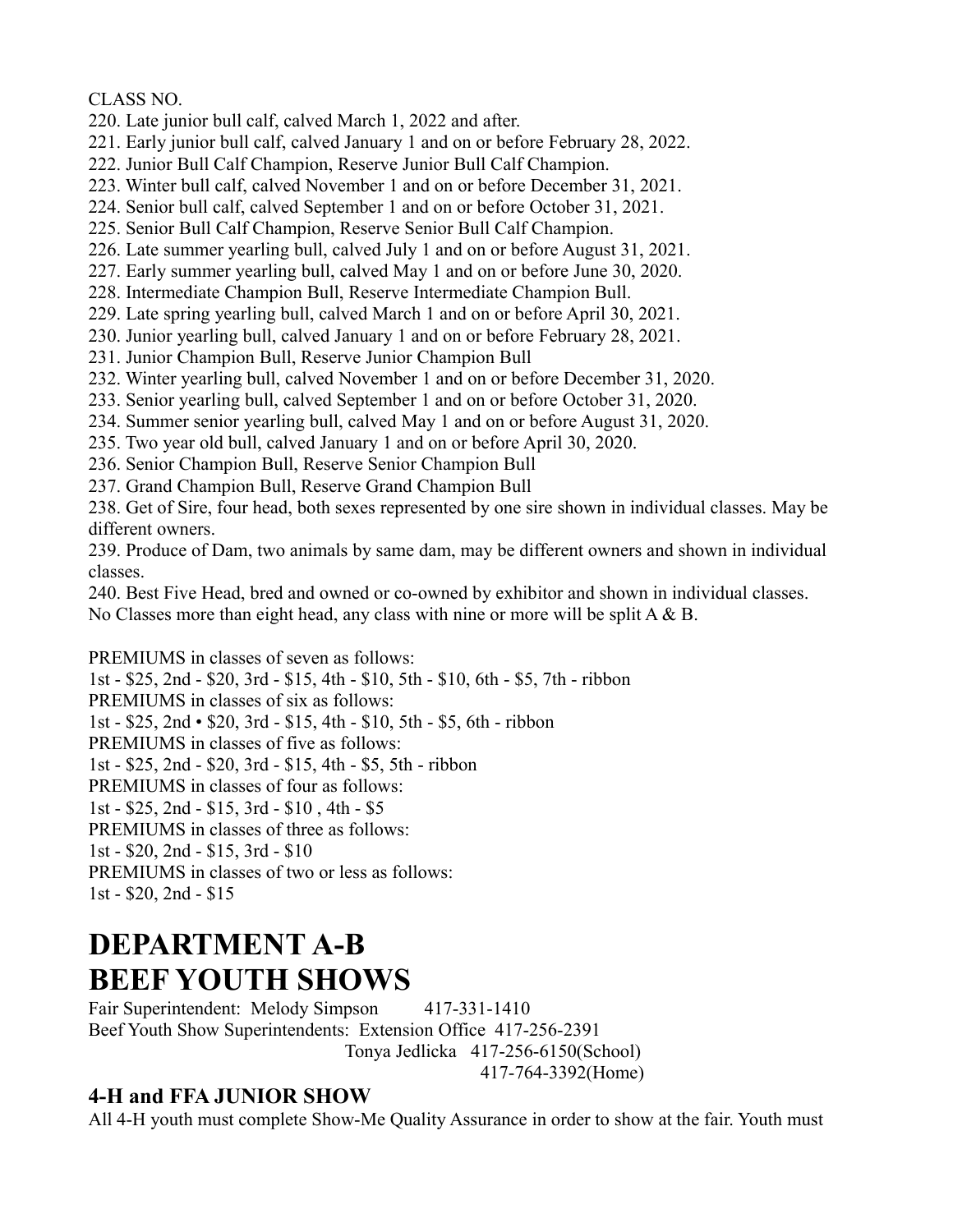present their card proving completion at the weigh-in during the fair.

1. Breeding classes same as open show.

2. All exhibitors will be limited to two premium monies per class.

3. Entries must be made in advance. Entry fees are required for all classes. Deadline June 1, 2022.

4. Entries will be shown starting on Monday, June 6 and finishing June 10.

5. PREMIUMS will be determined by point value as follows: Blue - 36 points, Red - 24 points, White -12 points.

6. All animals must be in exhibitor's name by June 1, 2022. Farm names are not allowed.

7. Registration Papers are required for purebred show.

8. All FFA members must be from the Missouri Area 13 Association.

9. 4-H members must be in a club from Howell, Oregon, Ozark, Shannon and Texas Counties. 4-H members in Wright and Douglas Counties may show if they do not show in the junior show at the 2021 Ozark Empire Fair in Springfield.

10. Youth must be a member in good standing with the Missouri 4-H youth club program or a paid member in good standing of a local FFA Chapter. 4-H youth must be at least 8 and no older than age 18 by January 1, 2021.

11. 4-H Clover kids are excluded from showing livestock in the Junior Show at the Heart of the Ozarks Fair. (Ages under 8 as of January 1, 2022.)

12. Record books will be turned in before fair weigh-in Sunday, June 5 on all market livestock in the Junior Show.

13. Payout for the Junior shows will be paid according to the Danish system.

14. Payout for junior shows connected with the auction animals will be paid according to the Danish system.

15. All entries must be halter broke and child must manage animal at all times while on the fairgrounds. Any animal which shows evidence of being unmanageable at any time may be dismissed from the fairgrounds at the discretion of the superintendent and/or Fair Board.

### **JUNIOR COMMERCIAL HEIFERS**

CLASS NO.

242. Heifer born after November 1, 2021 and before February 1, 2022.

243. Heifers born between June 1, 2021 and October 31, 2021.

244. Heifers born between January 1, 2021 and May 31, 2021.

245. Champion Commercial Heifer

246. Reserve Champion Commercial Heifer

Rules:

1. Animals must be owned by exhibitor.

2. Animals not eligible to be shown in registered show.

3. All commercial to be shown in competition with the same age class.

4. PREMIUMS will be determined by point value as follows:

Blue - 36 points Red - 24 points White- 12 points

### **JUNIOR SHOWMANSHIP CONTEST**

1.Four divisions: Peewee, Junior, Intermediate, Senior. (No more than 12 per class will be allowed in the ring at one time.)

2. PREMIUMS: 1st - trophy in each division, 2nd, 3rd, and 4th - Rosette Ribbon. Trophies will be awarded for the top Peewee, Junior, Intermediate, Senior Showman in each division by the Heart of the Ozarks Fair Board.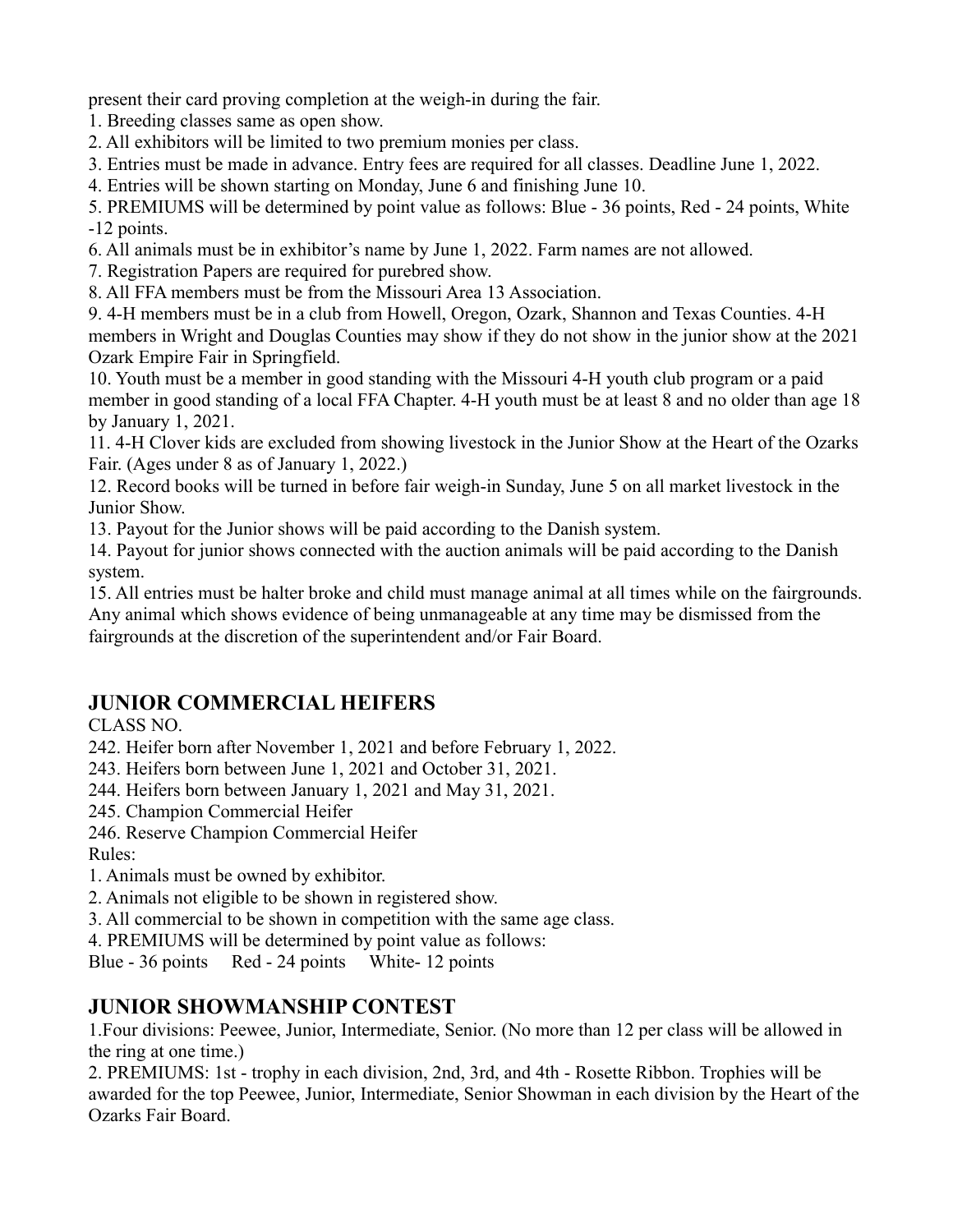3. Those desiring to compete should sign up for class on the entry form.

CLASS NO.

247.Two shows: one for steers and another show for the rest of the beef cattle.

# **4-H and FFA JUNIOR LIVE STEER SHOW**

Fair Superintendent: Melody Simpson 417-331-1410

Co-Superintendents: Extension Office 417-256-2391(office)

Arrival Time: Sunday, June 5, by 2:30 p.m.

Release time: Wednesday, June 8

Show Time: Monday, June 6

Rules and Regulations:

All 4-H youth must complete Show-Me Quality Assurance in order to show at the fair. Youth must present their card proving completion at the weigh-in during the fair.

1. All entries must be halter broke and child must manage animal at all times while on the fairgrounds. Any animal which shows evidence of being unmanageable at any time may be dismissed from the fairgrounds at the discretion of the superintendent and/or Fair Board.

2. Each exhibitor can sell 1 animal regardless of specie at the Fair Auction. In the event that one exhibitor is showing multiple animals, the animal designated to the auction must be submitted to the superintendents immediately after the show. If an exhibitor has multiple champion or reserve, champion animals they will still only be allowed to sell 1 animal at the auction. Once that animal is designated, sell order will be adjusted based on that exhibitor's decision

3. All steers must be weighed during the Feb., 2022 weigh-in. All animals must be castrated, banded or clamped prior to the weigh-in. Each exhibitor will pay a \$20.00 nomination fee at weigh-in that will be used for the auction dinner.

4. All entries must be calved on or after January 1, 2021. Teeth will be checked in June to verify age. If steers have lost their baby teeth, they will be disqualified.

5. Each entry must weigh at least 1000 pounds and not exceed 1450 pounds at the fair.

6. All entries will be weighed and exhibitors will sign a quality assurance statement at that time.

7. All steers are subject to a blood test for illegal drug use. If found positive for illegal drugs all monies and prizes will be forfeited.

8. No drench guns or artificial devices for hydrating (artificial fill) of animals will be allowed.

Drenching will be approved only under the fair veterinarian's care.

9. This is a fit show, steers must be groomed and clipped.

10. All market steers will be stalled together.

11. Steers must be on fairgrounds by Sunday, June 5 at 2:30 p.m.

12. Weighing of steers will start at 3:00 p.m. on Sunday, June 5. Tatoos and baby teeth will be checked at this time.

13. The judge will give a live score to each steer for the live show (30 points maximum). Classes will be based as close as possible to the following weights:

Lightweight - 1000 to 1050 pounds

Middleweight- 1,050 to 1,249 pounds

Heavyweight - 1,250 to 1,450 pounds

Grand Champion Steer will be awarded 2 extra points.

Reserve Champion Steer will be awarded 1 extra point.

All class winners will show for Grand and Reserve Champion.

Grand Champion Steer will be awarded 4 extra points.

Reserve Champion Steer will be awarded 3 extra points.

 $3<sup>rd</sup>$ , 4<sup>th</sup> and 5<sup>th</sup> overall steers will be awarded 1 bonus point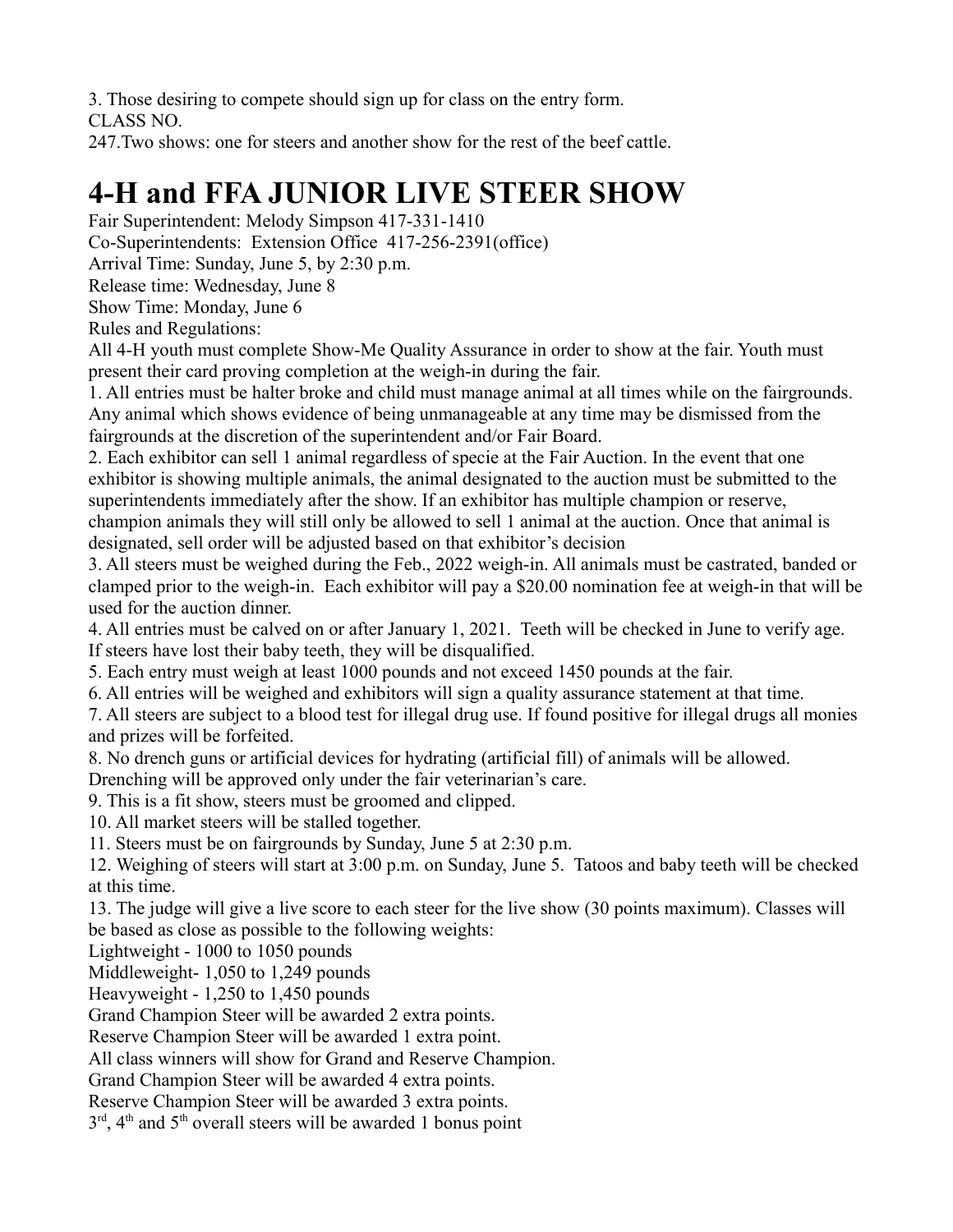### **STEER RATE OF GAIN CONTEST**

1. All steers must be owned by exhibitor at steer weigh-in. The steers must weigh at least 500 lbs at weigh-in during the month of February.

2. Exhibitors will be allowed to weigh in 2 steers at the February weigh-in.

3. The top gaining steer will have its weight multiplied by a factor to equal 30. All other steer gains will be multiplied by this factor.

4. All steers must have been weighed in at the steer weigh-in in February to compete.

5. The champion rate of gain steer will be receiving 2 points extra and the reserve champion rate of gain will receive 1 point extra.

6. Placing will be based on how the steers gain.

7. Steers will be weighed in Sunday, June 5, 3:00 p.m.

### **CARCASS CONTEST FOR STEER SHOW BY USING ULTRASOUND**

1. Only steers selling in the sale will be allowed to compete in this class or you must pay \$15 to enter this class.

2. There will be 30 points possible for the carcass class. The ultrasound technician will grade, score and rank all steers.

### **STEER SALE ORDER BY SUPREME CHAMPION STEER PLACING**

1. 40 points possible for live placing.

2. 30 points possible for rate of gain placing.

3. 30 points possible for carcass placing.

4. All exhibitors will receive two rosettes for their placing.

One rosette will be given to the buyer of their steer. No premium monies will be given in this class.

5. Each exhibitor can sell 1 animal regardless of specie at the Fair Auction. In the event that one exhibitor is showing multiple animals, the animal designated to the auction must be submitted to the superintendents immediately after the awards on Tuesday. If an exhibitor has multiple champion or reserve, champion animals they will still only be allowed to sell 1 animal at the auction. Once that animal is designated, sell order will be adjusted based on that exhibitor's decision

6. Steer will sale by the order they placed in the supreme champion steer class. In the event of a tie, live score before bonus will break the tie.

7. Youth showing at a junior national show and that will be absent during the auction need to nominate another 4-H/FFA member to take their animal through the ring..

8. The livestock auction will start Tuesday June 7 at 6:00 p.m. sharp. A barbecue will be served before the sale. All livestock buyers and  $4-H \& FFA$  participants are welcome to attend.

9. A 5% sales fee will be taken out of the exhibitor's check.

10. Awards ceremony will be Tuesday, June 7 at 9:30 a.m.

### **FEEDER STEER SHOW**

1. Steers will weigh 500 lbs. to 999 lbs. at the Fair weigh-in.

2. The classes will be determined at weigh-in.

3. Any market steer not weighing 1000 lbs. will be placed in this class.

4. These steers will not be included in the steer sale.

# **4-H & FFA Youth Market Swine Show**

Fair Superintendent: Melody Simpson 417-331-1410 Co-Superintendents: Paula Bodenhamer Extension Office 417-256-2391 Arrival Time: Sunday, June 5, by 2:30 p.m.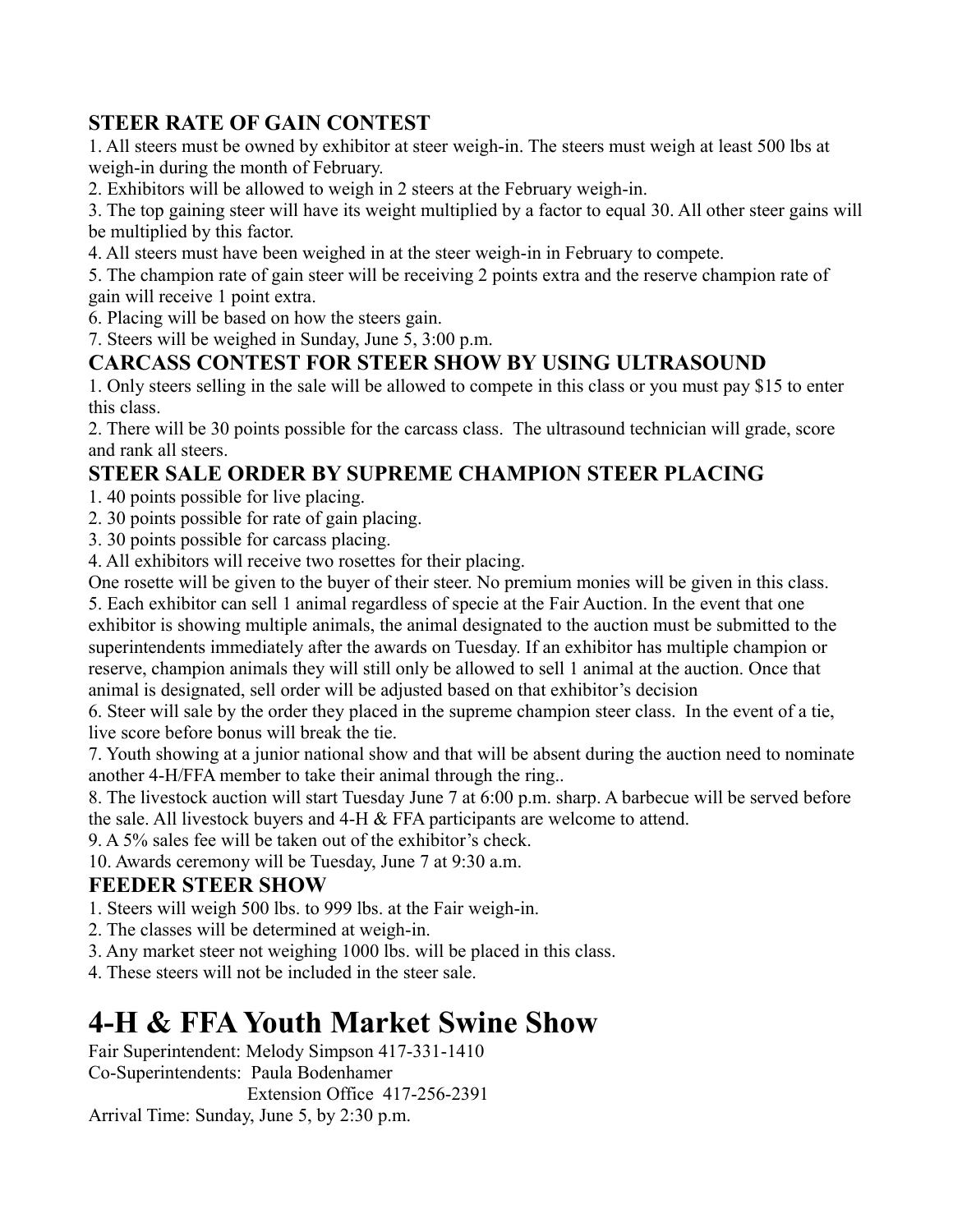Release time: Wednesday, June 8

Rules and Regulations

SECTION A —JUNIOR LIVE Market Hog Class Monday, June 6.

All 4-H youth must complete Show-Me Quality Assurance in order to show at the fair. Youth must present their card proving completion at weigh-in during the fair.

1. All market swine must be owned by the exhibitor, at the sheep, goat, and hog weigh-in April, 2022. Exhibitor will be allowed to weigh-in 2 hogs at the weigh-in. Each exhibitor will pay a \$20.00 nomination fee at weigh-in that will be used for the auction dinner.

2. All youth must be a member in good standing with the Missouri 4-H club program or a paid member in good standing of a local FFA Chapter. 4-H youth must be at least age 8 and no older than age 18 by January 1, 2022.

3. Each exhibitor can only sell 1 animal, regardless of specie, at the fair auction. In the event that one exhibitor is showing multiple animals, the animal designated to the auction must be submitted to the superintendents immediately after the show. If an exhibitor has multiple champion or reserve champion animals, they will still only be allowed to sell 1 animal at the auction. Once that animal is designated, sale order will be adjusted based on that exhibitor's decision.

4. Hogs must be a barrow (castrated male) or gilt (female) and have been castrated or banded prior to the initial weigh-in on April, 2022.

5. Hogs must be under one year of age and weigh a minimum of 220 and no more than 290 pounds a the fair weigh in on Sunday, June 5. Those hogs not fitting in this window will be allowed to show but not sell.

6. No powder, artificial whitener or oil will be allowed in grooming hogs.

7. Exhibitors must pay a \$15 entry fee by June 1, 2022 to the Heart of the Ozarks Fair Association to participate.

8. All market swine must be in place June 5 by 2:30 p.m. They will be weighed following the steers. Weighing of steers will start at 3:00 p.m. on Sunday, June 5. Market barrow classes will be divided according to weight, and will be determined prior to the show.

9. The show will be Monday, June 6 at 8:00 am.

10. The sale will be the evening of June 7. Market Swine will sale according to their Supreme Champion market hog rankings, after the Supreme Champion and Reserve Supreme Champion Steer with alternating each species following the sale of the Supreme and Reserve Supreme Champions in each species.

11. All entries will be weighed and exhibitors will sign a quality assurance statement at that time.

12. All hogs are subject to a blood test for illegal drug use. If found positive for illegal drugs all monies and prizes will be forfeited.

13. No drench guns or artificial devices for hydrating (artificial fill) of animals will be allowed. Drenching will be approved only under the fair veterinarian's care.

14. The Judge will give a live score to each market hog for the live show (30 points maximum). Classes will be based by weight in one of the following categories:

Lightweight Middleweight Heavyweight

All class winners will show for Grand and Reserve Champion.

Grand Champion Hog will be awarded 4 extra points.

Reserve Champion Hog will be awarded 3 extra points.

3<sup>rd</sup>, 4<sup>th</sup> and 5<sup>th</sup> overall hogs will be awarded 1 bonus point

### **MARKET SWINE RATE OF GAIN CONTEST**

All market swine must be owned by exhibitor at the hog, goat and sheep weigh-in.

Exhibitors will be allowed to weigh-in 2 barrows at the April weigh-in.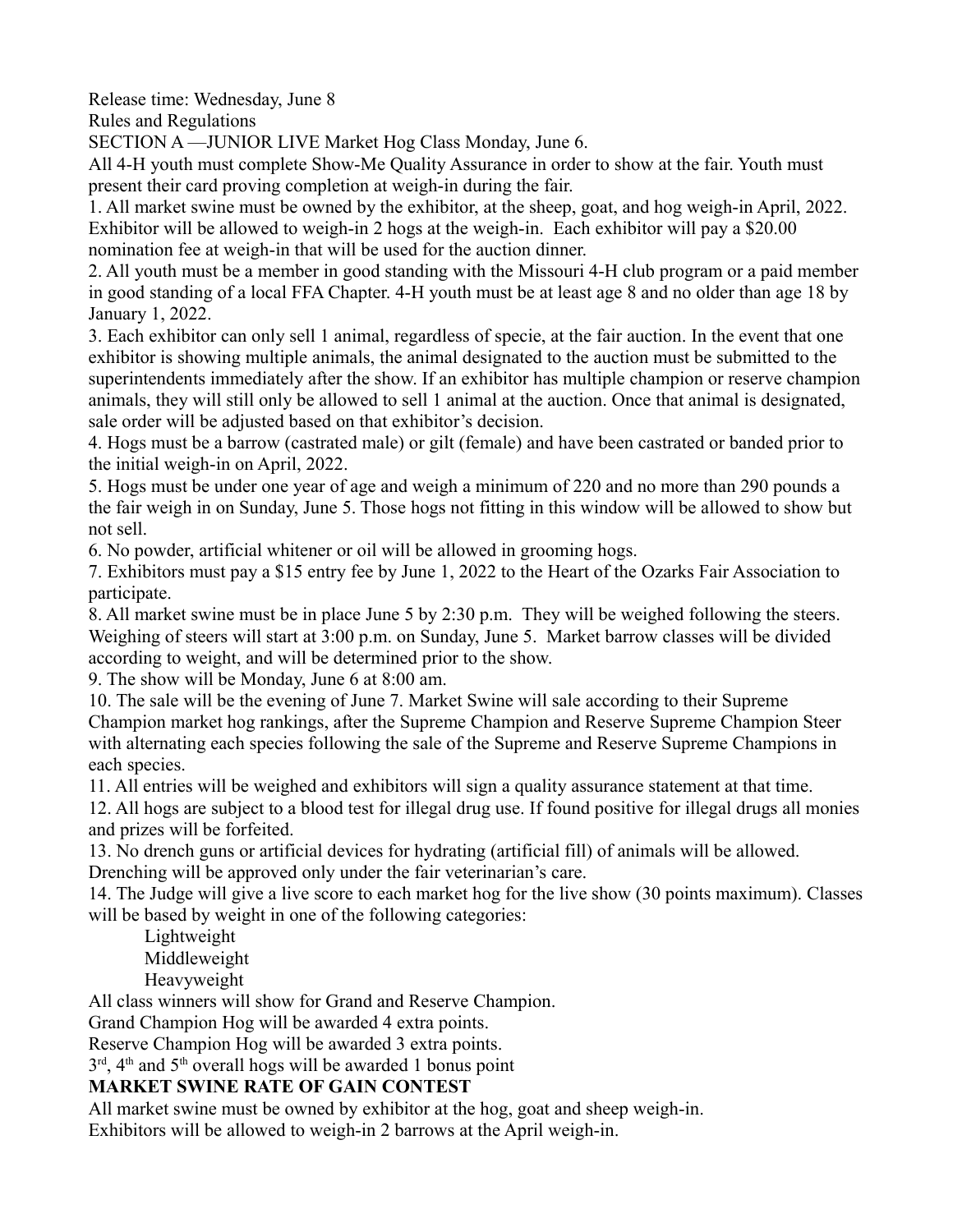1. Swine must weigh a minimum of 75 pounds at weigh-in.

2. The top gaining market swine will have its weight multiplied by a factor to equal 30 all other market goats and lambs gain will be multiplied by this factor.

3. All market swine must have been weighed in at the swine, sheep, and goat weigh-in this May to compete.

4. Placing will be based on how the market swine gain.

5. Market swine will be weighed-in the day before they show.

### **SECTION C—CARCASS CONTEST FOR MARKET**

SWINE SHOW BY USING ULTRASOUND

1. Only market swine selling in the sale will be allowed to compete in this class or you must pay \$15 to enter this class with swine not selling in the sale.

2 There will be 36 points possible for the carcass class. The ultrasound technician will grade, score and rank all swine.

### **SECTION D Market Swine SALE ORDER BY SUPREME CHAMPION MARKET BARROW**

1) 40 points possible for live placing.

2) 30 points possible for rate of gain placing.

3) 30 points possible for carcass placing.

4) All exhibitors will receive two rosettes for their placing. One rosette will be given to the buyer of their barrow. No premium monies will be given in this class.

5) Market swine will sell by the order they placed in the supreme champion market barrow class. In the event of a tie, live score before bonus will break the tie.

6) The livestock auction will start at 6:00 p.m. sharp. A barbecue will be provided before the sale. All livestock buyers and 4-H & FFA participants are welcome to attend.

7) Youth showing at a Junior National Show and that will be absent during the auction need to

nominate another 4-H/FFA member to take their animal through the ring.

8) Awards ceremony will be Tuesday, June 7, beginning at 9:30 a.m.

9) A 5% sales fee will be taken out of the exhibitor's check.

10) Record books will be turned in before weigh-in Sunday, June 5 and completed as well as possible.

11). All stalls must be cleaned before exhibitors leave the fair.

# **4-H & FFA Youth Market Goat Show**

Fair Superintendent: Melody Simpson 417-331-1410

Co-Superintendents: Extension Office 417-256-2391(office)

Arrival Time: Sunday, June 5, by 2:30 p.m.

Release time: Wednesday, June 8

Rules and Regulations:

### **SECTION A —JUNIOR LIVE Market Goat Class**

All 4-h youth must complete Show-Me Quality Assurance in order to show at the fair. Youth must present their card proving completion at the weigh-in during the fair.

1. All market goats must be owned by the exhibitor, at the sheep weigh-in this April. Exhibitor will be allowed to weigh-in 2 goats at the weigh-in. Each exhibitor will pay a \$20.00 nomination fee at the weigh-in that will be used for the auction dinner.

2. All youth must be a member in good standing with the Missouri 4-H club program or a paid member in good standing of a local FFA Chapter. 4-H youth must be at least age 8 and no older than age 18 by January 1, 2022.

3. Each exhibitor can only sell one animal, regardless of specie at the fair auction. In the event that one exhibitor is showing multiple animals, the animal designated to the auction must be submitted to the superintendents immediately after the show. If an exhibitor has multiple champion or reserve champion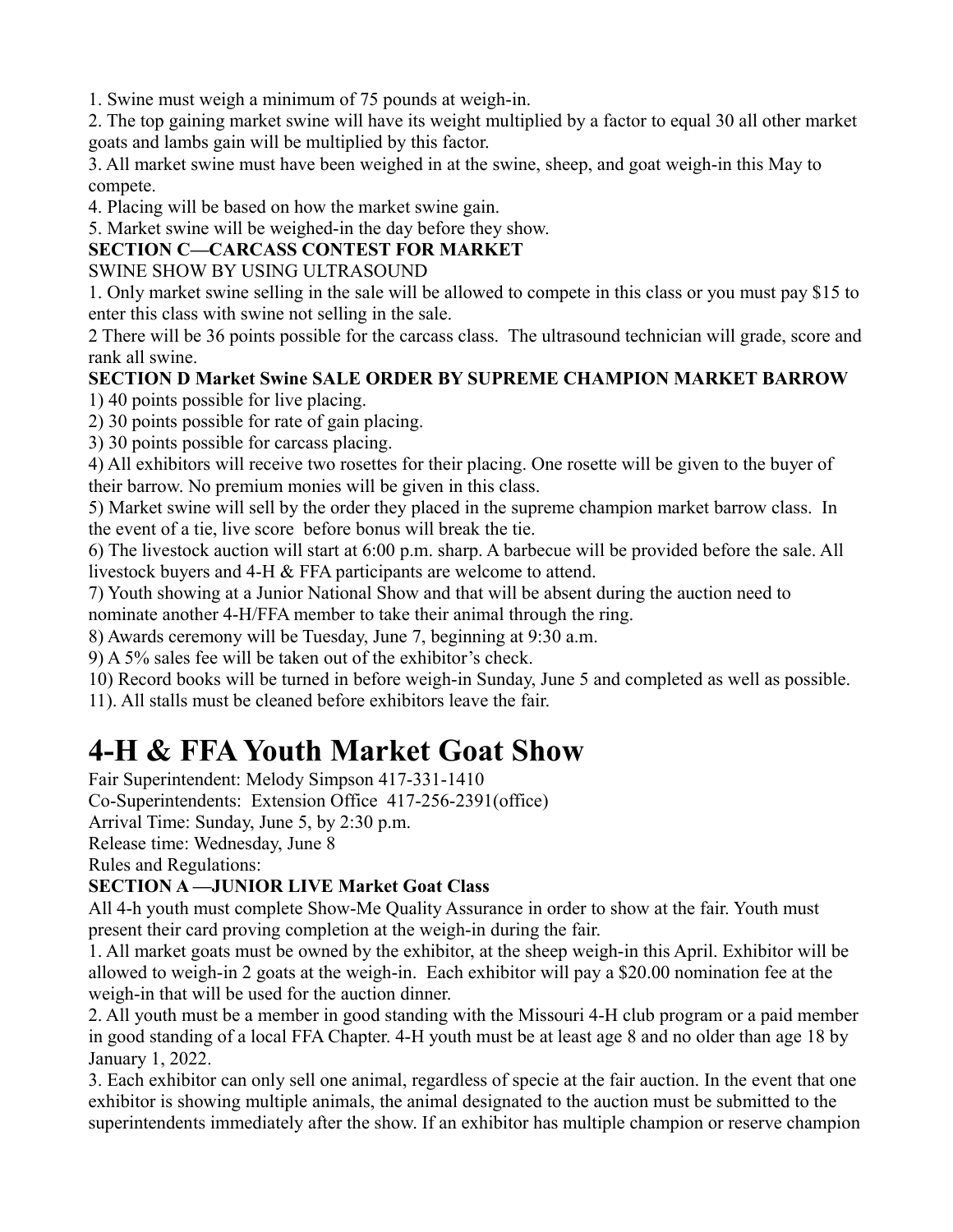animals, they will still only be allowed to sell 1 animal at the auction. Once that animal is designated, sale order will be adjusted based on that exhibitor's decision.

4. Goats must be a wither (castrated male) and have been castrated prior to or at the April weigh-in or a doe (female

5. Goats must be under one year old, and have milk teeth(baby teeth) at fair weigh-in in July.

6. Must be dehorned or tipped.

7. A goats hair must be clipped to 3/8" or shorter all over the body, except longer is allowed below knees and tail to show.

8. Exhibitors must pay a \$15 entry fee by June 1, 2022 to participate.

9. All goats must be in place June 5 by 2:30 p.m. They will be weighed following the steers. Weighing of steers will start at 3:00 p.m. on Sunday, June 6. Goats must weigh a minimum of 50 and a maximum of 120 pounds.

10. Market goat classes will be divided according to weight, and will be determined prior to the show. 11. The show will be Monday, June 7, following the steer show.

12. The sale will be the evening of June 8. Goats will sale according to their Supreme Champion Goat and Supreme Champion Lamb rankings, after the Supreme Champion and Reserve Supreme Champion Steer with alternating each species following the sale of the Supreme and Reserve Supreme Champions in each species.

13. All entries will be weighed and exhibitors will sign a quality assurance statement at that time.

14. All goats are subject to a blood test for illegal drug use. If found positive for illegal drugs all monies and prizes will be forfeited.

15. No drench guns or artificial devices for hydrating (artificial fill) of animals will be allowed.

Drenching will be approved only under the fair veterinarian's care.

16. No ice, ice water, or alcohol may be used externally or internally as a fitting practice for market goats.

17. The Judge will give a live score to each market goat for the live show (30 points maximum). Classes will be based by weight in one of the following categories:

Lightweight Middleweight Heavyweight

All class winners will show for Grand and Reserve Champion.

Grand Champion Goat will be awarded 4 extra points.

Reserve Champion Goat will be awarded 3 extra points.

 $3<sup>rd</sup>$ , 4<sup>th</sup> and 5<sup>th</sup> overall goats will be awarded 1 bonus point

18. All stalls must be cleaned before exhibitors leave the fair.

### **MARKET GOAT RATE OF GAIN CONTEST**

1. All market goats must be owned by exhibitor at the goat weigh-in. Exhibitors will be allowed to weigh-in 2 goats at the April weigh-in.

2. All market goats must weigh at least 30 lbs at weigh-in.

3. The top gaining market goat will have its weight multiplied by a factor to equal 30 all other. The goats gain will be multiplied by this factor.

4. All market goats must have been weighed in at the goat weigh-in to compete.

5. The champion rate of gain market goat will be receiving 2 points extra and the reserve champion rate

of gain will receive 1 point extra.

6. Placing will be based on how the market goats gain.

7. Market goats will be weighed-in the day before they show.

### **CARCASS CONTEST FOR MARKET GOAT SHOW BY USING ULTRASOUND**

1. Only market goats selling in the sale will be allowed to compete in this class or you must pay \$10 to enter this class.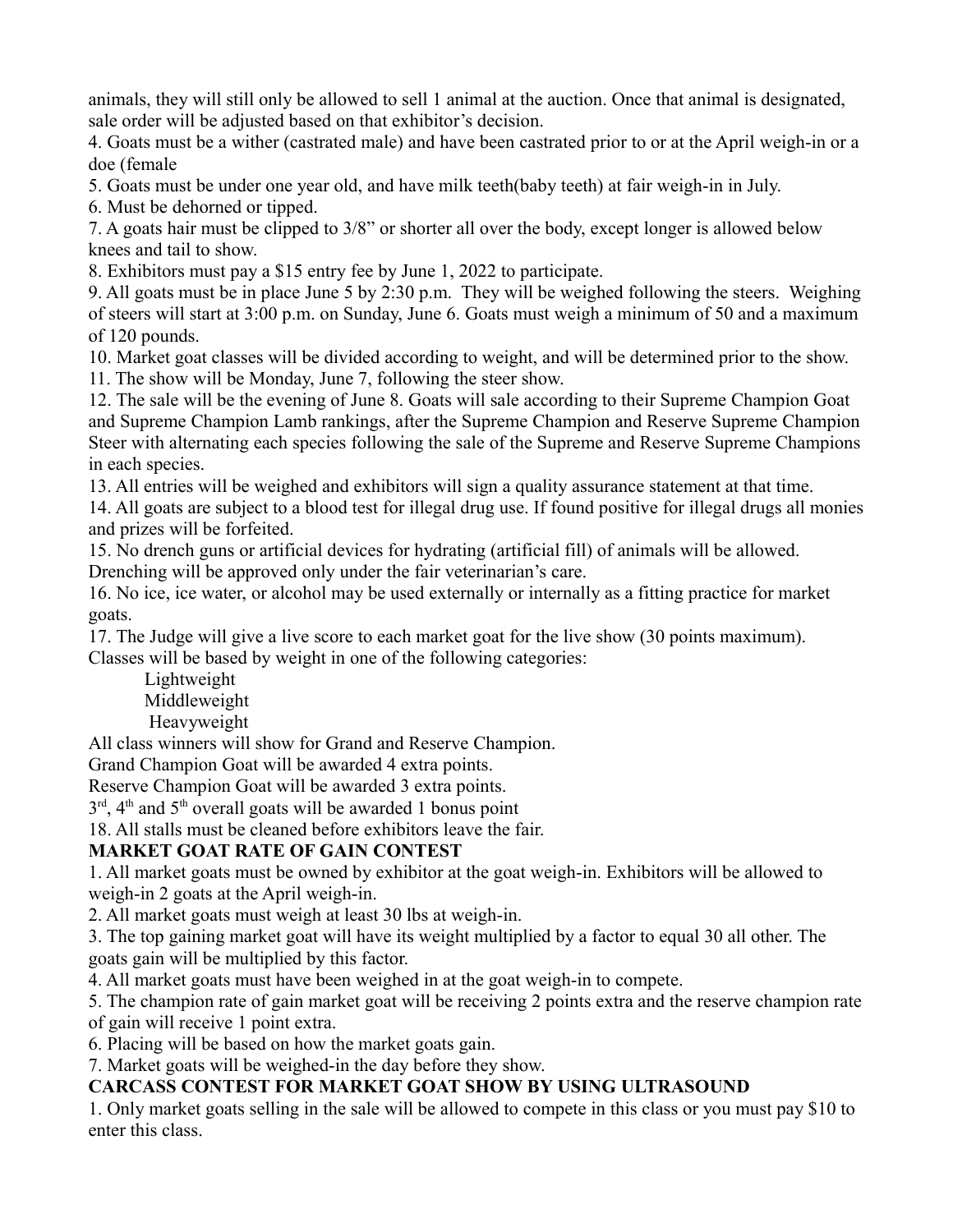2. There will be 30 points possible for the carcass class. The ultrasound technician will grade, score and rank all goats.

### **MARKET GOAT SALE ORDER BY SUPREME CHAMPION PLACING**

1) 40 points possible for live placing.

2) 30 points possible for rate of gain placing.

3) 30 points possible for carcass placing.

4) All exhibitors will receive two rosettes for their placing. One rosette will be given to the buyer of their lamb. No premium monies will be given in this class.

5) Each exhibitor can only sell one animal, regardless of specie at the fair auction. In the event that one exhibitor is showing multiple animals, the animal designated to the auction must be submitted to the superintendents immediately after the show. If an exhibitor has multiple champion or reserve champion animals, they will still only be allowed to sell 1 animal at the auction. Once that animal is designated, sale order will be adjusted based on that exhibitor's decision.

6) Market Goats will sell by the order they placed in the supreme champion market goat class. In the event of a tie, live score before bonus will break the tie.

7) The livestock auction will start at 6:00 p.m. sharp. A barbecue will be provided before the sale starting at 5:00 p.m. All livestock buyers and 4-H & FFA participants are welcome to attend.

8) Awards ceremony will be Tuesday, June 7, beginning at 9:30 a.m.

9) A 5% sales fee will be taken out of the exhibitor's check.

10) Record books will be turned in before fair weigh-in, Sunday June 5, and completed as well as possible.

11). All stalls must be cleaned before exhibitors leave the fair.

### **4-H & FFA Youth Market Lamb Show**

Fair Superintendent: Melody Simpson 417-331-1410

Co-Superintendents: Extension Office 417-256-2391(office)

Arrival Time: Sunday, June 5 by 2:30 p.m.

Release time: Wednesday, June 8

Rules and Regulations:

### **SECTION A —JUNIOR LIVE Market Lamb**

All 4-H youth must complete Show-Me Quality Assurance in order to show at the fair. Youth must present their card proving completion at the weigh-in during the fair.

1. All market lambs must be owned by the exhibitor at the sheep weigh-in this April. Exhibitor will be allowed to weigh-in 2 lambs at the weigh-in. Each exhibitor will pay a \$20.00 nomination fee at weigh-in that will be used for the auction dinner.

2. All youth must be a member in good standing with the Missouri 4-H club program or a paid member in good standing of a local FFA Chapter. 4-H youth must be at least age 8 and no older than age 18 by January 1, 2022.

3. Each exhibitor can only sell one animal, regardless of specie at the fair auction. In the event that one exhibitor is showing multiple animals, the animal designated to the auction must be submitted to the superintendents immediately after the show. If an exhibitor has multiple champion or reserve champion animals, they will still only be allowed to sell 1 animal at the auction. Once that animal is designated, sale order will be adjusted based on that exhibitor's decision.

4. Market Lambs may be a wither (castrated male) and have been castrated prior to the May weigh-in. Ewe lambs are also eligible to show in the market class

5. Lambs must be under one year old, and have milk teeth(baby teeth) at the July weigh-in.

6. Must be dehorned or tipped.

7. Market lambs must be slick sheared with no more than 1/4" of hair at fair weigh-in to show,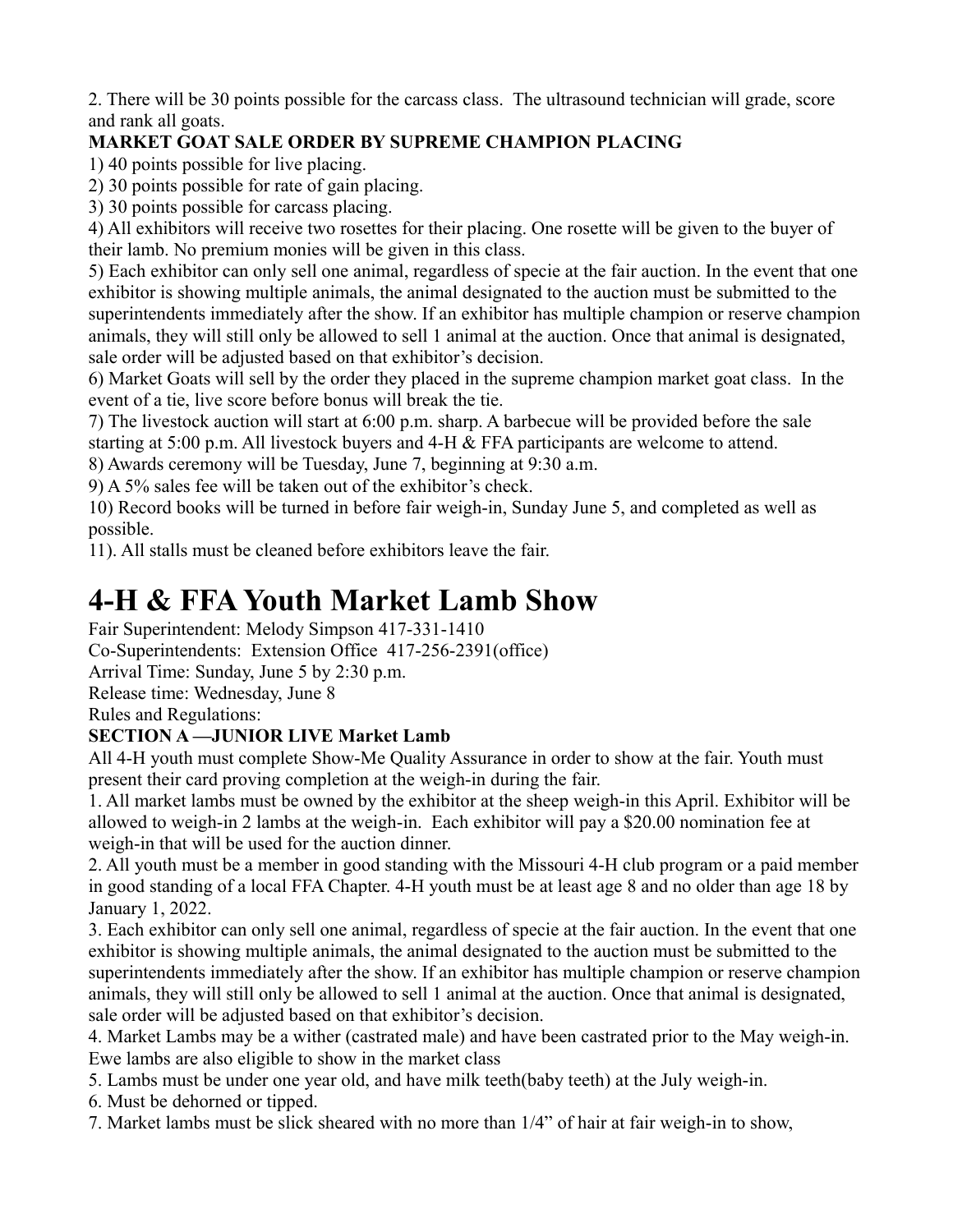including all areas above hock-knee and from the ears back.

8. Exhibitors must pay a \$15 entry fee by June 1, 2022 to participate.

9. All lambs must be in place June 5 by 2:30 p.m. They will be weighed following the steers.

Weighing of steers will start at 3:00 p.m. on Sunday, June 5. Lambs must weigh from 80 to 150 pounds at the time of the weigh-in.

10. Market lamb classes will be divided according to weight, and will be determined prior to the show. 11. The show will be Monday, June 6, following the steer show.

12. The sale will be the evening of June 7. Lambs will sale according to their Supreme Champion Goat and Supreme Champion Lamb rankings, after the Supreme Champion and Reserve Supreme Champion Steer with alternating each species following the sale of the Supreme and Reserve Supreme Champions in each species.

13. All entries will be weighed and exhibitors will sign a quality assurance statement at that time.

14. All lambs are subject to a blood test for illegal drug use. If found positive for illegal drugs all monies and prizes will be forfeited.

15. No drench guns or artificial devices for hydrating (artificial fill) of animals will be allowed. Drenching will be approved only under the fair veterinarian's care.

16. No ice, ice water, or alcohol may be used externally or internally as a fitting practice for market lambs.

17. The Judge will give a live score to each market goat for the live show (30 points maximum). Classes will be based by weight in one of the following categories:

Lightweight Middleweight Heavyweight

All class winners will show for Grand and Reserve Champion.

Grand Champion Lamb will be awarded 4 extra points.

Reserve Champion Lamb will be awarded 3 extra points.

 $3<sup>rd</sup>$ , 4<sup>th</sup> and 5<sup>th</sup> overall lambs will be awarded 1 bonus point

18. All stalls must be cleaned before exhibitors leave the fair.

### **MARKET LAMB RATE OF GAIN CONTEST**

1. All market lambs must be owned by exhibitor at the sheep weigh-in. Exhibitors will be allowed to weigh-in 2 lambs at the April weigh-in.

2. All market lambs must weigh at least 40 lbs. at the weigh-in.

3. The top gaining market lambs will have its weight multiplied by a factor to equal 30 all other lambs gain will be multiplied by this factor.

4. All market lambs must have been weighed in at the lamb May weigh-in to compete.

5. Placing will be based on how the market goats and lambs gain.

6. Market lambs will be weighed-in the day before they show.

### **CARCASS CONTEST FOR MARKET LAMBS SHOW BY USING ULTRASOUND**

1. Only market lambs selling in the sale will be allowed to compete in this class or you must pay \$15 to enter this class.

2. There will be 30 points possible for the carcass class. The ultrasound technician will grade, score and rank all goats and lambs.

3. The champion carcass lamb will be receiving 2 points extra and the reserve champion carcass will receive 1 point extra.

### **MARKET LAMB SALE ORDER BY SUPREME CHAMPION PLACING**

1. 40 points possible for live placing.

- 2. 30 points possible for rate of gain placing.
- 3. 30 points possible for carcass placing.

4. All exhibitors will receive two rosettes for their placing. One rosette will be given to the buyer of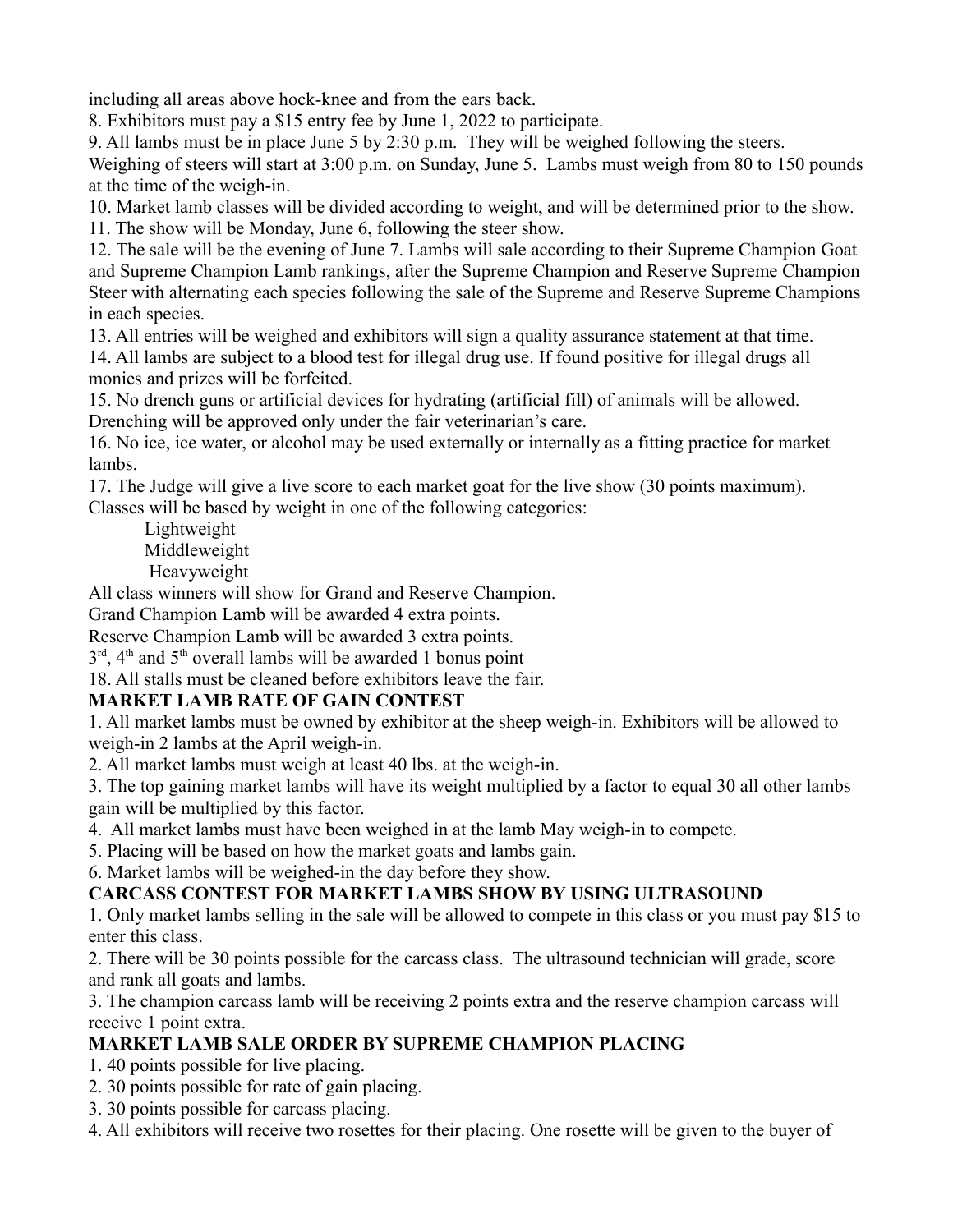their lamb. No premium monies will be given in this class.

5. Each exhibitor can only sell one animal, regardless of specie at the fair auction. In the event that one exhibitor is showing multiple animals, the animal designated to the auction must be submitted to the superintendents immediately after the show. If an exhibitor has multiple champion or reserve champion animals, they will still only be allowed to sell 1 animal at the auction. Once that animal is designated, sale order will be adjusted based on that exhibitor's decision.

6. Market Lambs will sell by the order they placed in the supreme champion market lamb class. In the event of a tie, live score before bonus will break the tie.

7. The livestock auction will start at 6:00 p.m. sharp. A barbecue will be provided before the sale starting at 5:00 p.m. All livestock buyers and 4-H & FFA participants are welcome to attend.

8. Awards ceremony will be Tuesday, June 7, beginning at 9:30 a.m.

9. A 5% sales fee will be taken out of the exhibitor's check.

10. Record books will be turned in before fair weigh-in, Sunday June 5, and completed as well as possible.

11. All stalls must be cleaned before exhibitors leave the fair.

# **REPLACEMENT NANNY SHOW**

Fair Superintendent: Melody Simpson 417-331-1410

Superintendent: Paula Bodenhamer 417-764-3392

Earliest Arrival Time: Sunday, June 5, by 8:00 p.m.

Latest Arrival Time: Monday, June 6, 8:00 a.m.

Release Time: Tuesday after show, June 7

Rules and Regulations

1. Animals must be owned by the exhibitors

2. Animals can be full-blood or crossbred commercial to participate in this show.

3. All youth must be a member in good standing with the Missouri 4-H club program or a paid member in good standing of a local FFA Chapter. 4-H youth must be at least age 8 and no older than age 18 by January 1, 2022.

4. Entry fee \$5.00 per head for junior show.

5. Exhibitors limited to two premiums per class.

6. The show will be held Tuesday, June 7, 8:00 am following replacement gilts.

Class NO.

- 1. Doe Kid (0-5) months
- 2. Doe Kid (6-12) months
- 3. Yearling Doe (13-18) months
- 4. Yearling Doe (19-24) months
- 5. Over two year old does and older (25 months)

# **OPEN BUCKET CALF SHOW**

Fair Superintendent: Jay Hale 411-293-1833

Co-Superintendents: Tonya Jedlicka 417-256-6150(School) 417-764-3392(Home) RULES AND REGULATIONS:

1. A 4-H/FFA member or other youth under the age of 21 will be allowed to show one calf.

- 2. Calves must be born between January 1, 2022 and April 5, 2022.
- 3. Participants must pay an entry fee of \$5.00 by June 1 in order to participate.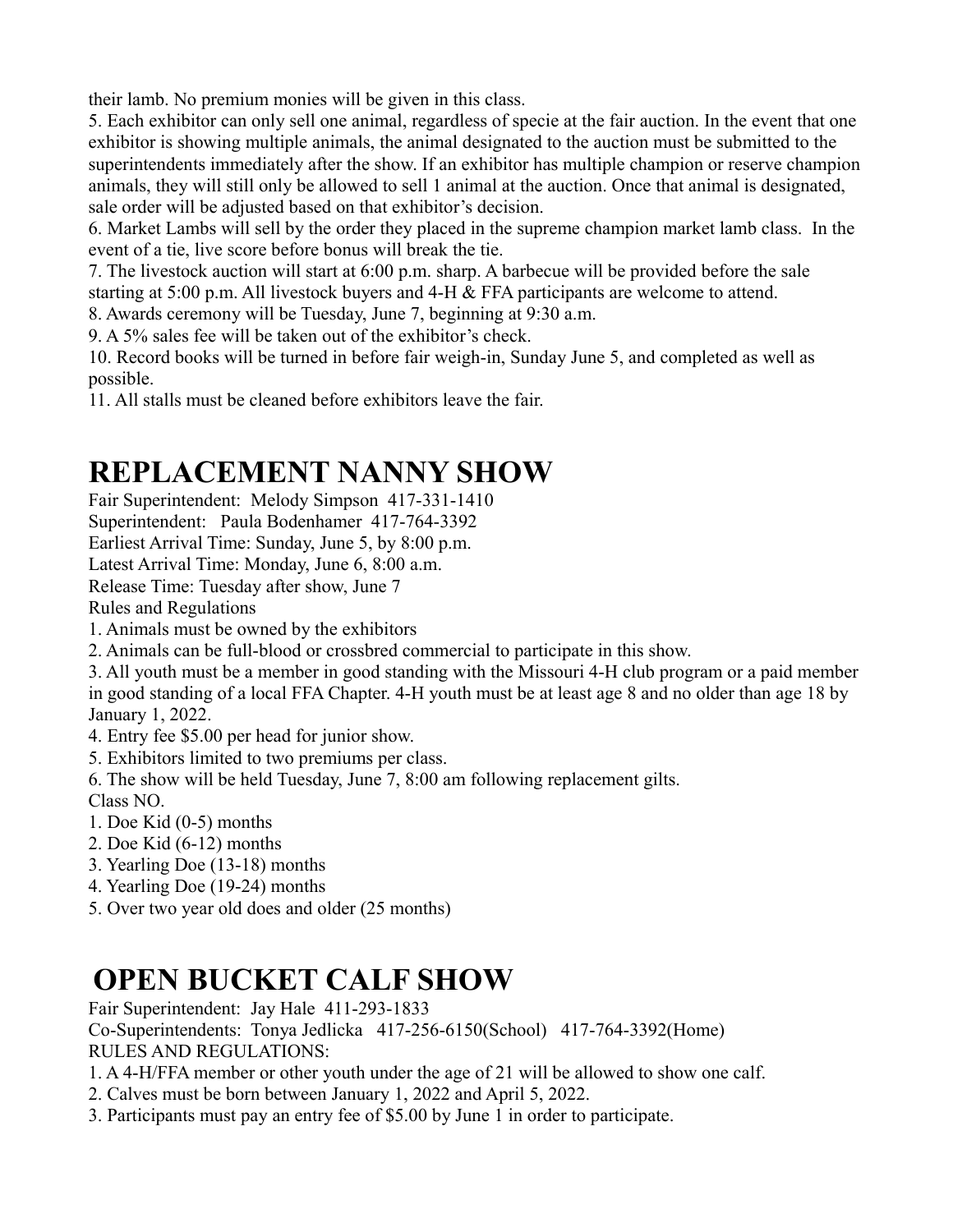4. The calf show will begin Friday, June 10, at 5:00 p.m.

5. All calves must arrive at the fairgrounds on Friday, June 10 by 4:00 p.m. to register. Bring your record books.

6. The following criteria will be used for judging the bucket calf class. (100 points possible.)

20 points - Presentation of calf in the show ring.

20 points - Condition and health

50 points - Members knowledge of calf (age, breed); feeding (amount, cost, what, when, how much); care of calf given by member; interview with judge to determine members knowledge.

10 points – Records –each child should bring some form of records.

7. Awards will be given at show. Classes will be division based on participant's age (whatever your age is as of January 1, 2022).

# **Open Poultry Show**

Fair Superintendent: Jay Hale 417-293-1833

Superintendent: John Doss 417-274-3597

Entry Fee: \$2.00 per animal

ENTRY DEADLINE June 1, 2022

JUDGING: Friday, June 10, at 6:00 p.m.

RULES AND REGULATIONS:

1. All general rules apply.

2. Exhibitors must provide own cages, feed and water containers.

3. All animals must be entered before show.

4. Poultry must be in place by 6:00 p.m. Release time is Friday, June 10 after show.

5. All poultry will be pullorum/typhois tested on Friday, June 10.

6. Open Show premiums will be 1st - \$2.00, 2nd - \$1.00 and 3rd - ribbon.

### **Show**

All divisions of birds will be judged on same classification of ages except pigeons and doves. Divisions of Birds will Include:

LARGE FOWL - Purebred chickens, ducks, geese, peacocks, turkeys, etc.

BANTAM FOWL

CROSSBRED POULTRY

1. Egg production

2. Meat

PIGEONS AND DOVES

AGE CLASSIFICATION FOR CHICKENS

1. COCK (male bird more than one year old)

2. COCKEREL (male bird less than 1 year of age)

3. HEN (female more than 1 year old)

4. PULLET (female less than 1 year)

AGE CLASSIFICATION FOR TURKEYS

1. OLD TOM (male bird more than one year old)

2. YOUNG TOM (male bird less than 1 year of age)

3. HEN (female more than 1 year old)

4. PULLET (female less than 1 year)

AGE CLASSIFICATION FOR DUCKS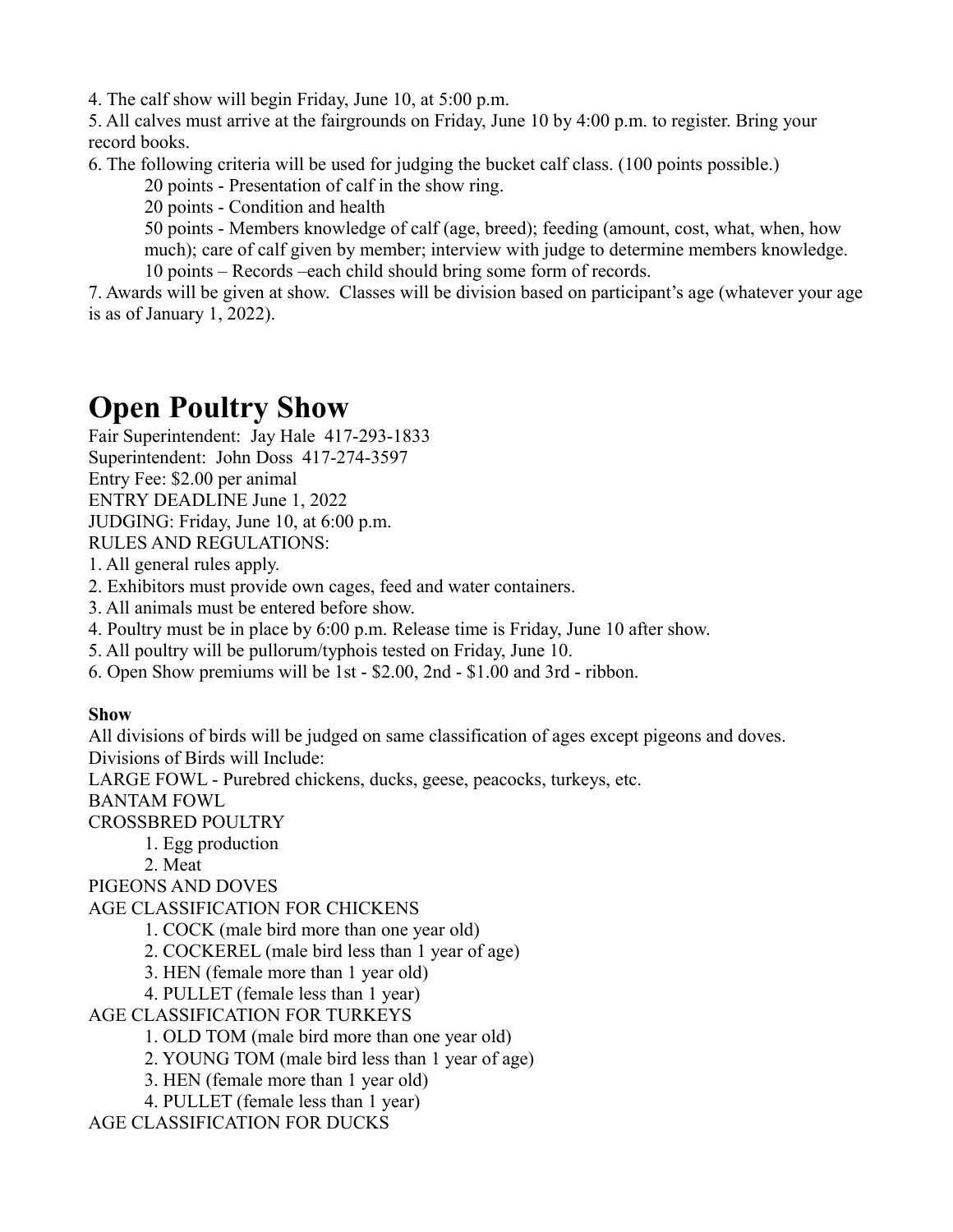1. OLD DRAKE (male bird more than one year old)

- 2. YOUNG DRAKE (male bird less than 1 year of age)
- 3. HEN (female more than 1 year old)
- 4. PULLET (female less than 1 year)

CLASSIFICATION FOR GEESE

- 1. OLD GANDER OLD DRAKE (male bird more than one year old)
- 2. YOUNG DRAKE (male bird less than 1 year of age)
- 3. HEN (female more than 1 year old)
- 4. PULLET (female less than 1 year)

LIVE MARKET POULTRY MEAT BREEDS

An entry consists of 4 birds, same breed or same general appearance.

### **SHOWMANSHIP**

- 1. Three divisions to be determined at the show.
- 2. Those desiring to compete should enter showmanship as class.

3. All 4-H and FFA members will be required to turn in a record book.

## **OPEN RABBIT SHOW**

Fair Superintendent: Melody Simpson 417-331-1410

Co-Superintendent: John Doss 417-274-3597

Entry Fee: \$2.00 Per animal

Entry deadline: June 1, 2022

JUDGING: Friday, June 10 at 6:00 p.m.

RULES AND REGULATIONS:

1. All general rules apply.

- 2. Exhibitors must provide own cages, feed and water containers.
- 3. All animals must be entered before the show.
- 4. All rabbits must be in place by 6:00 p.m. Release time is Friday, June 10 after show.

5. Entry forms will not be accepted unless the rabbit breed, birth date and class number are denoted on the entry form.

6. Open show premiums will be:  $1^{st}$  - \$2.00,  $2^{nd}$  - \$1.00 and  $3^{rd}$  - ribbon

**Section A** 

**Breed Classes** (Class will be divided by breeds).

Class No.

- 1. Senior Buck- (over 6 months)
- 2. Junior Buck (under 6 months)
- 3. Senior Doe (over 6 months)
- 4. Junior Doe (under 6 months)

### **Fur Classes**

Class No.

- 5. White usable portion of pelt to be white
- 6. Colored all colors except white

**Meat Classes** – Must own rabbits by June 6, 2021 and must bring ownership records

Class no.

7. Meat Pens - Pen of three same breed and variety, up to and no older than 70 days of age, minimum weight of 3 pounds, not to exceed 5 pounds per rabbit.

8. Single Fryer – up to and no older than 70 days of age, minimum weight of 3 pounds, not to exceed 5 pounds.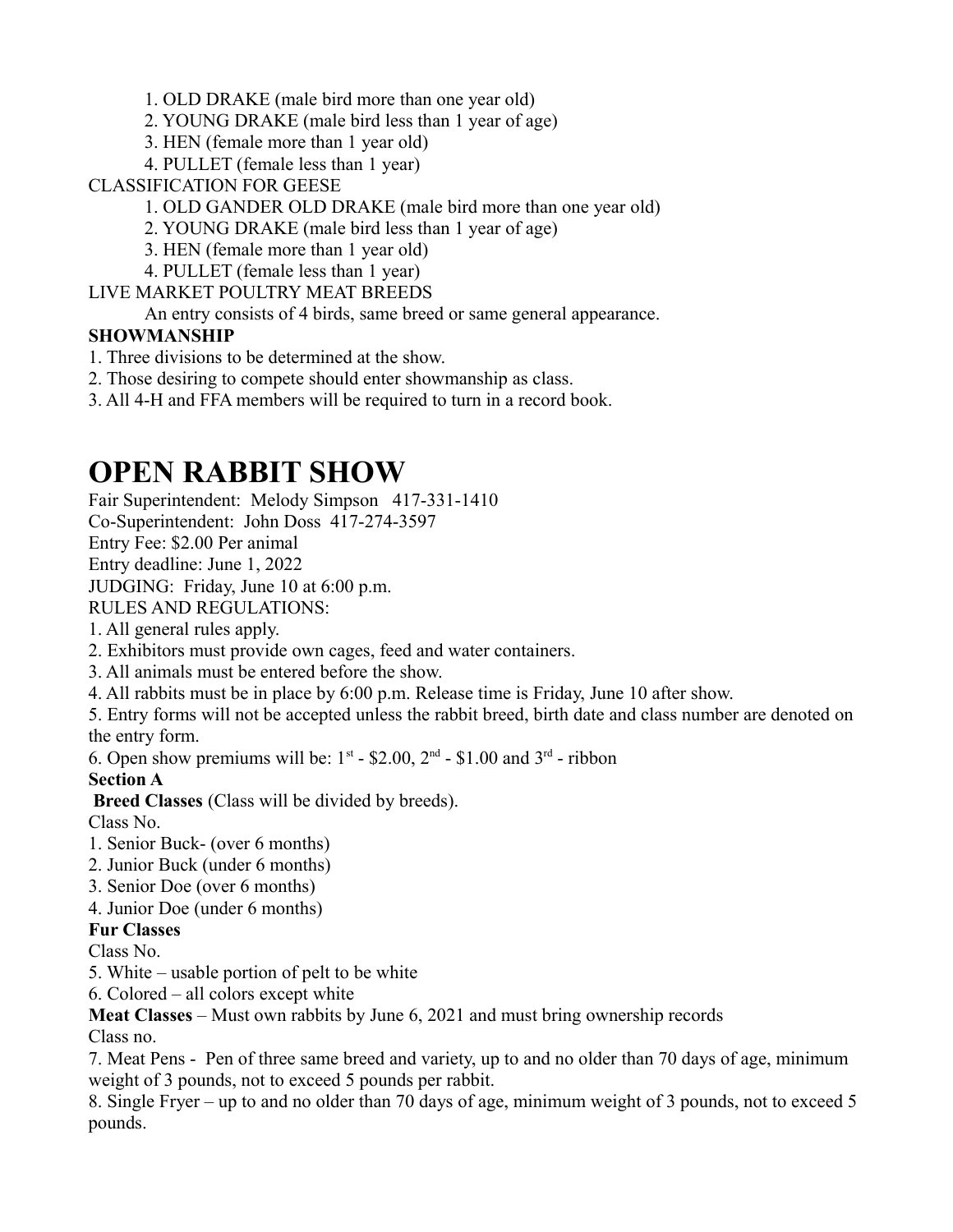9. Roaster – up to and no older than 6 months of age, minimum weight of 5 pounds, not to exceed 8 pounds.

10. Stewers – must be 6 months of age or over, minimum weight of 8 pounds.

### **Cavy Class**

Class No.

11. Cavy

### **Section B - Showmanship**

1. Three divisions: Under 10,  $10 - 13$ , and  $14 - 21$  years of age.

2. Those desiring to compete should enter showmanship as a class by placing an S under class number on the entry form.

3. All 4-H and FFA members will be required to turn in a record book.

4. Premiums:  $1<sup>st</sup> - Trophy$  in each division,  $2<sup>nd</sup>$ ,  $3<sup>rd</sup>$  and  $4<sup>th</sup>$  - Rosette

# **DAIRY GOATS**

Fair Superintendent: Sally Watkins 417-256-2198

HEART OF THE OZARKS DAIRY GOAT ASSOCIATION

Superintendent: KATHY MILLER 417-270-2400

JUDGING: Saturday, June 11, 2022 at 8:00 a.m.

RULES AND REGULATIONS:

All general rules of the Heart of the Ozarks Fair apply.

1. All animals must be entered before the show. Entry fee is \$10.00 per head. There will be no refunds. All entries should be on the grounds and in place by 8:00 p.m., Friday and remain in place until 8:00 p.m., Saturday. Late arrivals must be pre-approved by the Superintendent.

2. No Verified milk-out required - however overextended udders will be discriminated against.

3. ADGA rules shall govern.

4. Substitutions permitted within same class provided the animal meets the same requirements.

5. All animals shown in group classes must be entered and shown in individual classes. Group classes for each breed shall follow that breeds Junior doe classes. (none after Senior Doe Classes). Jr. and Sr. does will show together in group classes.

6. This show is sanctioned for Alpine, LaMancha, Nubian, Nigerian Dwarf, Saanen, AOPs, & Recorded grade does. (This is also the show order). Show order may be changed. More than 10 entries of any breed in AOP class will result in that breed being separately sanctioned next year.

7. This show is ADGA sanctioned for Sr. Does & Jr. Does. The Junior and Senior shows are sanctioned separately.

8. All animals must be checked in with the Superintendent or Assistant.

9. A registration certificate will be required for all animals over 6 months of age. A registration

certificate or ADGA stamped application will be required on animals under 6 months of age.

10. Base date for figuring age will be the date of the show.

11. Check your Tattoos at time of application. All animals must be correctly tattooed.

12. Any animal showing evidence of disease, or any open lesion, or abscess will not be allowed out of the trailer and must be removed from the show grounds.

13. All animals must be listed on a current health certificate.

14. An exhibitor will be limited to two premium monies per class.

15. Pens will be assigned by the Superintendent. Check with the Superintendent or Assistant upon arrival, before unloading. You must provide your own bedding.

16. All animals entered at owner's risk. We are not responsible for accidents to animals or persons.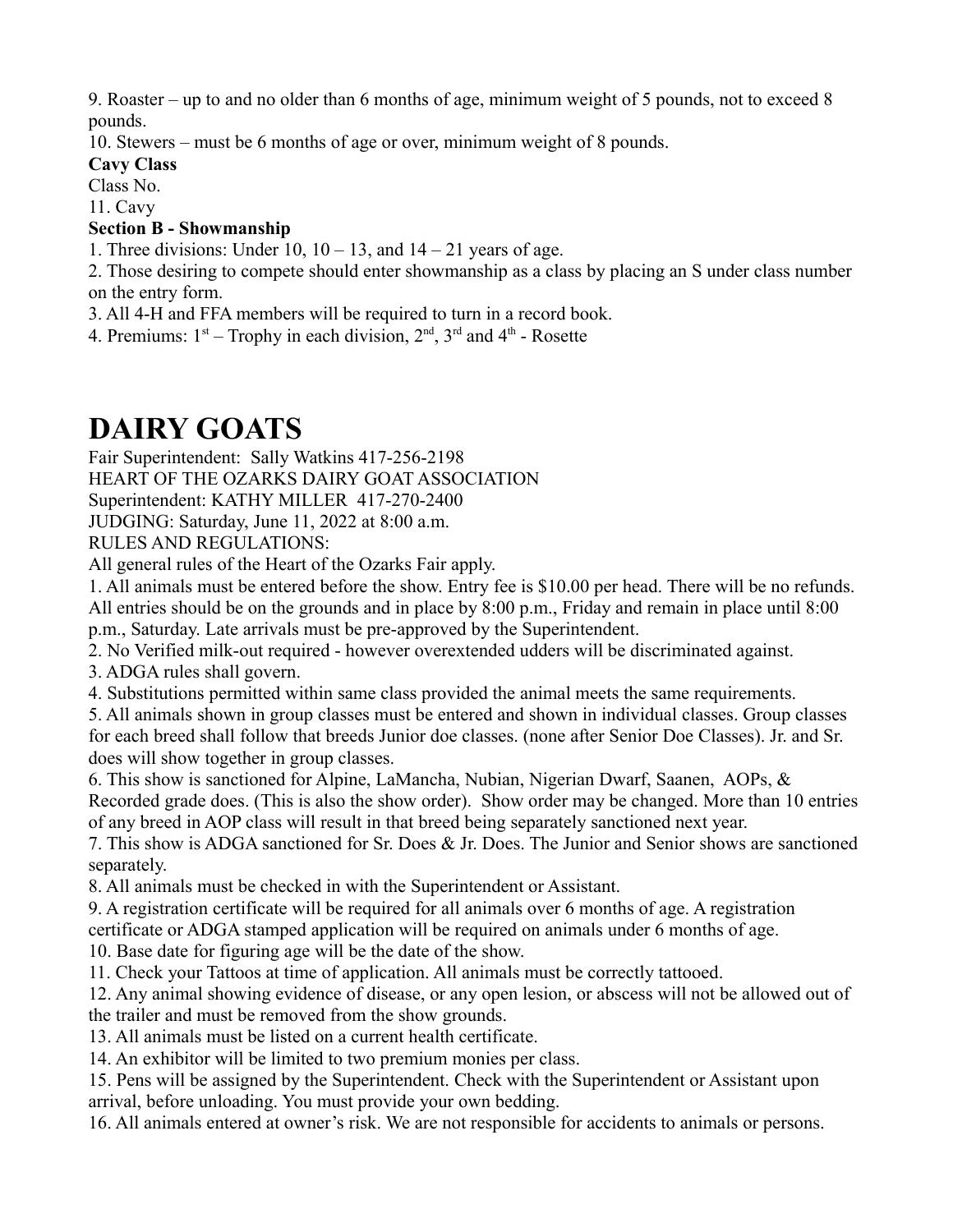17. All trailers must be parked in a designated trailer parking area, after a reasonable amount of time to unload animals and supplies at the back (highway side) of the barn.

18. \$3.00 stall fee deposit required upon arrival of goats at fair. Deposit will be paid to the superintendent when you arrive on the fairgrounds and will be returned if you clean your stall.

### 19. **All milk must be poured in the drains at the cattle wash rack south of the barn**.

### **Section A - JUNIOR SHOWMANSHIP**

1. Three divisions; under 6, 6 - 14, and 14 - 21 years of age.

2. PREMIUMS: 1st - Trophy in each division, 2nd, 3rd, 4th place - Ribbons. Trophies will be awarded for the top Jr. Showman in each division by the Heart of the Ozarks Fair Board.

3. Those desiring to compete should check in with the Show Chairman or Superintendent.

### **Section B - SR. DOE DIVISION**

CLASS NO.

601. Doe under 2 years in milk 602. Doe 2 years and under 3 years 603. Doe 3 years and under 4 years 604. Doe 4 years and under 5 years

605. Doe 5 years and older

Senior Grand Champion

Reserve Senior Champion

PREMIUMS

1st - \$15, 2nd - \$10, 3rd - \$5, 4th - \$3, 5th - ribbon

Junior shows will pay by the Danish System: Blue - 36 points, Red -24 points and white – 12 points. Grand Champion and Reserve Grand Champion - Rosette Ribbon

### **Section C - JR. DOE DIVISION**

CLASS NO.

606. Doe under 4 mos.

607. Doe 4 mos. to 6 mos.

608. Doe 6 mos. to 1 year

609. Doe 1 year and under 2 years and not in milk.

Junior Grand Champion

Reserve Junior Grand Champion

Best Junior Doe in Show

### PREMIUMS

1st - \$10, 2nd - \$5, 3rd - \$3, 4th - \$2, 5th - ribbon

Junior shows will pay according to the Danish System: Blue - 36 points, Red -24 points and white – 12 points. Grand Champion and Reserve Grand Champion - Rosette Ribbon

#### Best Doe in Show - Rosette Ribbon **Section D - GROUP CLASSES**

CLASS NO.

610. Get of Sire: to consist of 3 does, the get of one sire and out of two or more does.

611. Produce of Dam: To consist of 2 does, the produce of one dam.

612. Dam and Daughter

613. Breeders' Trio: To consist of 3 does, must be bred by exhibitor (carry herd name).

614. Dairy Herd: To Consist of 4 does in milk. All must be owned by the exhibitor.

### PREMIUMS:

1st-\$10, 2nd-\$5, 3rd-\$3, 4th-\$2, 5th-ribbon. Junior shows will pay according to the Danish System: Blue - 36 points, Red -  $24$  points and white  $-12$  points.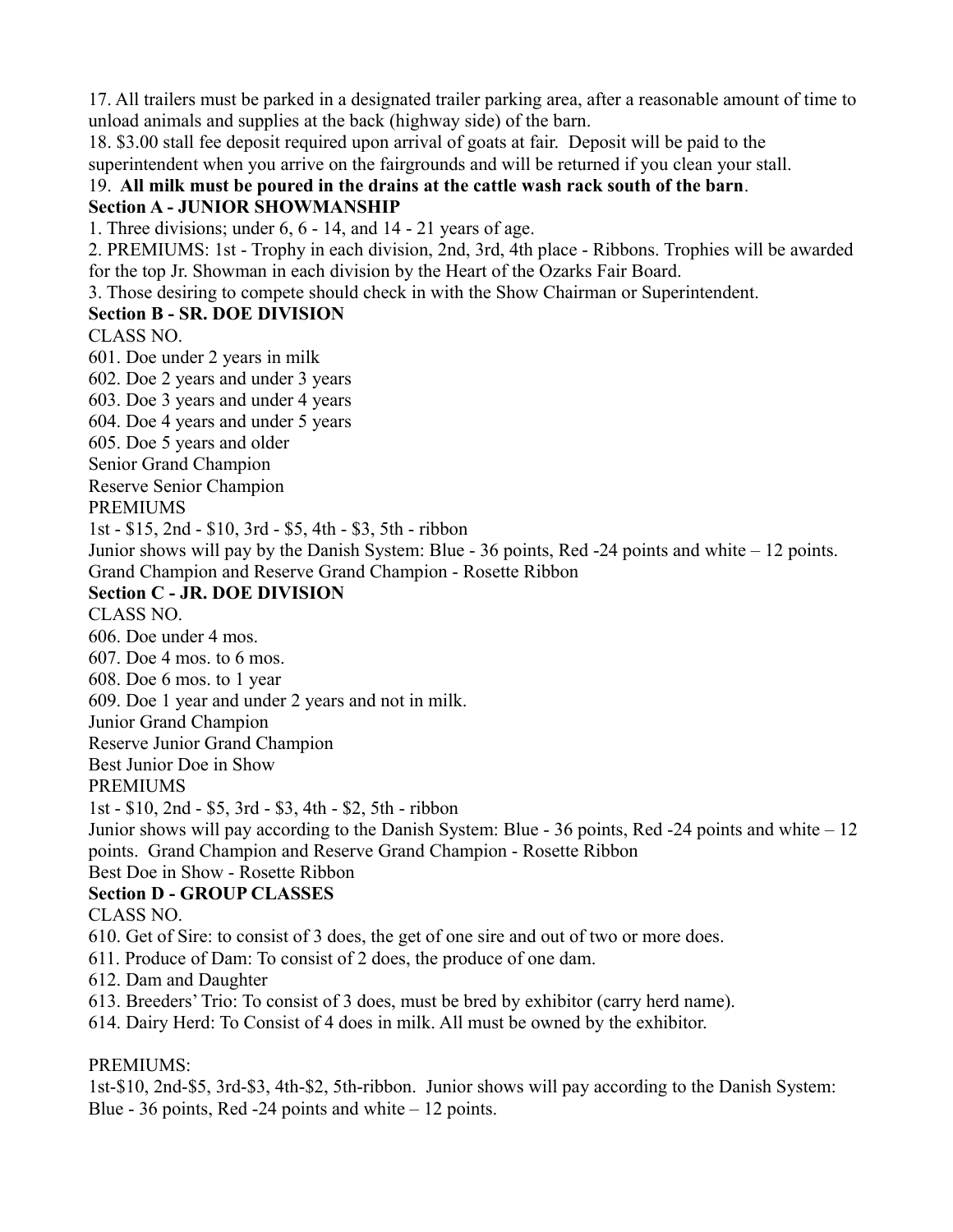### **General Rules and Regulations Heart of the Ozarks Fairgrounds Howell County Fair Association P.O. Box 861 • West Plains, MO 65775 417-256-2198**

1. All entries are made with the distinct understanding that in no event will the Howell County Fair Association be responsible for any loss or damage to any animal, article or property coming onto the fairgrounds. The Fair Association will try to exercise the utmost care in the handling of all livestock and exhibits and take every precaution to prevent injury or damage to fair exhibitors and visitors. 2. All entries, of any nature must be made in the name of the owner, or in the case of Home Economics, Art Photography, etc., the name of the person who made the article.

3. Entries in all departments except Livestock and Flowers must be in place by noon, Monday, June 1, 2022. Livestock entries must be in place as described in the book within their department. Flowers must be entered as described in the book within their department.

4. All livestock entries must be made on the official entry forms and addressed to:

The Heart of the Ozarks Fair

P.O Box 861 West Plains, MO 65775.

When making entries in more than one livestock division, use a **separate entry form for each division.** Junior division entries must be certified by the Vocational Agriculture instructor or 4-H club leader. Junior entries must state exhibitor's age.

a. Heart of the Ozarks Fair is a District FFA Fair for South Central District FFA chapters, Area 10 and a District 4-H Fair including the following counties: Howell, Oregon, Ozark, Shannon, Texas and Wright.

b. Junior entries must be registered in the name of the exhibitor (See 4-H and FFA rules).

5. All livestock entries must be received postmarked no later than midnight, June 1, 2021.

6. Every livestock exhibitor must furnish his own feed, feed trough, bedding and wash bucket.

7. All breeding animals in purebred livestock classes must be registered in a breed association in the classes in both 4-H and FFA.

8. Nothing with the exception of livestock may be exhibited for judging that has been exhibited by any person at previous Heart of the Ozarks Fairs. Each year's exhibits shall show new creative efforts. Any items having won an award and later found to have been exhibited in previous years will be discredited and the award withheld.

9. The Fair's official veterinarian will be representatives from West Plains Veterinary Clinic.

10. All exhibits (except livestock) must remain in place until Sunday, June 12, 2022.

11. All livestock must be manageable and fitted for show and attended at judging time. Fitted means those practices generally recognized in keeping with good showmanship for the classes and species being shown.

12. Prize money will be awarded in any department, wherein the opinion of the judge, the exhibit is worthy of the award.

13. Calves must be weaned prior to eight months of age. Animals must be removed from the fairgrounds prior to the end of the fair, unless authorized by the Superintendent.

14. All disputes and misunderstandings will be settled by the interested department Superintendent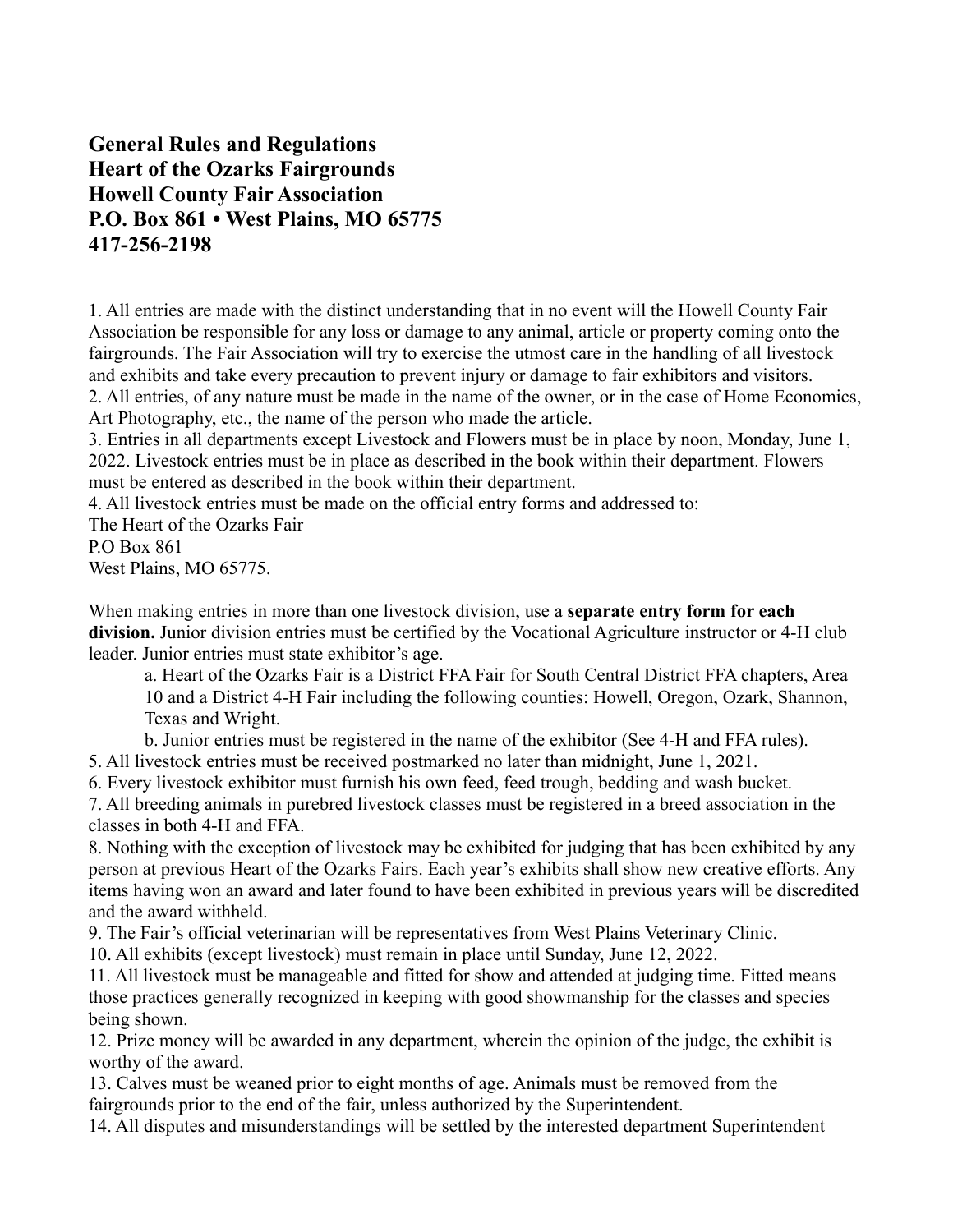alone, or in cooperation with the Fair Board officials on duty at that time.

15. The judging of exhibits and entries will be conducted by competent judges in all departments. All exhibitors entering in the fair accept those judges selected by fair management and agree to abide by their decisions. The decisions of the judges will be final in all cases.

16. Any exhibitor displeased with a judge's placing of his exhibit and complaining to the judge in an abusive and embarrassing manner shall be reported to the fair management. Any premium money he may have won will not be paid and said exhibitor will be asked to remove his exhibit immediately. 17. Competitive exhibits that have not been claimed by the exhibitor within 15 days after the close of the fair will be considered to have been abandoned and will be disposed of as the management may see fit.

18. The fair management will make every effort possible to have checks ready to pay fair premiums within three weeks following the conclusion of the fair for all livestock. Other premiums will be distributed as exhibits are picked up on Sunday, June 12, 12:00 Noon - 5:00 p.m.

19. If no competition exists, you will receive the ribbon earned but money for next place down (blue ribbon - second place money, red ribbon - third place money, etc.). Competition is defined as existing with two or more exhibitors.

20. Commercial exhibitors must have an exhibitor's pass. Competitive exhibitors in the Harper Building will be required to pay admission when gate admission charges are in effect.

21. The Harper Building and Expo Building will be open: Thursday, June 9, and Friday, June 10 from 5:00 p.m. to 9:00 p.m. ; Wednesday, June 8 and Saturday, June 11 from 3:00 p.m. to 9:00 p.m. . All livestock exhibits will be open daily from 9:00 a.m. to 7:00 p.m. Exhibits in the Harper and Expo Buildings will be released Sunday, June 12 from Noon to 5:00 p.m.

22. To protect the exhibits, no food or beverages will be allowed in the Harper Building.

23. Any rule or regulation is subject to change at the Fair Board's discretion.

24. Competitive classification is as follows: Classes in open livestock divisions will be offered as per the rules and regulations for each department.

25. Smoking and the use of alcoholic beverages in the barns will not be tolerated. Smoking is prohibited by City Ordinance in all buildings on the Fairgrounds. Alcohol is prohibited anywhere on the Fairgrounds. Exhibitors shall be responsible for the behavior of their helpers.

26. Dogs must be on a leash at all times and must remain in the stall areas.

### **Animal Health Requirements**

The following is a SUMMARY, and not a reprint of 2 CSR 30-2/040 Animal Health Requirements for exhibition regulations. Contact the Missouri State Veterinarian's office at 573-751-4359 for clarification on the following.

1. Certificates of Veterinary Inspection/General Requirements.

A. All animals must have a certificate of Veterinary Inspection (Certificate of Veterinary Inspection) or a paper copy of an electronic Certificate of Veterinary Inspection unless specifically exempted. The Certificate of Veterinary Inspection must show the number of animal(s) covered by the document, listing individual identifications, the purpose for which the animals are to be moved, the points of origin and destination, the consignor and the consignee.

B. The Certificate of Veterinary Inspection is valid for thirty (30) days.

C. Animals with active lesions of ringworm or warts will not be permitted to exhibit and shall be subject to isolation and expulsion.

D. Sales scheduled in association with exhibitions must employ a veterinarian to examine animals and process Certificate of Veterinary Inspection for change of ownership. The following are requirements for animals EXHIBITED in Missouri. Animal sold in addition to being exhibited must meet the entry requirements of Missouri.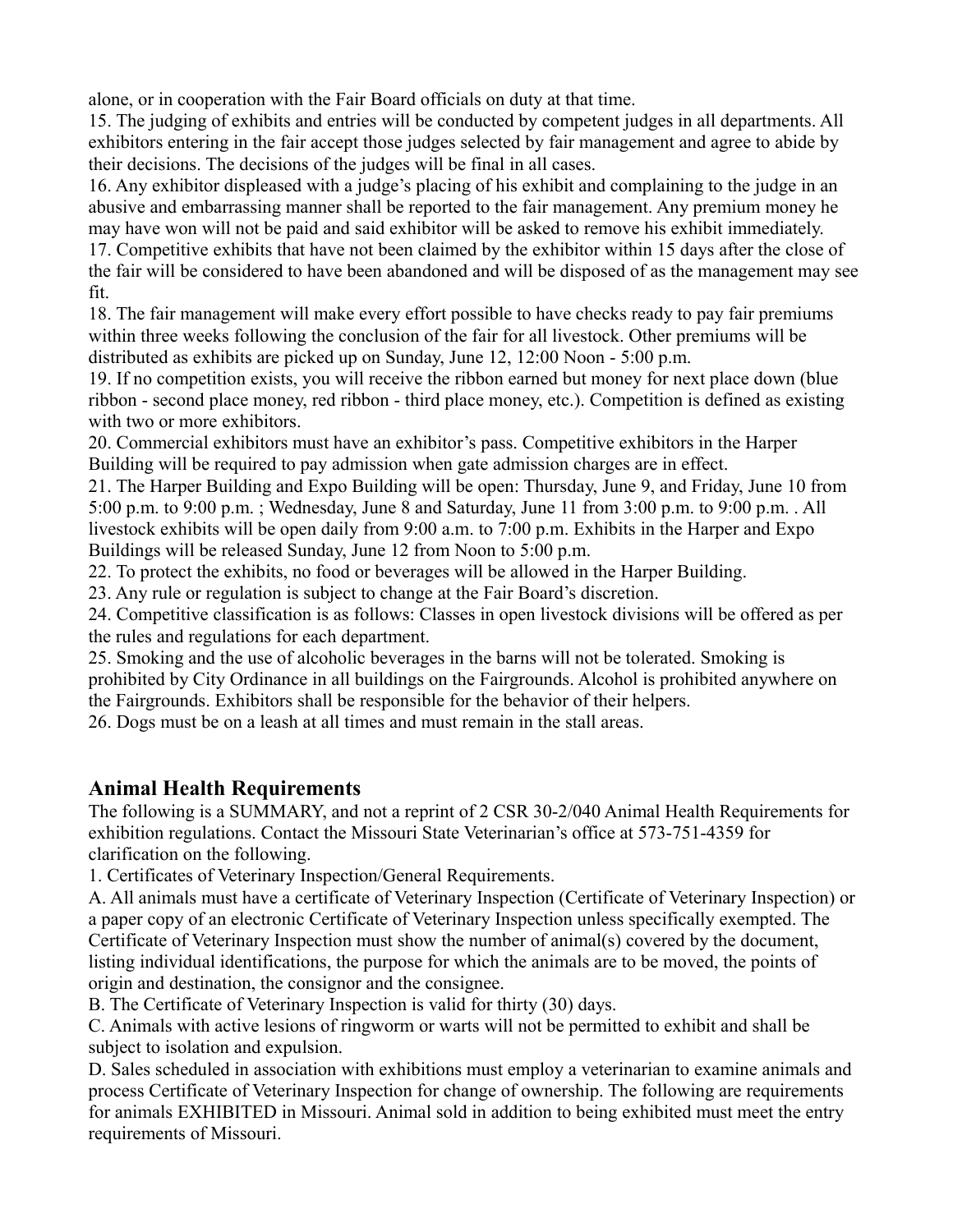- 2. Exhibition Requirements for Cattle in Missouri
- A. Intrastate (cattle in Missouri moving for exhibition only in Missouri)
	- 1. No Certificate of Veterinary Inspection is required.
	- 2. Brucellosis. No test or vaccination is required.
	- 3. Tuberculosis no test is required.
- B. Interstate (cattle from another state entering Missouri for exhibition only)
	- 1. Brucellosis
		- a. Cattle from brucellosis-free states

b. Certificate of Veterinary Inspection required with official individual identification for each animal listed.

- 2. Brucellosis
	- a. Cattle from brucellosis-free states

I. All cattle may enter without a brucellosis test.

II. Steers. No test required but the steer(s) must be listed and identified on a Certificate of Veterinary Inspection.

b. Sexually intact cattle from brucellosis Class A states. All test eligible animals must be tested and negative within thirty (30) days prior to entry except-

I. Cattle from a certified brucellosis-free herd. The certified herd number and date of the last herd test date must be listed on the Certificate of Veterinary Inspection; and

II. Rodeo bulls from a Class A state must have a negative brucellosis test within twelve (12) months.

3. Tuberculosis -

a. Beef - all beef breeding cattle six (6) months of age or over entering Missouri for exhibition only must meet one of the following requirements:

I. Originate from a tuberculosis-free state.

II. Originate from a tuberculosis-accredited free herd. The herd number and current herd date must be listed on the Certificate of Veterinary Inspection; III. Test negative within sixty (60) days of exhibition.

b. Dairy - all sexually intact dairy cattle six (6) months of age and older entering Missouri for exhibition only must meet one of the following requirements.

I. Negative to an official tuberculosis test within sixty (60) days prior to exhibition;

II. Originate from an accredited tuberculosis-free herd. The herd number and

current herd test date must be listed on the Certificate of Veterinary Inspection. 4. Exhibition Requirements for Swine.

A. Intrastate (swine in Missouri being exhibited only in Missouri)

1. No Certificate of Veterinary Inspection is required

2. Brucellosis - no test required

3. Pseudo rabies - no test required

B. Interstate (swine from another state entering Missouri for exhibition only).

1. A Certified of Veterinary Inspection is required. All swine must be identified by ear tag, ear notch, tattoo and individually listed on the Certificate of Veterinary Inspection.

2. Brucellosis -

a. Breeding swine originating from brucellosis-free state may exhibit without a brucellosis test.

b. Breeding swine originating from a brucellosis stage II states must be tested negative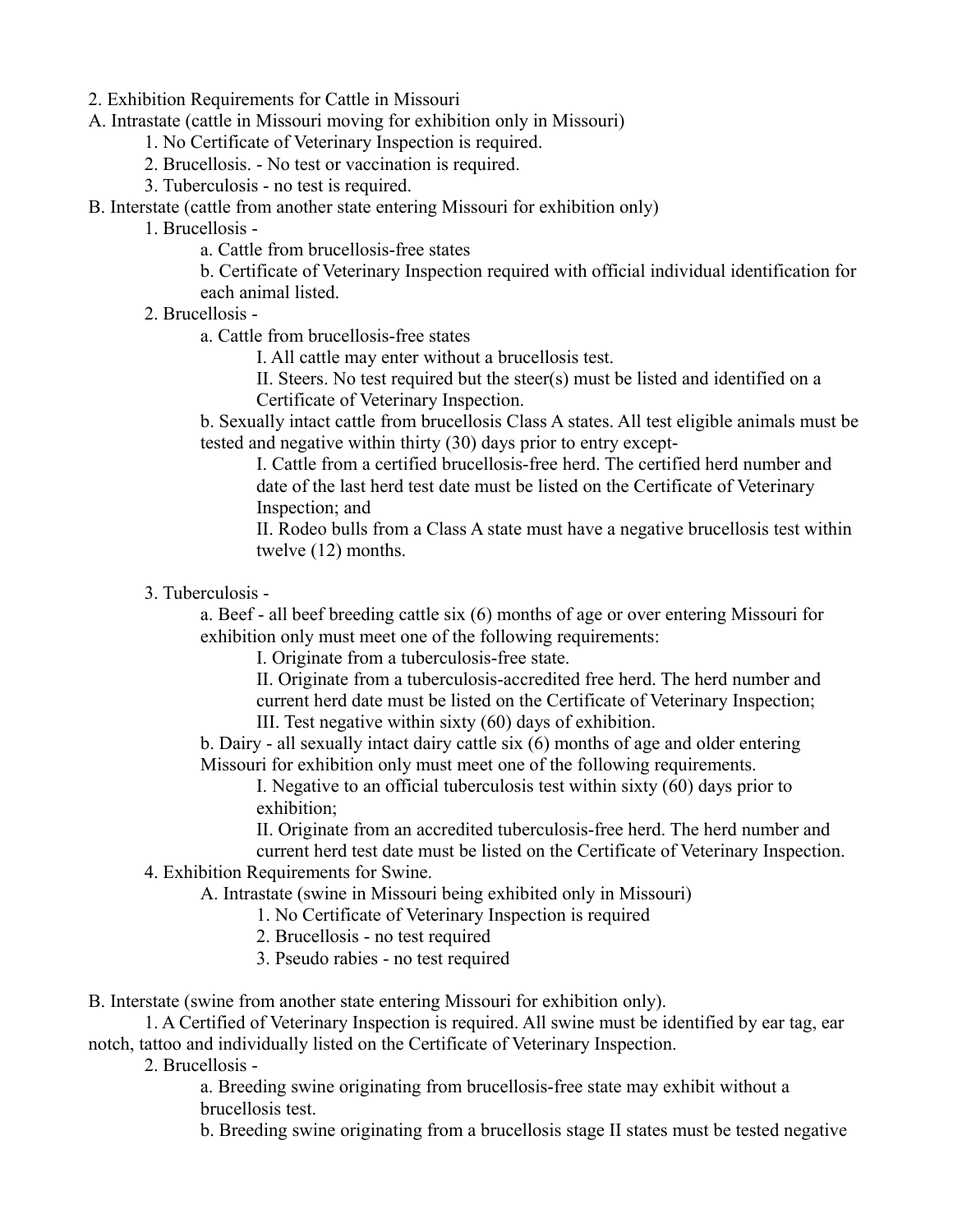within sixty (60) days prior to exhibition except breeding swine from a validate brucellosis-free herd. The validate herd number and date of last validating test must be listed on the Certificate of Veterinary Inspection.

3. Psuedorabies -

a. Swine originating from a state classified as Stage VI the National Pseudorabies (PRV) Eradication Plan may exhibit without a pseudorabies test.

b. All other swine must be tested negative within sixty (60) days prior to exhibition except swine from a qualified pseudorabies-free herd. The qualified herd number and date of last qualifying test must be listed on the Certificate of Veterinary Inspection.

4. Exhibition Requirements for Sheep in Missouri

A. Intrastate (sheep in Missouri being exhibited only in Missouri)

1. Sheep that are to be exhibited must be free of clinical signs of an infectious disease.

2. All sheep, including wethers, must be accompanied by a Certificate of Veterinary Inspection or a paper copy of an electronic certificate of Veterinary Inspection showing official identification (eartag, electronic implant or registration tattoo) as defined in Part 79 of the Code of Federal Regulations. If electronic implants are used for identification, owner/manager must provide electronic implant reader.

- 3. No test required
- B. Interstate (sheep from another state entering Missouri for exhibition only).

1. Sheep that are to be exhibited must be free of clinical signs of an infectious disease.

2. All sheep, including wethers, must be accompanied by a Certificate of Veterinary Inspection or a paper copy of an electronic certificate of Veterinary Inspection showing official identification (ear tag, electronic implant or registration tattoo) as defined in Part 79 of the Code of Federal Regulations. If electronic implants are used for identification, owner/manager must provide electronic implant reader.

3. No test required

4. Exhibition Requirements for Goats in the State of Missouri

A. Intrastate (goat in Missouri being exhibited only in Missouri)

1. Goat that are to be exhibited must be free of clinical signs of an infectious disease. 2. All Goats, including wethers, must be accompanied by a Certificate of Veterinary Inspection or a paper copy of an electronic certificate of Veterinary Inspection showing official identification (ear tag, electronic implant or registration tattoo) as defined in Part 79 of the Code of Federal Regulations. If electronic implants are used for identification, owner/manager must provide electronic implant reader.

- 3. No test required
- B. Interstate (goat from another state entering Missouri for exhibition only).

1. Goat that are to be exhibited must be free of clinical signs of an infectious disease.

2. All Goats, including wethers, must be accompanied by a Certificate of Veterinary Inspection or a paper copy of an electronic certificate of Veterinary Inspection showing official identification (ear tag, electronic implant or registration tattoo) as defined in Part 79 of the Code of Federal Regulations. If electronic implants are used for identification, owner/manager must provide electronic implant reader.

3. No test required